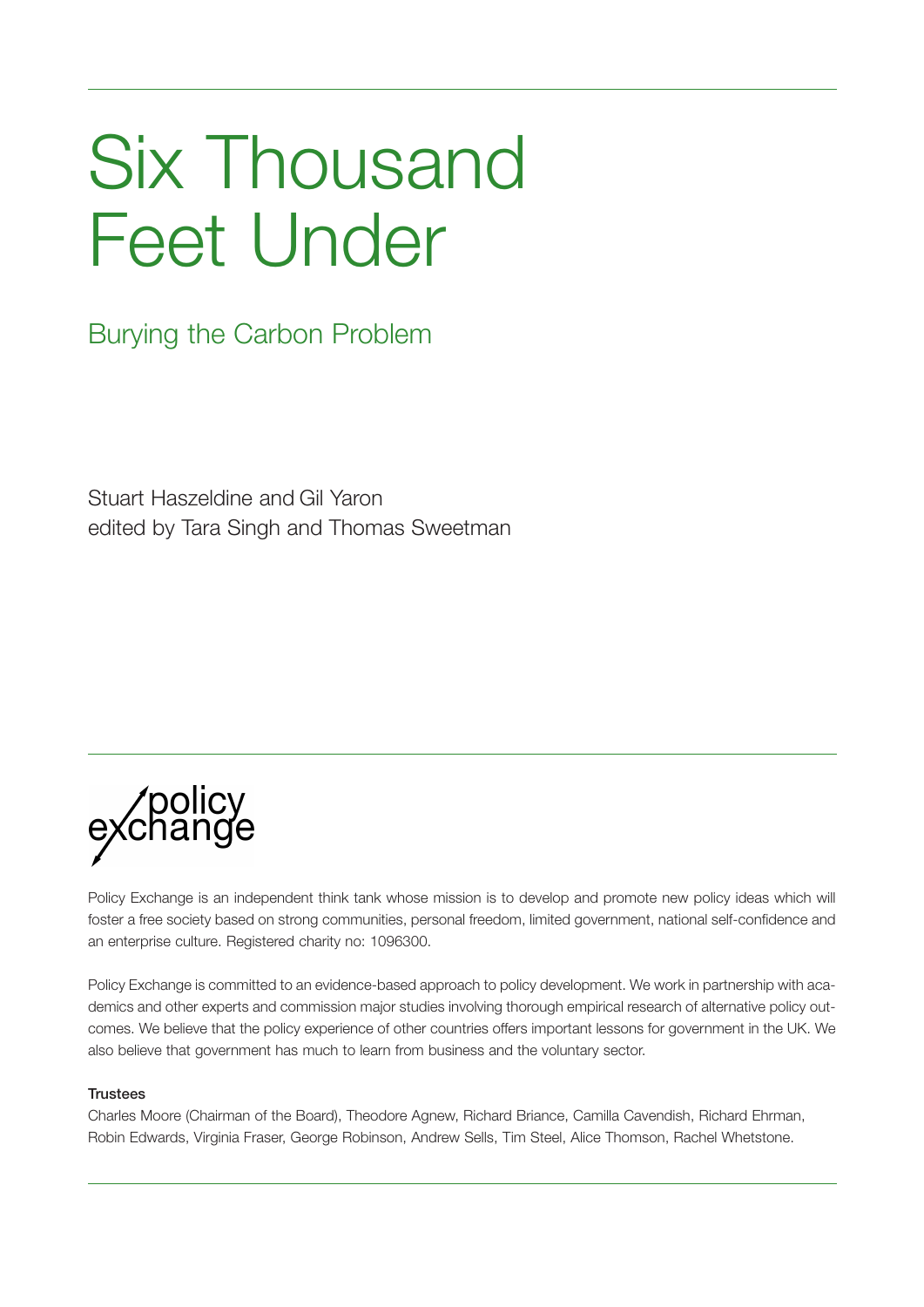### About the authors

**Stuart Haszeldine** is a Professor of Geology at the University of Edinburgh. His current research focuses on establishing the technical feasibility, financing, and operation, of carbon dioxide storage as one strand of cleaner energy delivery for climate change mitigation. He leads the Scottish Centre for Carbon Storage, with special relevance to UK storage site volumes, injectivity, and long-term site performance. He was a technical adviser to the House of Commons Science and Technology Committee on CCS in 2006, and has also published extensively on the genesis of coal deposits, hydrocarbon reservoirs, and radioactive waste disposal.

**Gil Yaron** is the founding director of the consultancy GY Associates and works on sustainable development issues. He has a doctorate in economics from Oxford University and is the author of four books and numerous papers and reports on different aspects of sustainable development. Prior to founding GYA, Gil worked mainly on energy sector issues for NERA and London Economics and for Oxford University.

**Tara Singh** is former head of the Environment Unit at Policy Exchange. She read Social and Political Sciences at Clare College, University of Cambridge. After graduating with a first-class degree,Tara worked in advertising. She then spent two years as an advisor on green issues with the Shadow Cabinet. Tara joined Policy Exchange in September 2007 and is now working on the Environment for Portland PR.

**Thomas Sweetman** is a Research Fellow at Policy Exchange. Having studied both arts and sciences at Durham University he has since worked as both consultant and researcher in a major city firm as well as several leading think tanks. Specialising in Environmental Policy he has also conducted research on issues from Gang Crime to Health and Finance. His most recent reports include "*Green Dreams – a decade of missed targets*" and "*Is Britain Ready for Carbon Capture and Storage?*".

© Policy Exchange 2008

Published by Policy Exchange, Clutha House, 10 Storey's Gate, London SW1P 3AY **www.policyexchange.org.uk**

ISBN: 978-1-906097-25-7

Printed by Heron, Dawson and Sawyer Designed by SoapBox, www.soapboxcommunications.co.uk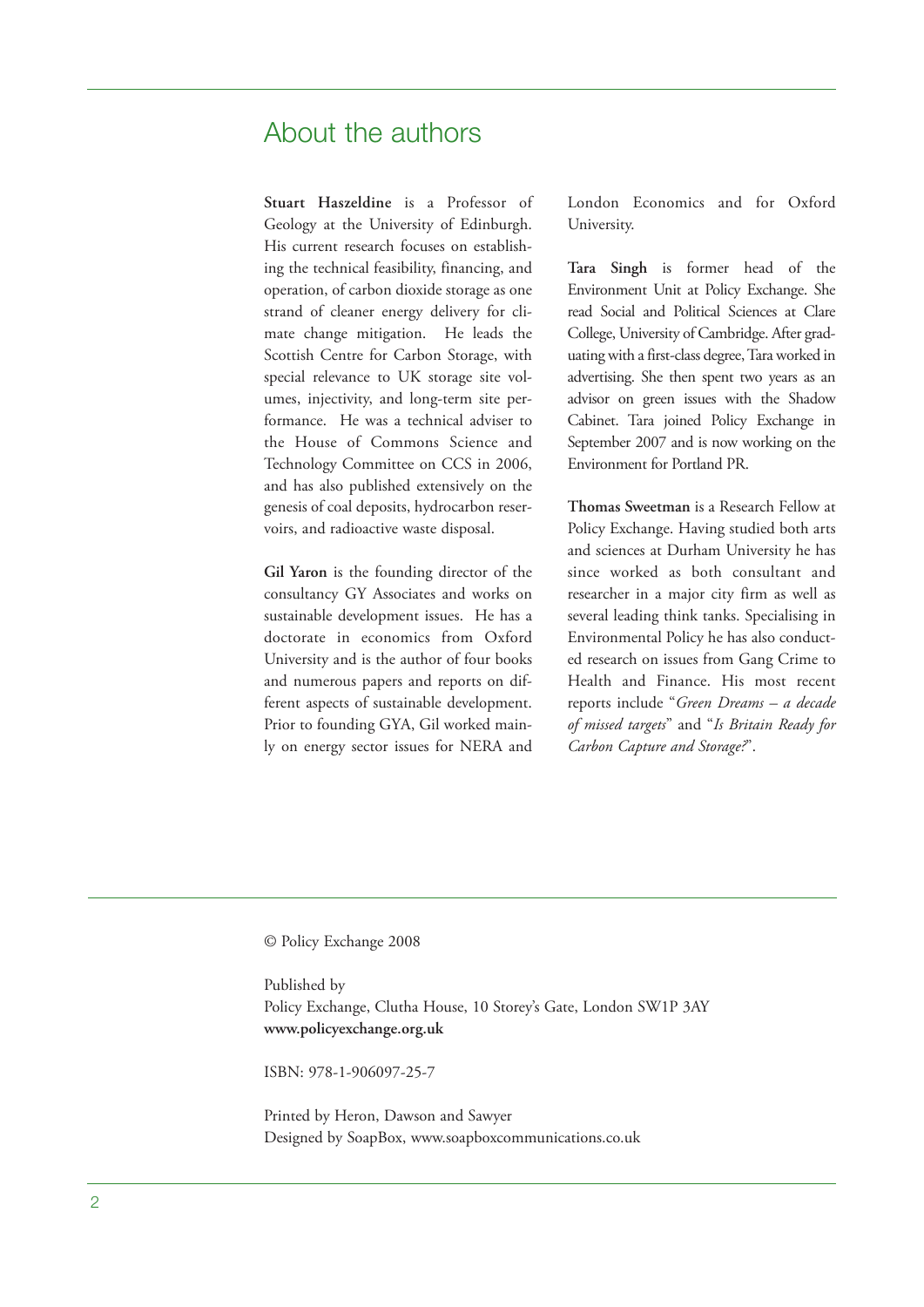## **Contents**

|    | <b>Executive Summary</b>                      |    |
|----|-----------------------------------------------|----|
|    | List of Terms                                 |    |
| 1. | The Background                                | O) |
| 2. | The Role of Carbon Capture and Storage        | 13 |
| 3. | The Situation Today                           | 18 |
| 4. | Moving Forward: Developing CCS in the UK      | 22 |
|    | Appendix: Study Estimates and Key Assumptions | 36 |
|    | References                                    | 37 |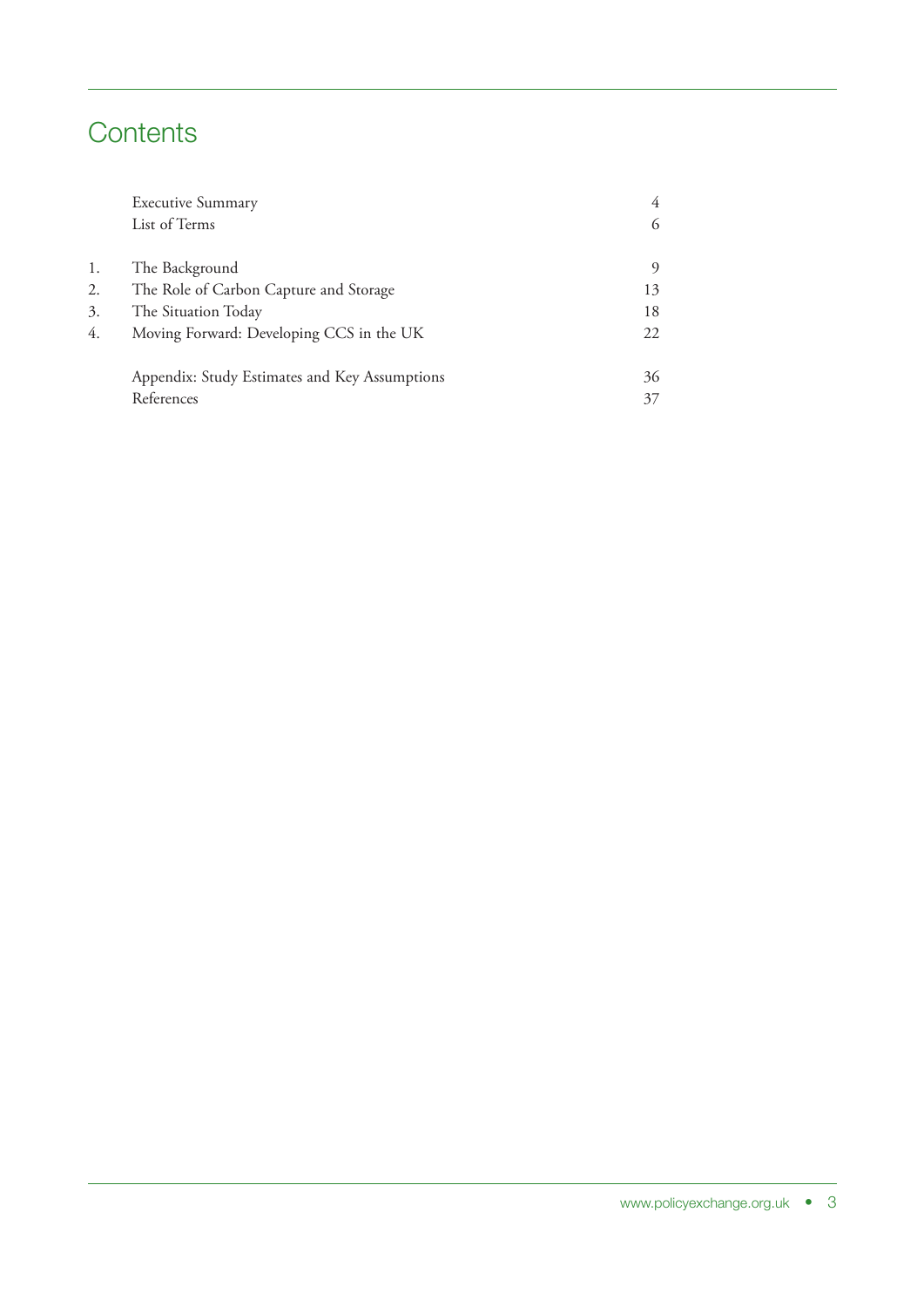### Executive Summary

The challenge of reducing emissions to tackle climate change is one of the toughest faced by modern economies. The political consensus is that we need to reduce our carbon emissions by 60-80% by 2050 and yet, instead of falling, they continue to rise. Worldwide emissions from fossil fuels are expected to rise 62% by 2030, with two thirds of that in India and China.

Carbon Capture and Storage (CCS) is a term for a set of technologies which could tackle part of this problem by capturing up to 95% of the carbon dioxide (CO2) released by coal and gas fired power stations.

The CO2 is captured from the station emissions, liquefied for transport by ship or pipeline before being finally stored underground in depleted oil and gas fields, coal seams or deep saline aquifers.

Our report finds that:

- Fitting CCS equipment to coal and gas power stations could slash global emissions by between 28-50% by 2050;
- **Fitting CCS to UK plants could cut** emissions by 20% by 2020;
- These emission reductions could be extremely affordable. If all large gas and coal fuelled electricity plants in the UK were fitted with commercially viable CCS, the additional cost of electricity would be around £60 per household per year. This is similar to the UK price currently paid for wind, the cheapest renewable technology currently available.

However, CCS is currently at demonstration stage. To develop and take full advantage of this technology requires the creation of a commercial CCS industry.

The UK is in an excellent position to do this, with world leading experts, an established engineering base and a selection of available and known storage sites.

In the UK, the cost of initial demonstration projects could also be partially offset by using CCS to extract extra oil from depleted reservoirs in the North Sea (Enhanced Oil Recovery, EOR).

Previously the UK government has successfully led domestic and international efforts on CCS legislation, but it is now failing to deliver real projects. In fact, recent government support has been woefully inadequate:

- Unlike for other low carbon technologies such as wind, there exist no commercial incentives to develop CCS in the UK. Investors originally asked the Government to allow CCS the same price support as that given to wind power. The Government refused;
- Instead, the Government has put all its eggs in one basket with a state sponsored competition. This will deliver just one small plant by 2014, a plant which according to our estimates will reduce carbon reductions at a cost of around  $f$ .70/tCO<sub>2</sub>:
- Moreover, the number of commercial CCS propositions in the UK has halved since 2007;
- In comparison, the proposals in this report would develop a full generation of new power stations at a cost of just  $£30/tCO<sub>2</sub> - saving 20% of UK emis$ sions.

Our report concludes that the Competition is inadequate – instead, it is essential that Government gives investors a commercial incentive to back CCS. This can be done by giving carbon saved via CCS a carbon price of the same level given to other low carbon sources of energy, such as wind. We suggest that the Government either: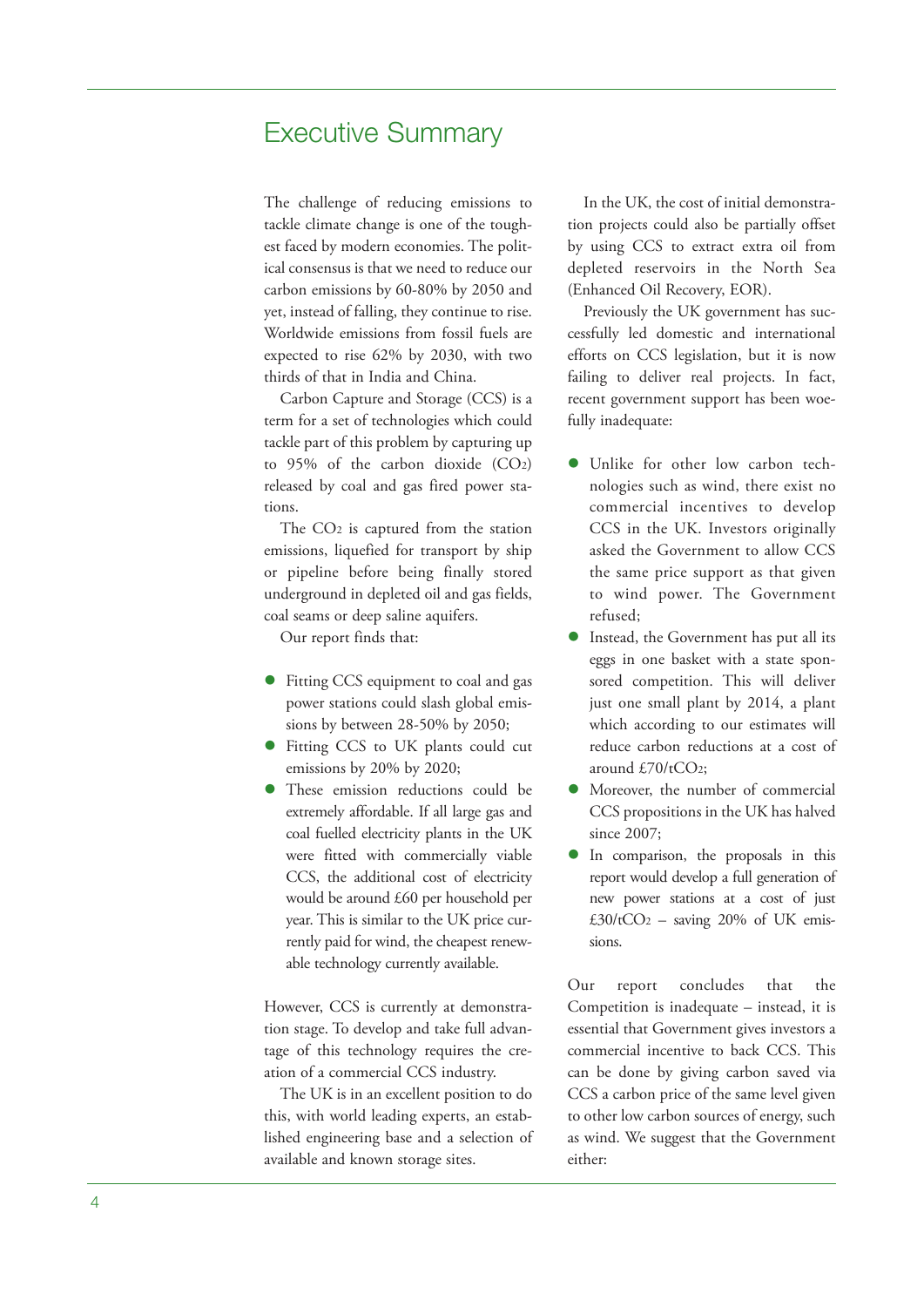- a. Creates a Decarbonised Renewable Obligation Certificate band to give CCS the same level of support as onshore wind or offshore wind; or
- b Works towards introducing long-term purchase contracts for decarbomised fossil fuel electricty; or
- c Allocates free EU Emission Trading Scheme allowances after 2012 to reward CO2 stored. This would allow CCS stations to sell permits when they go up in value in the future, thereby recouping their costs.

These proposals will help create an industry for new build CCS plants. However, it is likely that fossil fuel plants will be given planning permission before this technology is fully developed.

The Government has claimed a new generation of fossil fuel power stations will be built ready to retrofit CCS when the technology becomes commercially viable. However, attempts to define how stations could be built ready to retrofit have been non existent or clumsy.

If the Government is serious about meeting this claim, we propose instead a series of stepped emissions standards dependent on worldwide progress on CCS:

- From 1 January 2009, all new fossil fuel power plants must have average annual emissions from the whole plant of 350 kg CO2/MWh. This would eliminate new-build coal with no CCS, but would still enable unabated gas plant to avoid electricity shortages;
- By 2015, new build stations must meet an emissions standard of 170kg CO2/MWh or better for coal, and 70 kg CO2/MWh on gas. This would require CCS to be fitted for both coal and gas;
- By 2020, old build power stations should be retrofitted to meet this standard.

Taken together, our proposals would encourage the development of a worldleading industry in a technology vital to the fight against climate change. Not only would we go a long way towards solving our own emission problems but we would also leave a lasting legacy to those in the developing world.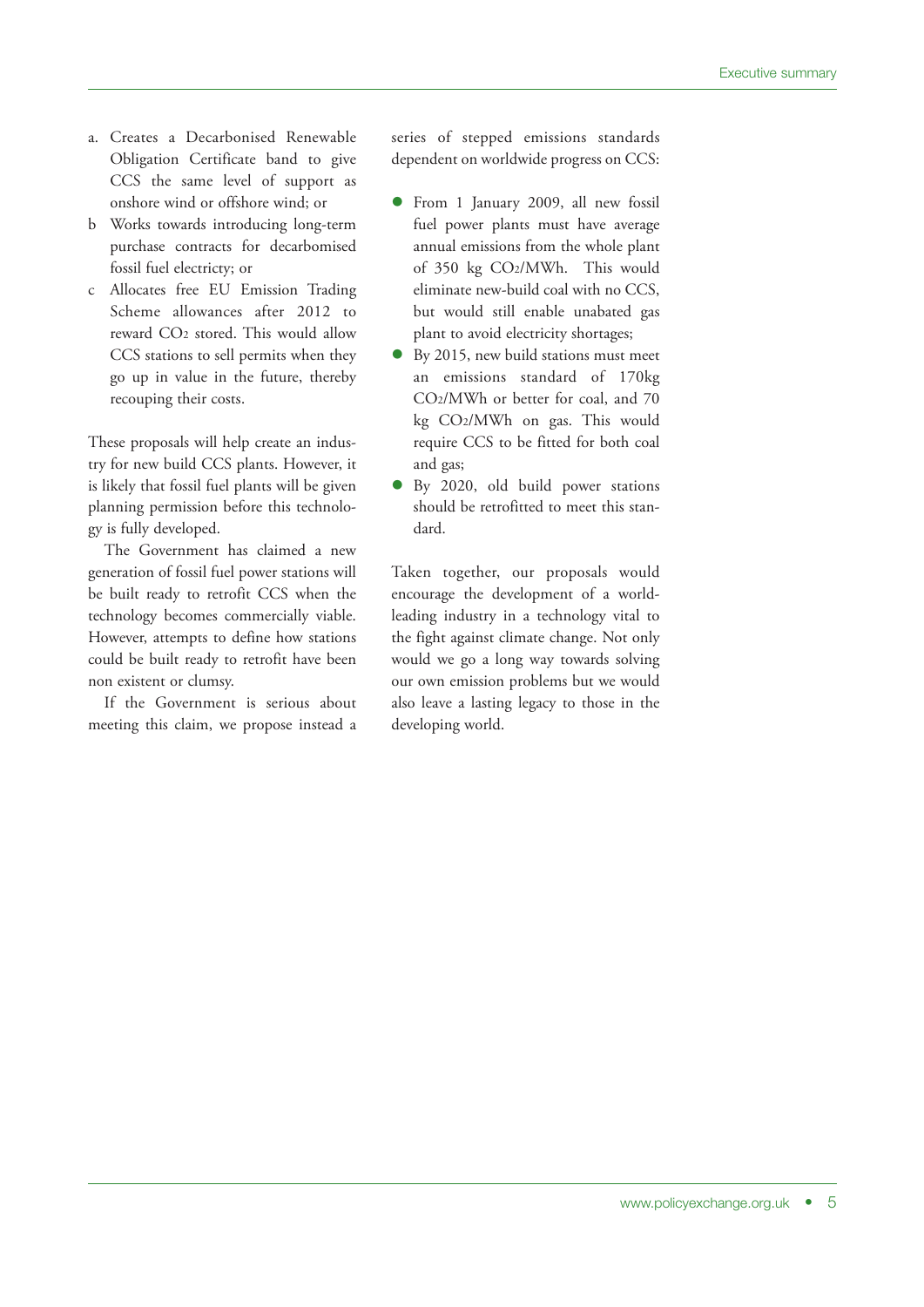## List of Terms

**Annex 1 Countries** – 38 industrialised countries given targets for reducing emissions under the Kyoto Protocol. It now also includes Belarus, Turkey and Kazakhstan.

**Capture** –The first stage in Carbon Capture and Storage. Before the CO2 can be transported away for storage underground, it must first be separated from the power plant emissions. This can either be done before the fossil fuel is burnt (pre-combustion) or afterwards (post-combustion).

**Capture Ready (CR)** – The notion that plant built before Carbon Capture and Storage is ready can be constructed in such a way as to allow CCS equipment to be fitted to them once it is commercially viable.

**Carbon Capture and Storage (CCS)** – The process whereby carbon in the form of carbon dioxide is separated from plant emissions (captured), compressed and transported in pipes or containers and then, finally, stored underground.

**Carbon Markets** – A broad term that refers to the use of markets to create a price and therefore an economic incentive for reducing carbon. Also referred to as "cap and trade" or "emissions trading".

**Clean Development Mechanism (CDM)** – An arrangement under the Kyoto Protocol that allows Annex 1 countries to meet some of their emission reduction targets through investing in cheaper projects in developing countries, as opposed to more expensive ones at home.

**Climate Change Levy (CCL)** – The climate change levy is a tax on the use of energy in industry, commerce and the public sector.

**Combined Heat and Power (CHP)** – In conventional energy industries, electricity and heating are generated separately. This is very inefficient as electricity generation alone also produces a significant amount of heat which is then wasted. Combined Heat and Power seeks to address this by integrating both heating and electricity generation into one process, increasing efficiency to 75% or more as opposed to 50% in conventional generation.

**Demonstration Plant** – Although all the separate elements of Carbon Capture and Storage are already used in industry they have yet to be integrated into a single plant for electricity. Demonstration plants are the next step in the deployment of CCS. These will generate information on running expenses and technical issues that will allow the cost of CCS to be lowered to a commercially viable level and thus for full scale deployment to begin.

**Enhanced Oil Recovery (EOR)** – A term for techniques that increase the amount of oil that can be extracted from an oil field. In the case of Carbon Capture and Storage this would involve injecting the carbon dioxide from power plants into a depleted oil field. The carbon dioxide would then expand, pushing the oil out of the reservoir and allowing it to be extracted.

**EU Allowances (EU-A)** – These are allowances to emit carbon dioxide given out under the EU Emissions Trading Scheme which can then be bought or sold as needed.

**The European Union Emissions Trading Scheme (EU ETS)** – A carbon market based on the cap and trade principle whereby binding emission targets are set by the EU and allowances to emit up to these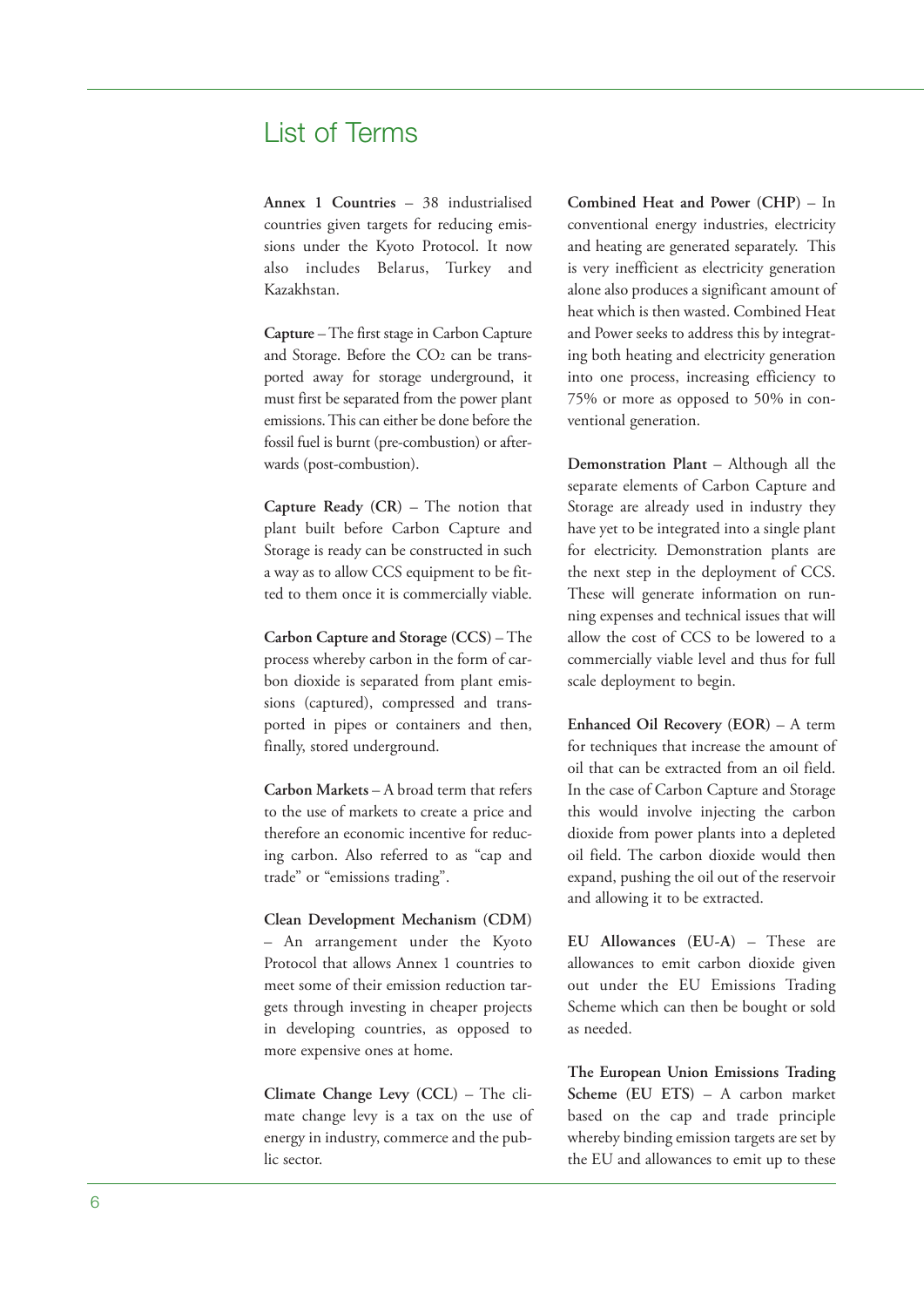targets then sold. Companies that pollute more can buy surplus credits off those who pollute less provided the level of overall emissions does not exceed the cap limit.

**Feed-in-Tariff (FIT)** – Electricity generated from low carbon sources (be they renewables or plants with Carbon Capture and Storage) is often more expensive to produce than the market price. To encourage low carbon generation governments can opt to buy this electricity at higher rates (so called feed-intariffs). These tariffs decrease year on year as it becomes cheaper to generate from low carbon sources until they fall to a level competitive with conventional forms of generation and support is no longer required. Such tariffs have widely been credited with the successful expansion of renewables in other countries.

**Kyoto** – Refers to the 1997 Kyoto Protocol where ratifying countries agreed to engage in emissions monitoring, reduction and/or trading with an overall objective of reducing overall greenhouse gas inputs into the atmosphere, helping to prevent climate change. By the end of 2007 175 countries had ratified the protocol.

**London Convention (1996 Protocol)/ OSPAR Treaty** – These are treaties designed to protect the offshore marine environment from dumping waste at sea. Although legal under these agreements, care must be taken that implementation of CCS does not undermine these frameworks.

**Natural Gasification Combined Cycle (NGCC/CCGT), Integrated Gasification Combined Cycle (IGCC) and Pulverised Coal (PC)** – All are types of fossil fuel power plant. NGCC is an advanced form of Combined Cycle Gas Turbine (CCGT) power plant. It runs on gas and emits less CO2 than the other two while both PC and IGCC run on coal.

**Near Zero Emissions Coal Programme (NZEC)** – A joint venture initiative between the UK and China. It consists of an 18-month work programme designed to help build capacity for carbon capture and storage technology in China.

**Parts per million (ppm)** – Since global warming is largely driven by the concentration of greenhouse gases in the atmosphere targets for avoiding such warming are usually put in those terms. The concentration of carbon dioxide (the major component of greenhouse gases) in the atmosphere currently stands at 387ppm. If we continue to emit carbon dioxide at our current rate this is expected to reach around 700ppm by 2100 with potential rises in global temperatures of 6C. At such temperatures the extinction of life on earth as we know it becomes a distinct possibility. In order to avoid more than a 2C rise, which will still have adverse impacts, we need to stabilise at 550ppm, or better yet at 450ppm, by 2050.

**Renewables Obligation (RO)** – This is the primary support scheme for renewable electricity projects in the UK. Under the scheme UK suppliers of electricity have an obligation to source an increasing proportion of their electricity from renewable sources.

**Stern Review** – Conducted by Sir Nicolas Stern, Head of the UK Government's Economic Service, and his team of researchers this was published in 2006. The review provides the definitive account of the economics of climate change as well as an indepth examination of its consequences.

**Storage** – The final stage of Carbon Capture and Storage. At this point the CO2 being transported is pumped underground where it is kept away from the atmosphere. Options for storage include: at the bottom of oceans or in deep saline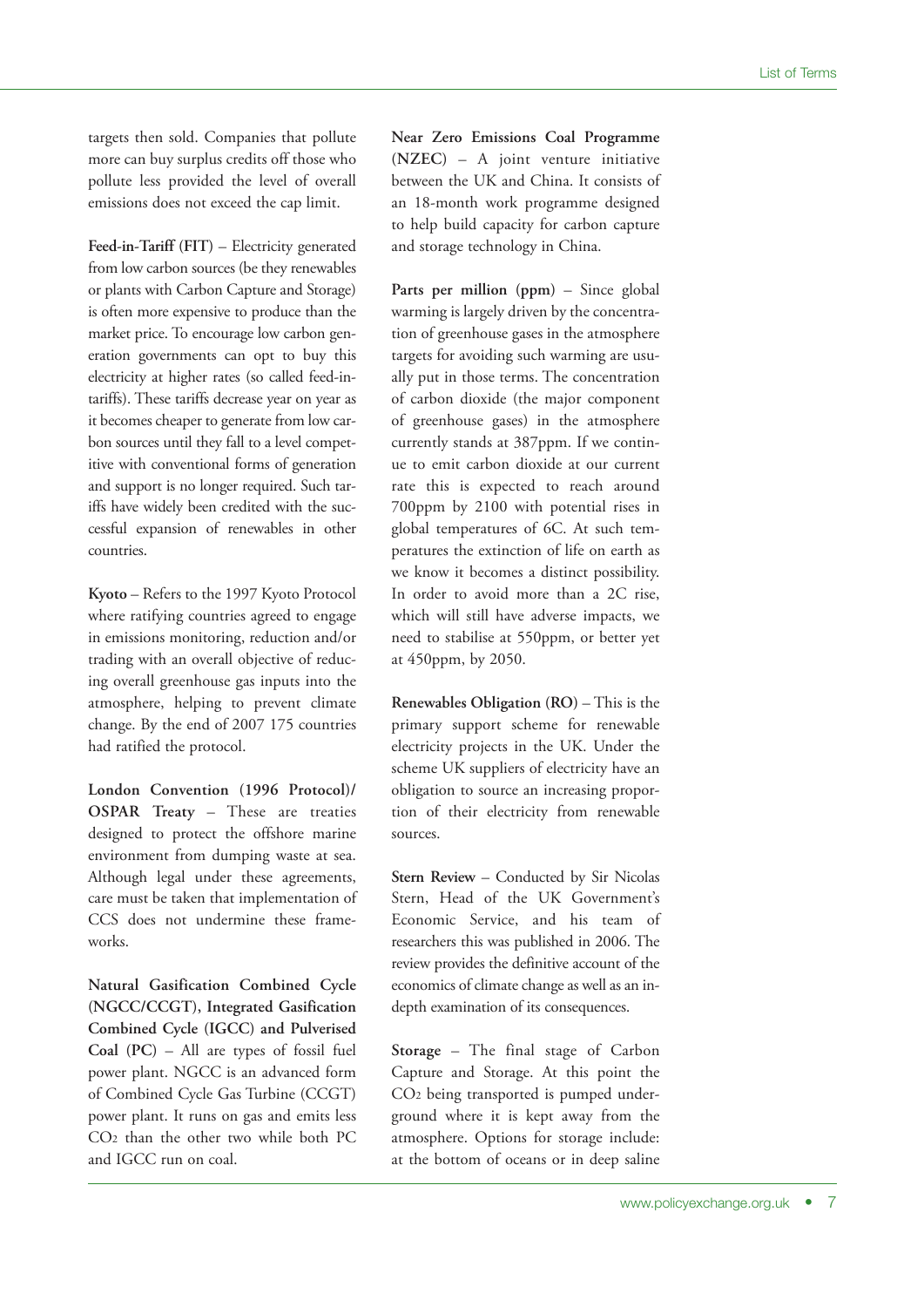aquifers. However the most favoured at the moment is in depleted oil fields. This is largely due to the fact that the geology of such fields is already well known and the process of storing the CO2 can be used in Enhanced Oil Recovery which offsets the cost of CCS.

Transport – After the CO<sub>2</sub> is separated from the rest of the power station emissions it needs to be transported to a suitable storage site. This can be done either through pipelines or by container over road, rail or sea.

**United Nations Framework Convention on Climate Change (UNFCCC)** – Signed at the 1992 Earth Summit in Rio de Janeiro. The treaty is aimed at stabilizing greenhouse gas concentrations in the atmosphere at a level that would avert climate change.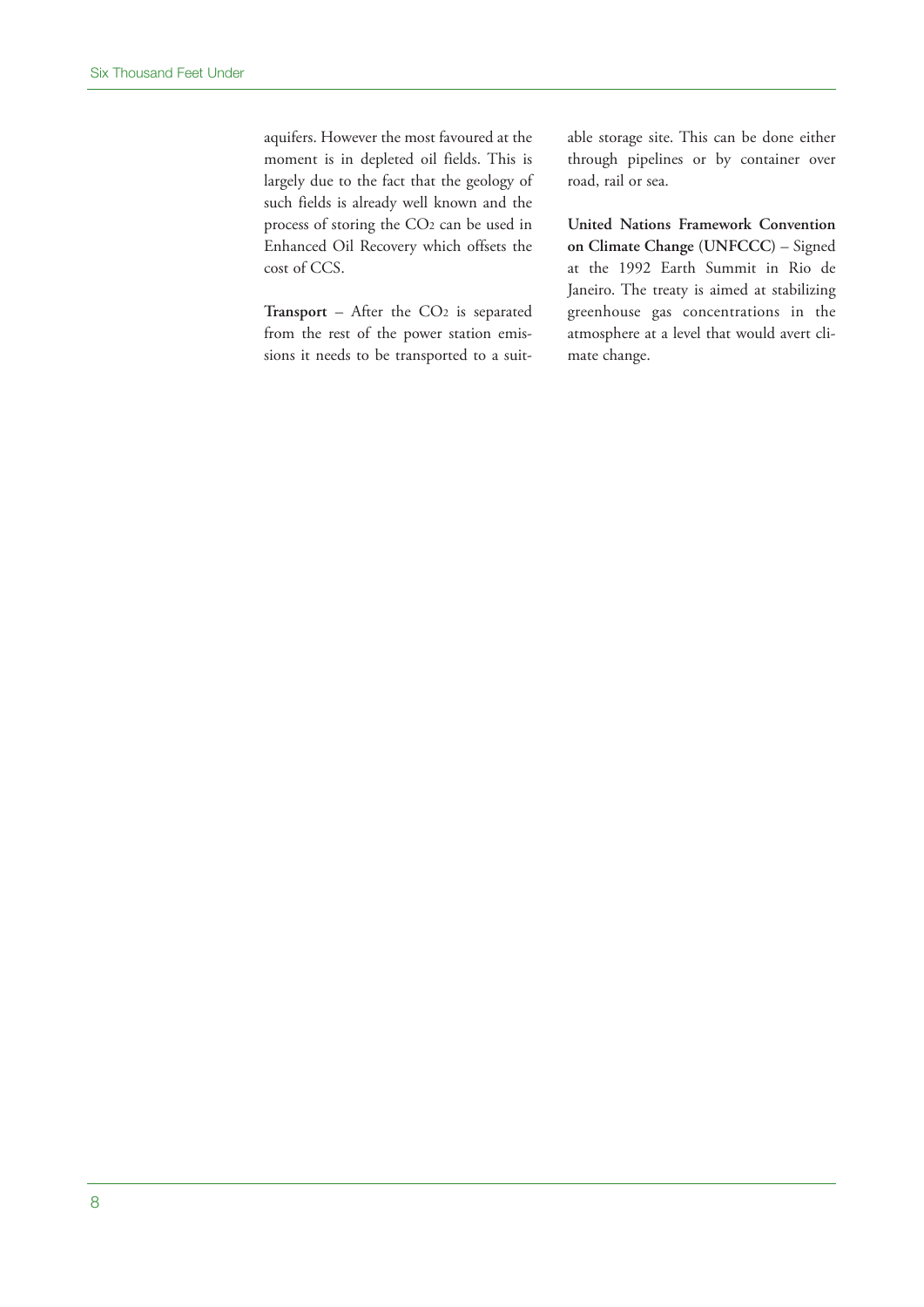# 1

## The Background

Electricity has to be delivered abundantly, securely, and cheaply in industrialised countries. Now an additional objective is to deliver electricity with minimum greenhouse gases. Carbon Capture and Storage has emerged rapidly from obscurity to become seen as the saviour of many national energy policies which have low CO2 objectives, including policy in the UK. CCS can greatly reduce CO<sub>2</sub> emissions at coal and gas fired power plant. In Germany, which has an economy similar to the UK, it is calculated that after easy and profitable energy-saving gains are made, commercially viable CCS will be required after 2020 for emissions reductions in excess of 30%<sup>1</sup>. Consequently, expectations of CCS are very high, but will not be met unless much greater effort and acceleration is put into development and deployment by national governments.

The need for CCS arises from the position the industrialized world finds itself in, with over 90% of its energy supplied from fossil fuel, increasing rates of carbon emissions. The UK has no proven route to enable rapid building of renewable electricity projects, and only onshore wind power as a proven renewable technology for routine use. Worse still, all the options for future near-term clean electricity have big disadvantages. Offshore wind, tides, waves and solar PV are all developing rapidly, but are not yet able to supply national or regional grids with industrial-sized flows of electricity. Nuclear power will provide only ten percent of UK electricity by 2020, a small percentage of total energy supply, and takes decades and billions of pounds to build. To develop a set of choices for future electricity production, the UK government has to support the development of several new technologies. CCS is one of these, which can provide resilient diversity of fuel, and help to bridge the clean power gap until 2020, then 2050 and beyond, whilst renewables continue to develop. This view has been endorsed by the Government not least in May 2008 when David Miliband said, "*We need to shift to low carbon, investing not only in renewables and nuclear, but also moving forward with Carbon Capture and Storage to limit the damage of our continued dependence on coal*."

**ff** Developing CCS is not a single magic remedy, but it can provide carbon dioxide reduction at a large scale, rapidly, directly, and with minimal behaviour change by voters, and at low or no extra cost to consumers in the EU who are already paying through the EU-ETS **"**

None the less CCS has significant disadvantages: it relies on imported fuels (although the UK could extract indigenous coal resources); it uses more fuel in a power plant to strip the CO2 from waste gases (currently 30%, though expected to be 10% or less by 2020); it continues to damage landscapes by mining and it will increase the price of electricity (but by much less than recent fluctuations).

Nobody would undertake CCS if there was an established alternative which could 1 McKinsey, "Cutting carbon, not economic growth: Germany's path", 9 April 2008, see http://www.mckinsey\_quarterly.com/Energy\_Resources\_Ma terials/Strategy\_Analysis/ Cutting\_carbon\_not\_economic\_g rowth\_Germanys\_path\_2104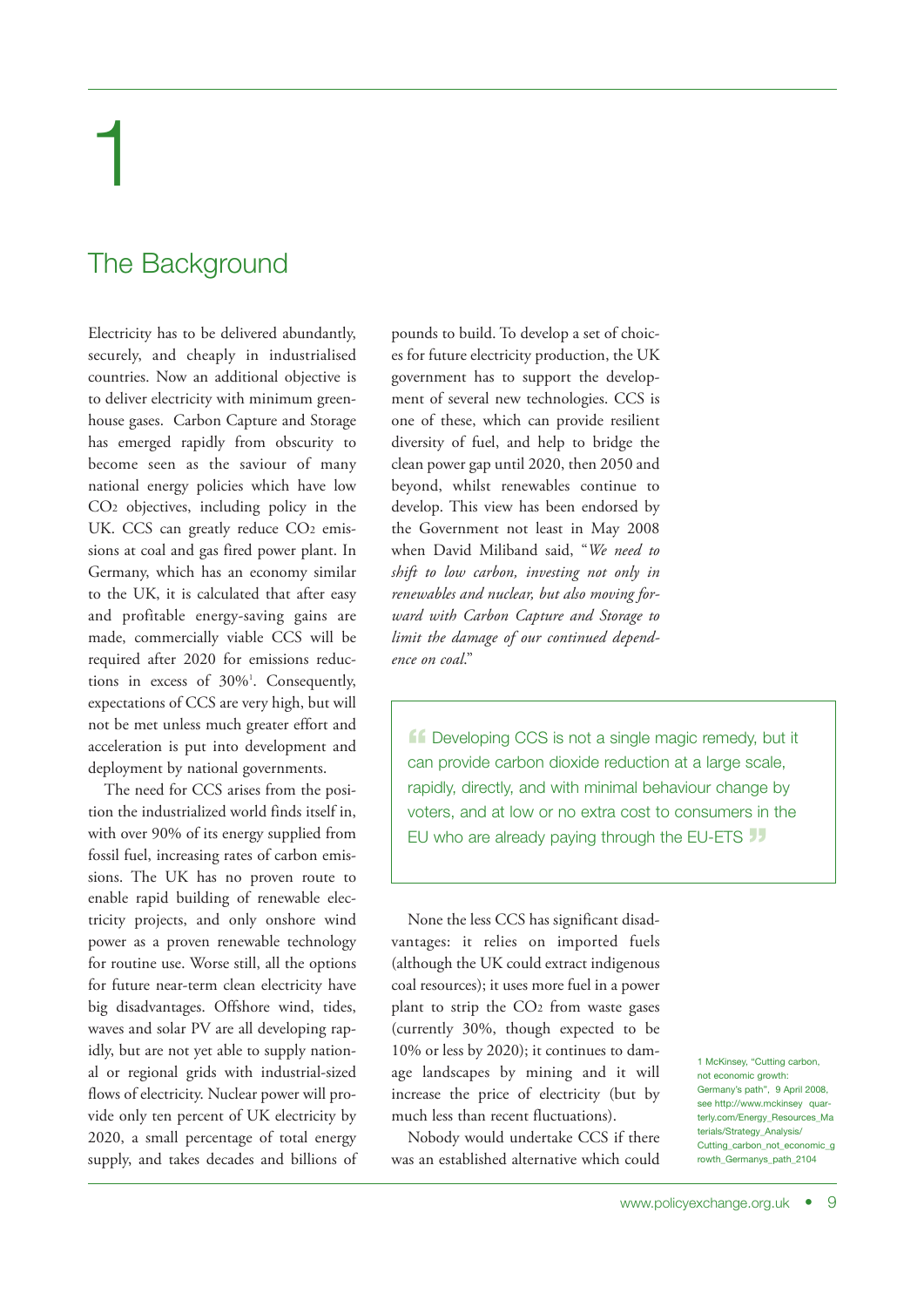have the same impact on the same timescale. Developing CCS is not a single magic remedy, but it can provide carbon dioxide reduction at a large scale, rapidly, directly, and with minimal behaviour change by voters, and at low or no extra cost to consumers in the EU who are already paying through the EU-ETS. The climate message is clear: the UK and the world cannot continue to burn fossil fuels and release CO2. Either fossil fuel burning must cease completely, or CCS must be installed rapidly. Neither of these is happening.

#### So what are we doing about it?

The UK Government has stated that it wishes to be a leader in CCS, and will build an operational CCS power plant by 2014. The UK has had many successes in preparing for CCS nationally and internationally. But a project has not yet been built. Past efforts are not encouraging. The UK Government failed to recognise the significance of one of the world's first large CCS possibilities at Forties oilfield in 2003 which would have put the UK over ten years ahead of the rest of the world on CCS, and later chose not to support early development of CCS at Peterhead gas plant operating from 2009. The UK also rejected a diversity of industry CCS propositions in 2007 which, if built, could decarbonise the supply of 20% of all UK electricity starting from 2012.

In 2008 the UK is showing indecision and lack of forethought on how to make new and existing power plants "capture ready" and how to ensure those plants transfer to CCS operation. Meanwhile the rules for the UK's flagship CCS power plant competition enable the single winner to delay full CCS operation until 2020.

Making sure that CCS happens and is funded is obviously very difficult. However, the longer that CCS takes to arrive, the worse climate change effects for the long term will become, and the more expensive adaptation will be. The Stern Review of climate change economics in 2006 stated that CCS support needed at least a five-fold increase worldwide. Now is the time to do that.

#### The Wider Picture:

#### Policy and Climate Change

The current political consensus in the developed world is that atmospheric concentrations of Carbon Dioxide must not rise above 550 parts per million, or 450 parts per million CO2e, at the lower end of the scale.

The atmosphere in 2007 contained 383 parts per million CO2e. It is clear that all these limits to CO2e will be surpassed unless emissions decrease within ten years, or shortly after.

#### *UK climate policy*

The questions now are around 'what to do?' It is well understood that lifestyle changes can play a part – yet changing behaviour is very difficult. Many people reduce, re-use, or recycle – yet still choose or are forced to use private road transport, and allow themselves aviation travel for vacations. The barriers to individuals and small businesses changing energy use, or investing in efficient equipment include the lack of short term financial payoff. More substantial changes such as altering our houses and buildings are an even longer term activity, taking many decades. The Stern Review of 2006<sup>2</sup> found a way to express the scientific knowledge in economic terms. It is clear those actions taken now to reduce the causes of climate change will be much cheaper than in the future.

Yet abundant contradictions exist in UK policies and approaches: on roads, airports and economic growth by increased consumption. Plans are made for leisurely CO2 reductions to meet a 60% cut by 2050. This does not match with the evidence of climate change. If the UK is committed to evidence based

2 Stern, "The economics of climate change", Cambridge Press, 2006.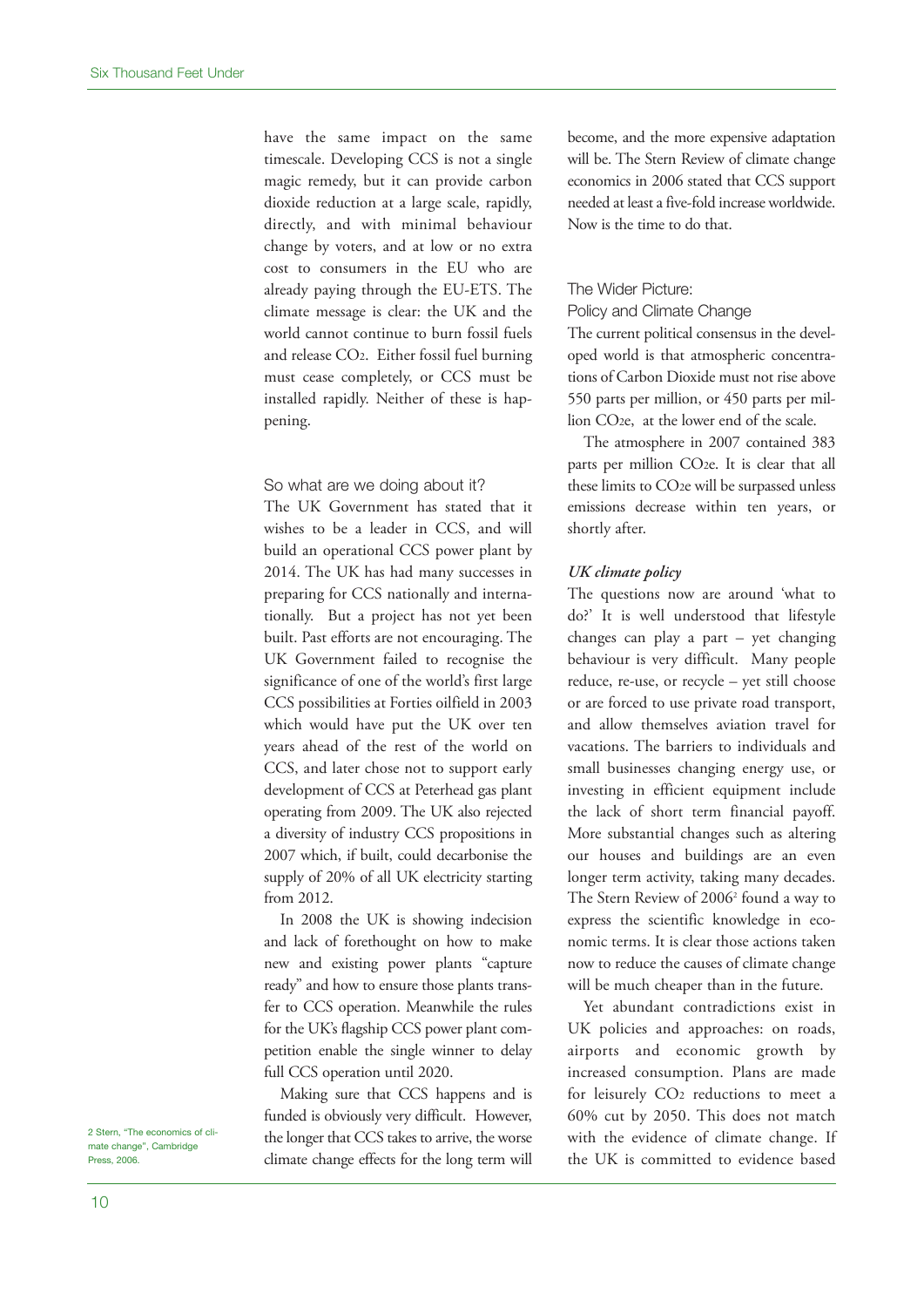policy, then much more rapid emissions reductions are needed. If the UK is committed to being a leader in global change, then unilateral actions may be required. If new businesses, technologies, machines and methods of operating are needed – then these can be turned into opportunities for the UK, not costs.

#### *Is the UK doing well?*

The UK Government argues it is "leading the world on climate change." (Fig. 1) However, the real reason that CO<sub>2</sub> emissions appear to have declined is not due to successful green policies, but to three other factors:

 Switching fuel – The dash-for-gas from 1990 meant electricity production switched from coal to cleaner gas fuel. This one-off benefit cannot be repeated, and UK Energy policy now wishes to reduce dependence on imported gas 3 . If the price of gas remains high, then coal will recover as a cheap fuel of choice;







4 Helm, Too good to be true? The UK's climate change record, 2007, see http://www.dieter helm.co.uk/publications/Carbon\_ record\_2007.pdf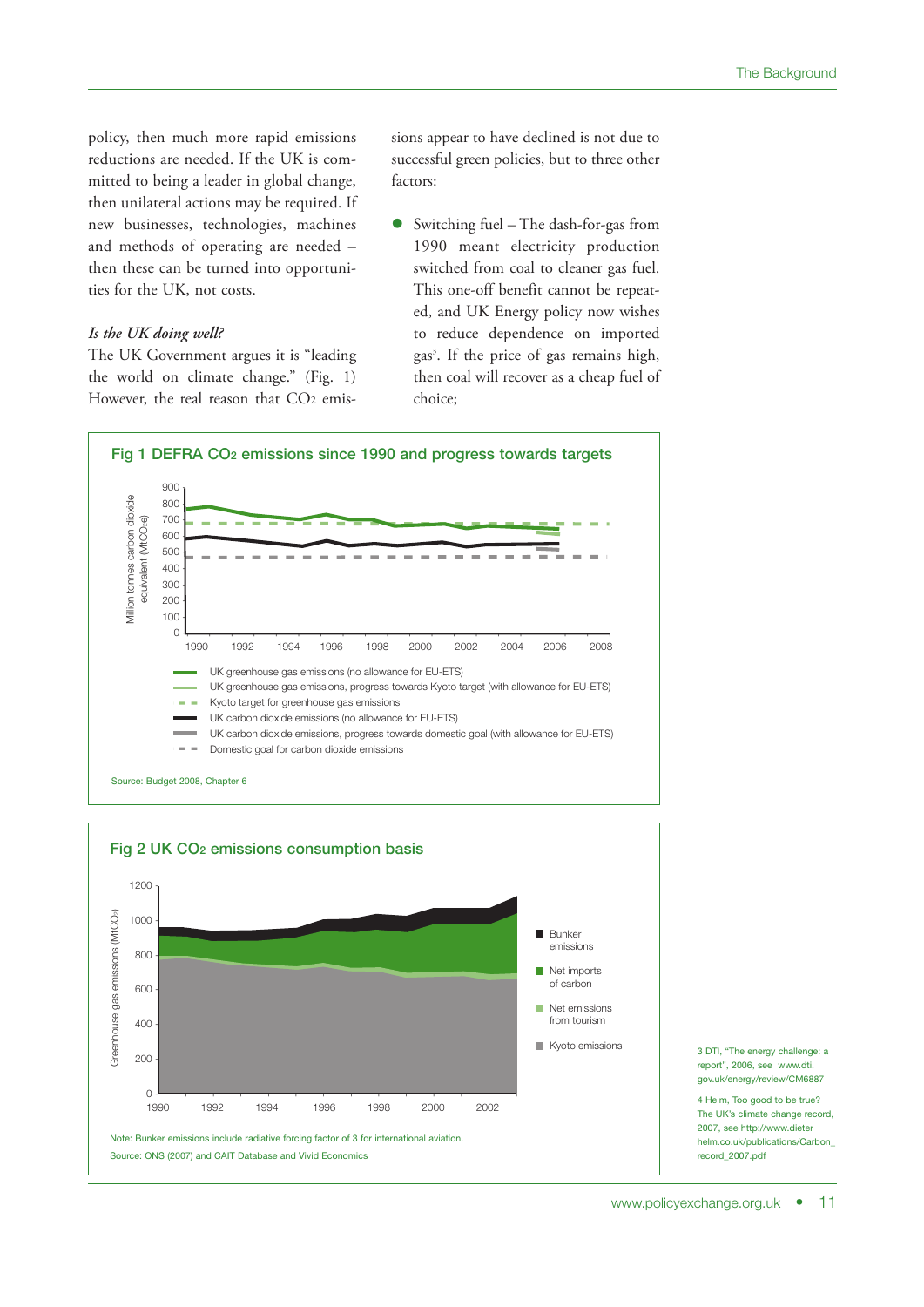- De-industrialisation A growing economy whilst manufacturing less and;
- Exporting emissions to developing countries.

The UK manufactures fewer goods now than in 1990. This has driven a decline in power related emissions. Because so many goods are imported the UK is effectively reducing its CO2 emissions through the import of products, mainly from China. However because of the way the United Nations Framework Convention on Climate Change (UNFCCC) calculates emissions (attributed only to those arising directly in the UK), these emissions are attributed to China, even though the products are made for, and consumed within, the UK.

If these emissions are repatriated, outline calculations indicate that imports add around 20% to the UK annual emissions figures. Net imports in 2006 from China (calculating both China imports and UK exports) were around 125 Mt CO2e in 2006, adding to a declared UK total 4 . When all countries are considered, the UK trade deficit of greenhouse gases rises from 110 Mt CO2e in 1990 to as much as 620 Mt CO2e in 2006. In light of such figures it is clear we must consider all our options for reducing emissions. Exactly what place CCS has in reducing these is discussed further in the following chapter.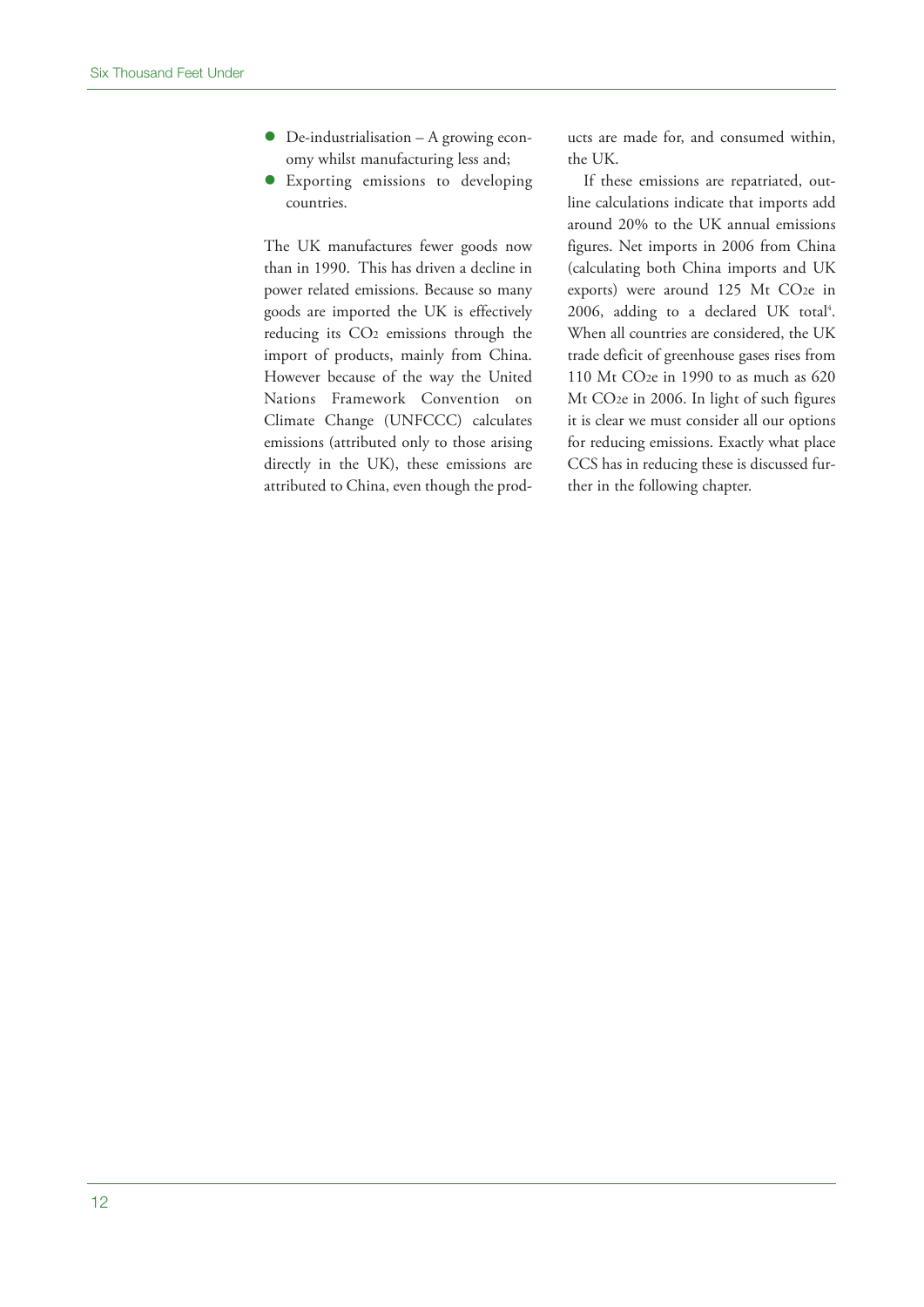## 2

## The Role of Carbon Capture and Storage

Additional methods of reducing the environmental impact of our lifestyles are needed, and needed quickly. The only method currently proposed, to directly reduce CO2 emissions from fossil fuel use, is carbon capture and storage.

It is clear from Business as Usual projections by the International Energy Agency (IEA) that, if nothing changes, the use of fossil fuels will continue to increase up to 2030 and beyond<sup>5</sup>. The growth of renewable energies (biomass, hydro, wind, wave and tide) will only equate to 14% of world supply. Nuclear will grow slowly, forming only 5% of world energy supply. This while fossil fuel use (oil,gas and coal) will be double that of 2005 in 2030, with CO2 emissions increasing by 55%. The biggest growth (73%) is in coal use – which is the fuel that emits the most CO2 per unit of energy – and most of this increase is in China and India. Even on scenarios of 'Alternative Policy', where world governments take some action on energy security and climate change, the use of fossil fuels increases by 1.5% per year. Only in the 2006 Beyond Alternative Policy Scenario (BAPS), do emissions actually decline. The use of CCS around the world is essential to make 11 of that 29 GtCO<sub>2</sub> per year emissions reduction happen.

Carbon capture and storage can be built rapidly, fitted within the existing industrial system, and operated to make a profit, if fit-for-purpose pricing of electricity is introduced. Essentially a suite of equipment, it can be fitted to new and retro-fitted to existing coal and gas fuelled power stations. This equipment then captures 85% to 95% of the CO2 which is currently discharged into the atmosphere. Once captured the CO2 is liquefied by pressure, transported through pipes like natural gas networks, and finally injected by a borehole into the microscopic pores of deeply buried rocks, where it will remain isolated from the atmosphere.

#### Potential Impact

Stabilising global CO<sub>2</sub> emissions at the levels of 2008, or even 1990 is not enough, emissions must fall in order to reduce CO2 concentration in the atmosphere.

According to a special report by the IPCC<sup>6</sup>, CCS is capable of reducing worldwide CO2 emissions by 50% by 2050. A similar requirement for CCS is indicated by the IEA WEO<sup>7</sup> BAPS – forming 11 Gt of that 29 Gt CO2 per year emissions reduction. The Stern Review<sup>8</sup> also highlighted CCS prominently, with potential to contribute up to 28% of global carbon dioxide mitigation by 2050. In 2007 the respected USA Battelle institute analysis<sup>9</sup> of global energy technologies stated that the technical challenge involved in reducing CO2 emissions towards zero is "unprecedented". A portfolio of technology solutions are needed, ranging from demand reduction to nuclear. Of these, up to 40 Gt CO2/yr could be stored by CCS (compared to 25 Gt CO2/yr emitted from humans in 2005).

5 IEA, World Energy Outlook, p76, 2007, see www.iea.org

6 IPCC, "Special report on carbon capture and storage", 2005, see www.ipcc.ch

7 IEA, World Energy Outlook, 2007 see www.iea.org

8 Stern, "The economics of climate change". Cambridge Press, 2006

9 Batelle, "Global Energy Technology Strategy: addressing climate change". Phase 2, 2007, see http://www.pnl.gov/gtsp/ docs/gtsp\_2007\_final.pdf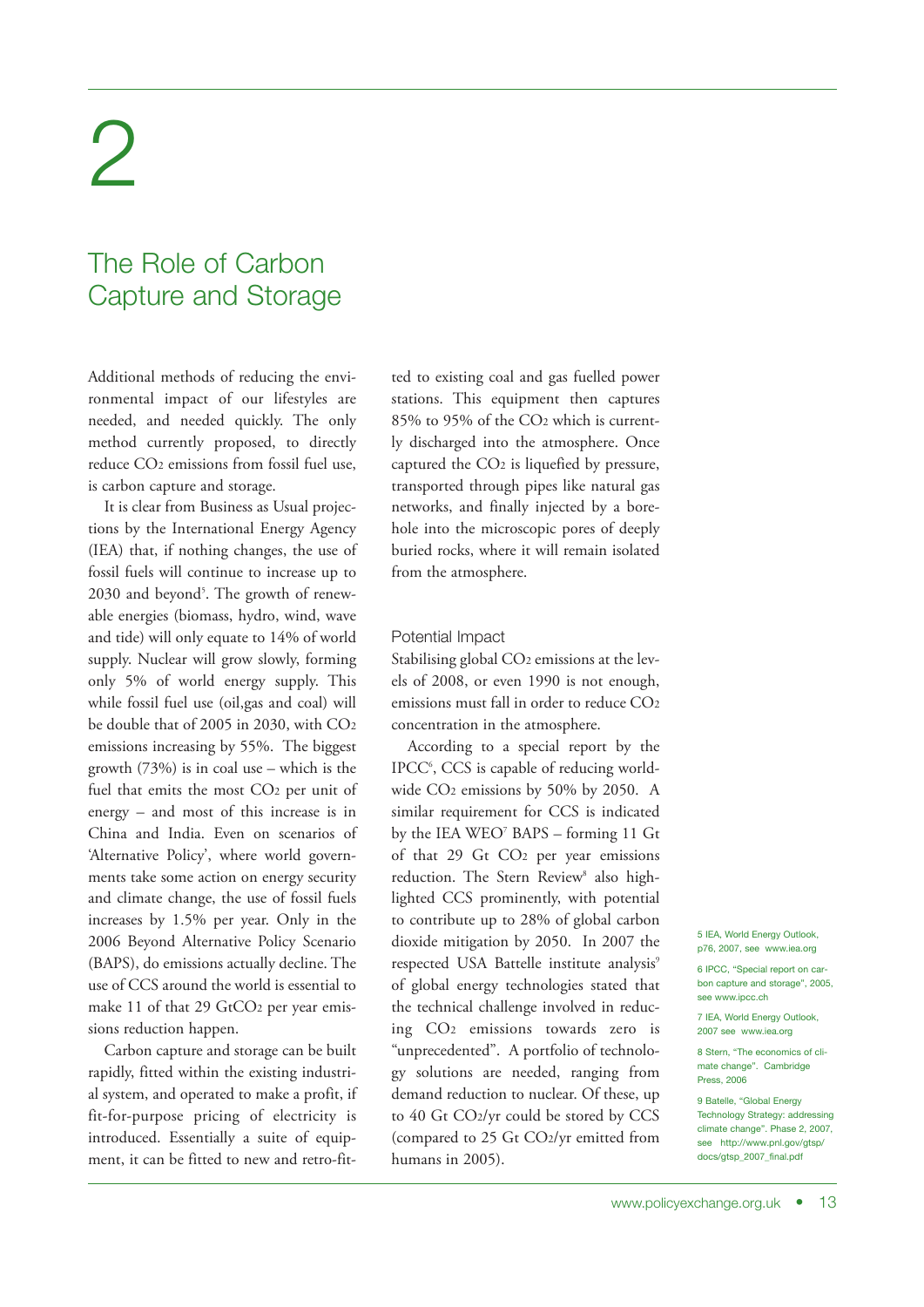Thus, rapid growth is required from CCS. To stabilize the atmosphere at 500ppm CO<sub>2</sub>e CCS must grow rapidly from around 4.4 Mt CO2/yr in 2008 to store 2,160 Mt CO2/yr in 2050, and 22,330 Mt CO2/yr in 2090 (27% of possible CO2 emissions). Our calculations suggest that for CCS alone to achieve the safer 450ppm CO<sub>2</sub>e limit, these storage figures would have to be doubled.

For the large USA economy, which is dependent on coal for electricity, CCS is fundamental. Likewise in the developing economies of China and India, the application of CCS is critical for its domestic benefits of air quality and world benefits of reduced CO2. In China coal met over 60% of all energy needs during 2007. Coal use in electricity generation is expected to grow, as is the manufacture of liquid fuels from coal, so that CO2 emissions, 5,200 Mt CO2/yr in 2005, reach 11,400 Mt CO2/yr in 2030<sup>10</sup>. India has a less certain path, but is very reliant on domestic and imported coal, so that emissions could grow from 1,100 Mt CO2/yr in 2003 to 3,900 Mt CO2/yr in 2030. In both countries, the homeland priority is to provide more electricity reliably with efficient power plant, without reducing output and expenditure through CCS. To develop both within and without China and India CCS needs start-up help from outside. Building demonstration CCS plants eligible for EU-ETS allowances in these countries is one method.

These trends are not just confined to the largest economies. Worldwide we are witnessing a "dash for coal", for cheap electricity generation and as a secure means to avoid imports of liquid vehicle fuels. Burning coal for electricity, or making diesel from coal, produces twice to three times as much CO2 as using crude oil. This is in direct conflict with climate imperatives to reduce CO2 emissions.

All recent major reports show that CCS has a fundamental role in tackling worldwide emissions causing climate change. CCS could provide from 27% to 50% of chosen. <sup>10</sup> IEA, World Energy Outlook,

the solution, that in combination with a wide range of energy conservation and technology change measures, will provide the answer to our emissions problem.

#### What is involved?

Simply put carbon capture and storage is a method which could enable fossil fuels to form the backbone of worldwide electricity production, but with greatly reduced emissions of CO2 from combustion. In the UK, CCS will consist of three activities:

- Combustion of fuel in a power plant. This can be coal, gas, petroleum coke, or biomass. The CO2 is separated from the plant emissions before or after combustion (see *Methods for CO2 Capture*);
- Transport of CO2 away from the power plant. This is undertaken by pressurising the CO2 to form a liquid, drying the liquid, and transporting it in a dedicated pipeline for distances of hundreds of kilometres;
- Injection of liquid CO<sub>2</sub> into the microscopic pore space of sandstone rocks buried deeper than 800m beneath the bed of the North Sea. Here the CO2 will remain trapped, or dissolve in surrounding saline water for tens of thousands of years.

#### Long term safety

Secure retention in engineered storage sites is sometimes considered to be a safety problem by members of the public. However there are many natural occurrences where CO2 has been retained as pure gas or fluid for many millions of years (in Italy, Arizona, Utah), or as a large component of the crude oil mixture (North Sea). Therefore there are extremely good reasons to believe that engineered storage to make artificial CO2 accumulations should be successful – provided that good quality site surveys enable resilient sites to be

2007, see www.iea.org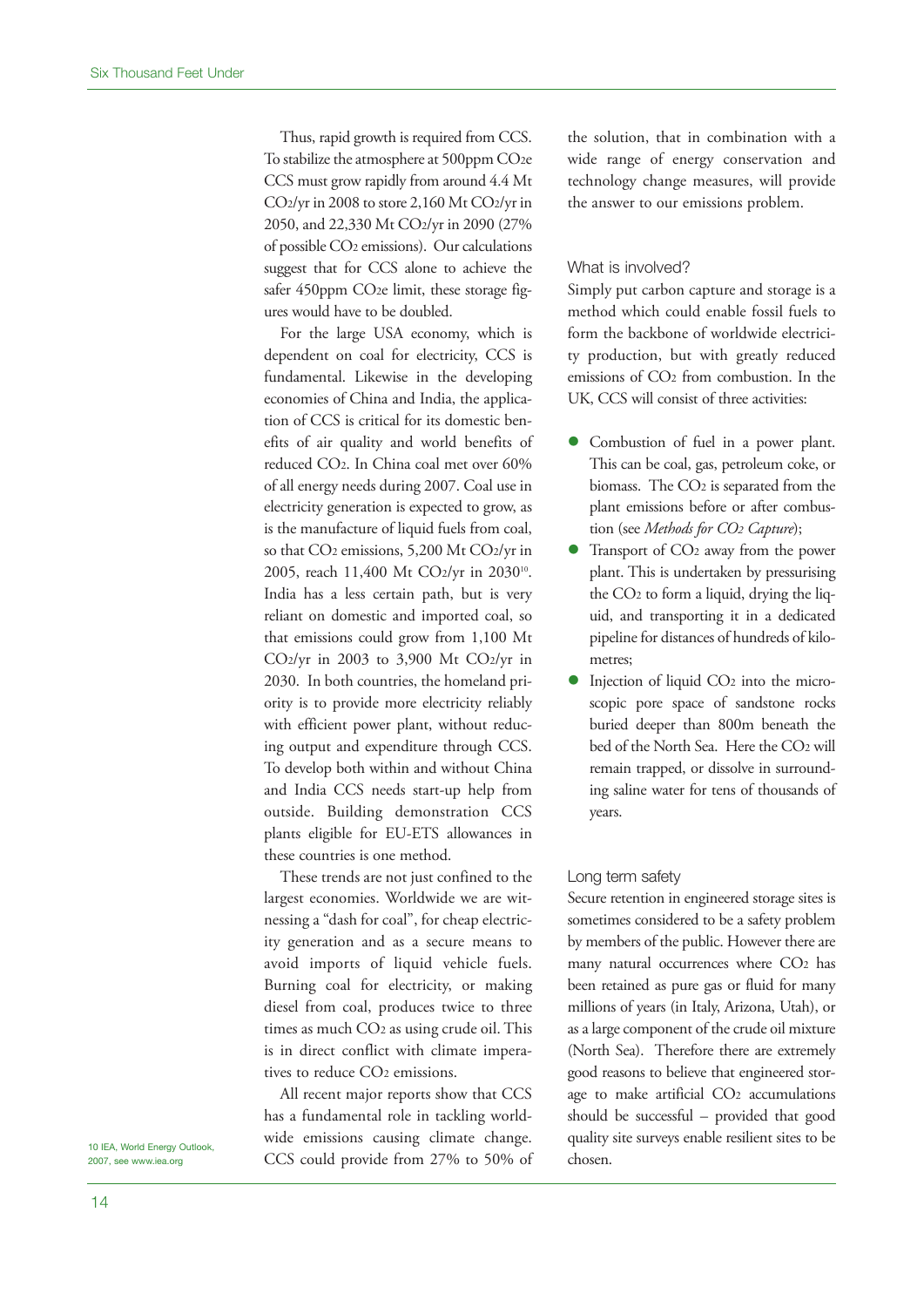#### **Methods for CO2 capture**

There are three main methods proposed for CO<sub>2</sub> capture at a full-size power plant:

- a Post-combustion capture where the fuel is burned and the  $CO<sub>2</sub>$  is separated from flue gas by an amine or ammonia solvent. This can be applied to coal or gas combustion.
- b Pre-combustion capture where the fuel is gasified (if coal or petroleum coke), and the syngas (if an IGCC coal fired plant) or natural gas (in a normal combined cycle gas turbine plant) is chemically split to form CO<sub>2</sub> and hydrogen.

The high concentration of CO<sub>2</sub> enables easier solvent separation, and the hydrogen can be burned to produce heat for electricity, or can be sold as hydrogen energy carrier, or can be used in the chemical industry to upgrade oily or tarry hydrocarbons to liquid fuels.

c Oxy-fuel combustion – where pure oxygen is separated from air, and then used to combust the gas or coal fuel. This produces heat for electricity generation and the waste CO<sub>2</sub> is easily separated from water.

#### "Learning by Doing"

In 2008, a limited number of experimental small prototypes of CCS have been built onto full-size operating power plant in the EU, Canada, Australia and USA. From these experiences, there are many reasons to be confident that CCS will work quickly, and at large-size scale. All the component technologies are built and deployed at significant scale, for other purposes. CO2 capture works daily in oil refineries, in natural gas separation and in large ammonia plants. Pipeline transport of  $CO<sub>2</sub>$  has operated for thirty years in the USA. Injection of CO2 deep underground has been undertaken for Enhanced Oil Recovery since the 1970s.

The main doubts for CCS lie in the building and operating costs of a large and integrated system. In such situations the organisations who build the first plants will learn rapidly, and so gain 'first mover advantage', but this will come at a financial cost which has not been quantified. Deep pockets are needed.

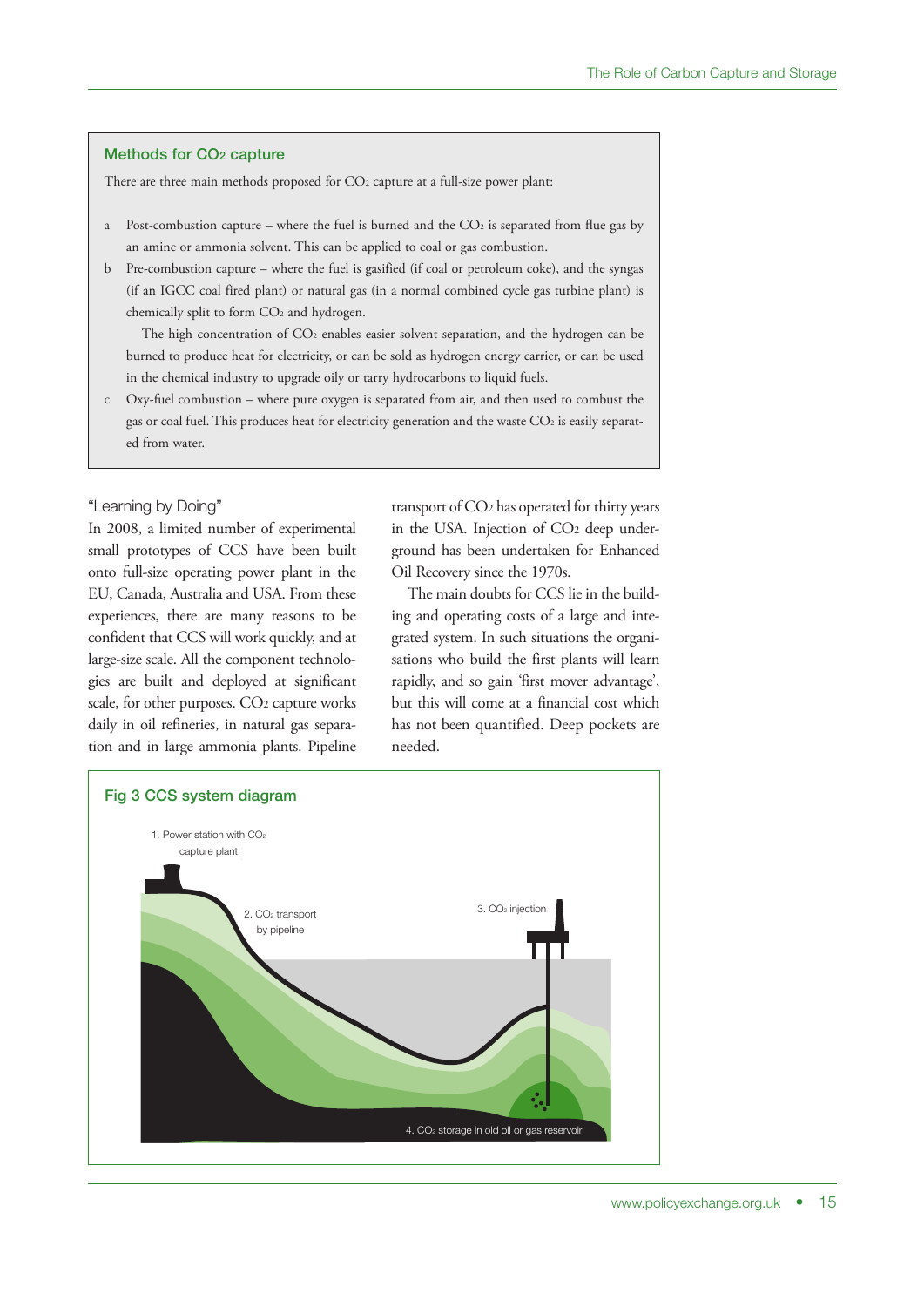#### Affordable Abatement

There have been a number of detailed studies of the costs of CCS but it can be difficult to compare results as they are sensitive to (amongst other things) different assumptions on the CCS technology, coal and gas prices and whether the alternative is an existing coal or gas plant. The costs reported below all compare CCS with an existing coal plant and have been converted into pounds in 2007 prices.

As the graph below shows, the estimated additional cost of adding CCS to pulverised coal (PC) plant – the government's preferred option – is most likely to be around 1.9p/kWh for plant built between now and 2015. In comparison the wholesale price of electricity is currently around 6p/kWh.

We arrive at this estimate by drawing on four major studies (these are based on mature CCS costs rather than demonstration, for more details see Study Estimates Appendix). Fitting CCS to CCGT or IGCC<sup>11</sup> plant is estimated to cost less in p/kWh terms but, as we see later on, this





Costs of clean fossil technologies are not yet certain. Estimates overlap with each other, with nuclear, and with developed renewables. With such uncertainty there are no compelling cost reasons to choose a winner. The situation is also likely to change. Costs of clean fossil fuels with CCS and of renewables are likely to fall as learning develops while costs of nuclear are likely to rise as more accurate cleanup costs are included. Information in this compilation is from the DTI's 2006 energy review, these are lower than the 2007 prices in the graph above.

11 See Appendix 2: List of Terms

12 Climate Change Capital, ZEP: Analysis of funding options for CCS demonstration plants, 2007, see www.climate changecapital.com ZEP, Zero Emission Fossil Fuel Power Plants General Assembly, 2007, see http://www.zero-emissionplatform.eu/website/docs/ GA2/sweeney.pdf

13 DTI, Meeting the energy challenge, A white paper on energy, CM7124, May 2007, see www. berr.gov.uk/energy/whitepaper/p age39534.htm Science and Technology Committee, Meeting UK Energy and Climate Needs: The Role of Carbon Capture and Storage, Westminster, HC 578-I, 2006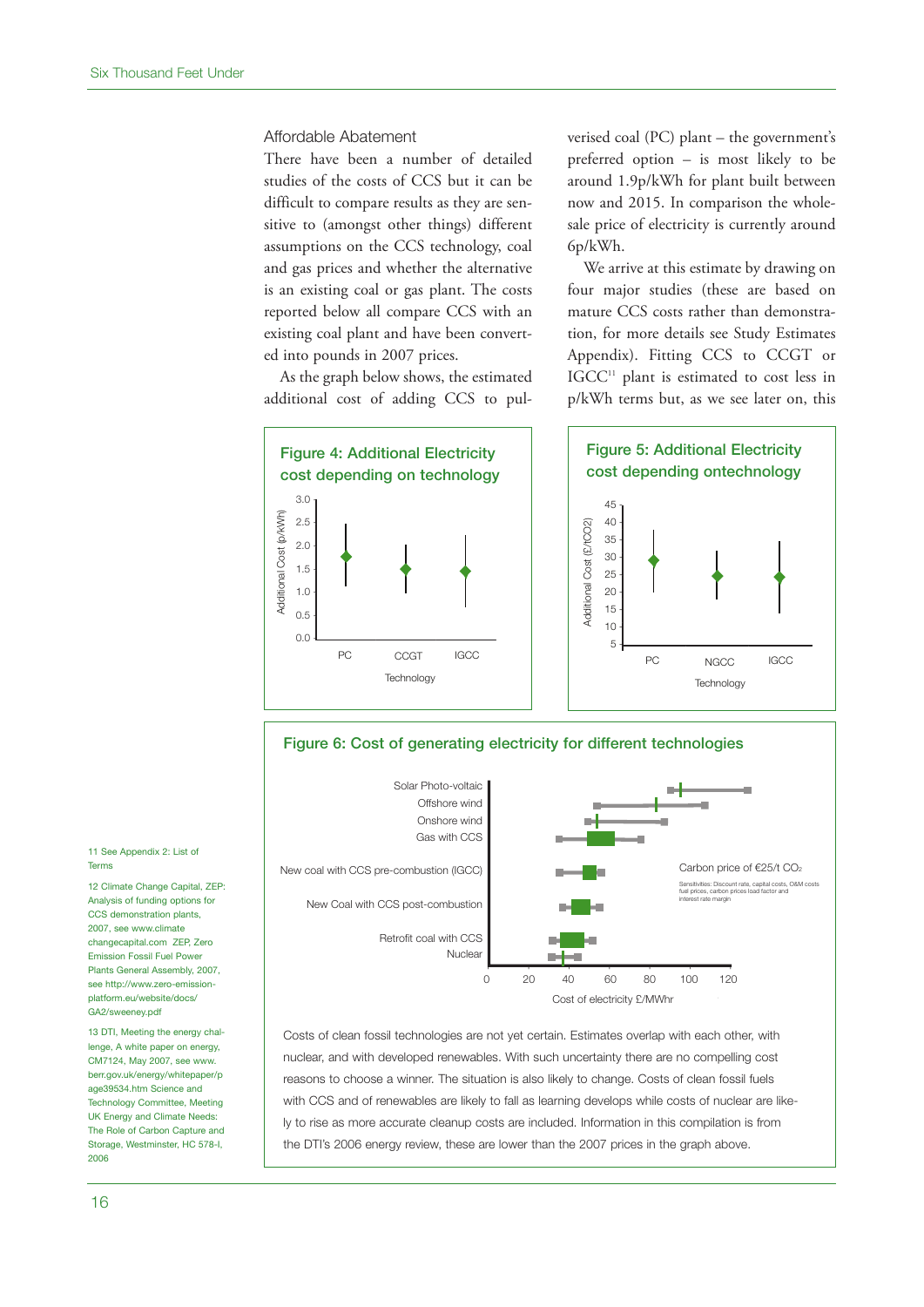advantage can disappear once the amount of CO2 emitted is taken into account.

Thus these and other figures from banks, the fossil fuel power industry<sup>12</sup> and from the UK Government <sup>13</sup> suggest that CCS will add approximately 25% to the wholesale cost of electricity.

As can be seen in Figure 6 this estimated additional cost makes electricity from CCS potentially more expensive than onshore wind but less expensive than offshore wind generation $14$  and solar.

#### Scope for further cost reduction

The greatest hurdle for CCS is reducing the cost of Capture. At present, post-combustion capture can be undertaken with amine solvents for  $\epsilon$ 60(£40)/tCO2. This cost includes a large penalty in the energy used to separate CO2 during post combustion capture; so that up to 25% of the thermal energy produced in a coal plant must be used in the capture and compression processes. However, new solvents are under development. One example is based on cool ammonia and is undergoing large trials on power plants in four countries commencing in 2008-09. This and other improved solvents are anticipated to reduce capture costs to  $\text{£}12(\text{£}8)/\text{tCO}_2$  by 2012.

For pre-combustion capture systems, the inherent energy penalty of CO2 separation can be only 5%. Even here, development is underway to produce new solvents, membranes or microporous materials, which will separate CO<sub>2</sub> more cheaply, rapidly and with less energy input.

The power industry objective is to build 12 full-size demonstration power plants in the EU. The experience and learning gained will reduce costs of CO2 capture transport and storage to  $\epsilon$ 25-30(£18- $21$ /tCO<sub>2</sub> by 2020<sup>15</sup>. This is substantially cheaper than the cost of present day environmental damage calculated in 2006 by the Stern Review<sup>16</sup> as  $$85(\text{€55}, \text{£43})/tCO<sub>2</sub>$ .

In the emerging economies of China and India, there is no current plan to make large scale investment in CCS Development or Demonstration. These countries expect to await the results of experimentation and innovation by richer developed nations. CCS will need to be developed first by EU nations, USA, Canada and Australia. Experience with the Clean Development Mechanism (CDM) shows that achieving greenhouse gas reductions in China and India will be cheaper than in the EU. Consequently, it will be very useful to extend the CDM to include CCS, and to build one or more CCS demonstration plant in China and crediting the CO2 reductions to UK, or other EU states.

This is one possible outcome of the UK-China Near Zero Emissions Coal Programme<sup>17</sup>. A more detailed look at the current status of CCS follows.

14 Off-shore wind generation costs are in the range p/kWh 5.1 – 6.8 p/kWh according to BERR (2008b) and Anderson (2006) with RAE (2008) pricing on-shore wind (including backup generation) at 3.7p/kWh. Using Anderson's marker price for the current mix of generation of 2.6p/kWh gives an additional cost for on-shore wind of 1.1 p/kWh and off-shore wind of 2.5-4.2 p/kWh.

15 ZEP, see http://www.zeroemissionplatform.eu/website/

16 Stern, "The economics of climate change", Cambridge Press, 2006

17 NZEC, "UK-China Near Zero Emissions Coal project", 2008, see http://www.nzec.info/en/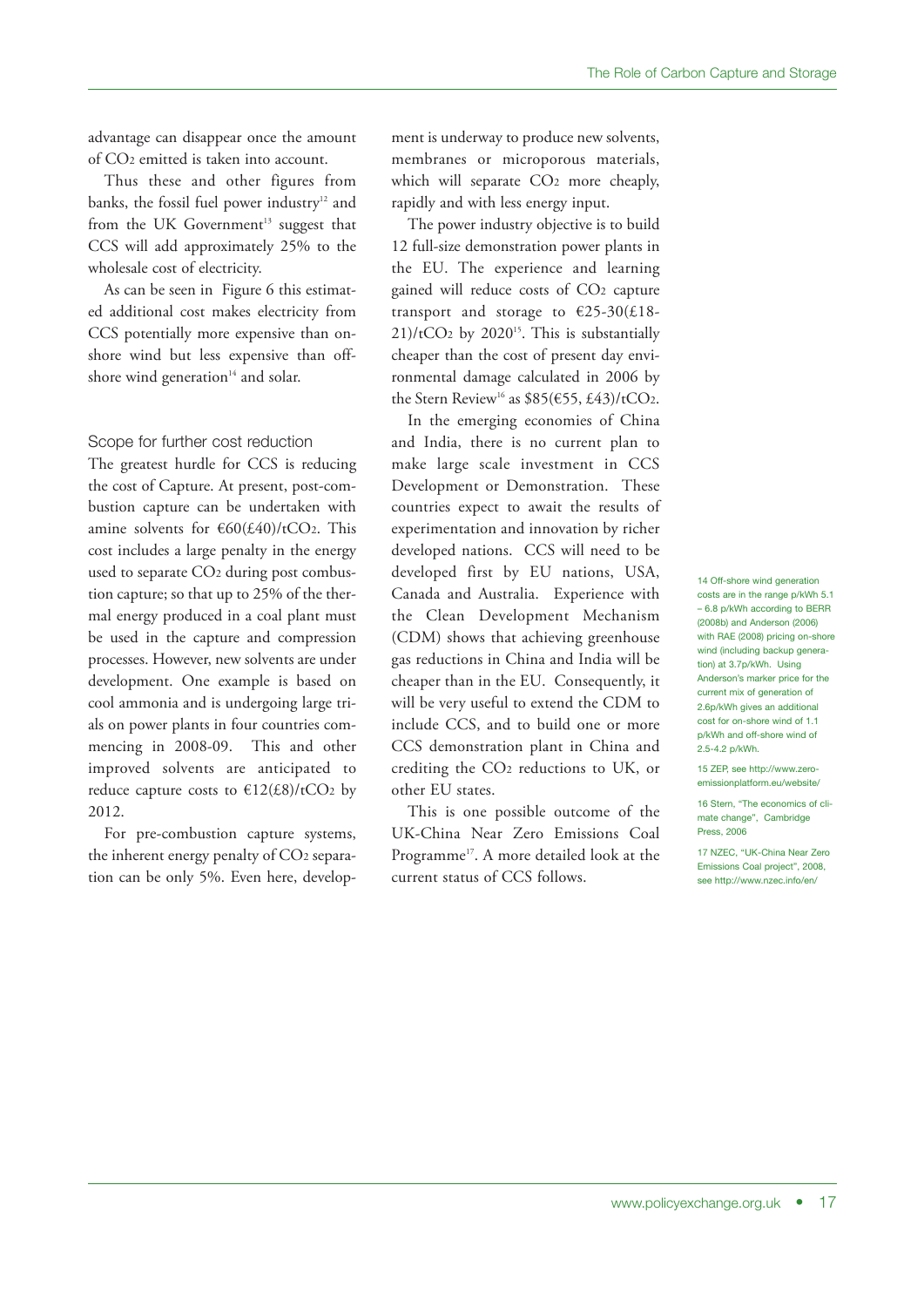## 3

## The Situation Today

#### Worldwide

CCS is already an international activity. From being amongst the first nations to conceptualise and investigate CCS, the UK has now been joined by many EU countries (notably Norway, Germany Denmark and Holland), USA, Canada, Australia and China. The international discussion and communication body, the CSLF (Carbon Sequestration Leadership Forum) now has 21 nation state members.

There are four large scale operations underway worldwide which separate more than 1 Mt CO2 per year. These provide insight into the CCS chain envisaged for power stations.

- The Sleipner oilfield of the North Sea has been operating CCS since 1996. A processing plant on the offshore oil platform strips CO2 out from its mixture with produced hydrocarbon, and re-injects the CO2 into the 1km deep Utsira sandstone for long-term storage. This clearly demonstrates the feasibility of capture and injection;
- The Great Plains syngas plant at Beulah North Dakota takes lignite (brown) coal, gasifies it, and separates the CO2 for sale via a long pipeline to inject into the Weyburn oilfield, where around 10% additional oil will be produced. This has been operating since 2000, and demonstrates CCS connected to a chemical plant;
- The In Salah gas field in Algeria has been separating CO2 from natural methane gas since  $2004$ . The  $CO<sub>2</sub>$  is injected into the water filled part of the

same sandstone which produces the gas;

 The Snøhvit gas field of the Barents Sea separates CO2 from produced gas, and re-injects the CO2 for storage into water filled sandstone deeper than the original reservoir. This commenced in 2008.

Numerous CCS research projects have been underway worldwide during the last 15 years. Many new projects are becoming large enough to act as pre-commercial demonstrations. A worldwide map view of CCS research, demonstration, and commercially planned sites is available at the Scottish Centre for Carbon Storage (SCCS) website<sup>18</sup>. About 15 projects worldwide are being seriously funded to proceed towards commercial construction. None of these have yet achieved full funding. Governments are very cautious when spending on large single projects which do not have an immediate short term appeal to voters. CCS certainly falls into that category.

This illustrates a fundamental dilemma afflicting CCS: on one side CCS is seen as environmentally essential and in urgent need of validation; on the converse side CCS is seen as expensive, unproven, and a risky option compared to unpopular nuclear plant or popular but small scale renewables.

In the UK, there have been about nine serious CCS projects publicly proposed since 2005<sup>19</sup>. The form of the CCS competition announced by the Department of Business, Enterprise and Regulatory Reform

18 SCCS, "Worldwide listing of CCS commercial storage projects: actual and proposed.", 2008, see http://www.geos.ed. ac.uk/sccs/storage/storageSites. html

19 "A fuller overview of the UK CCS landscape" in Bushby, "Carbon capture and storage in the UK", 2008, In Galbraith C.A. and Baxter, J.M.(eds), "Energy and the Natural Heritage", TSO Scotland, Edinburgh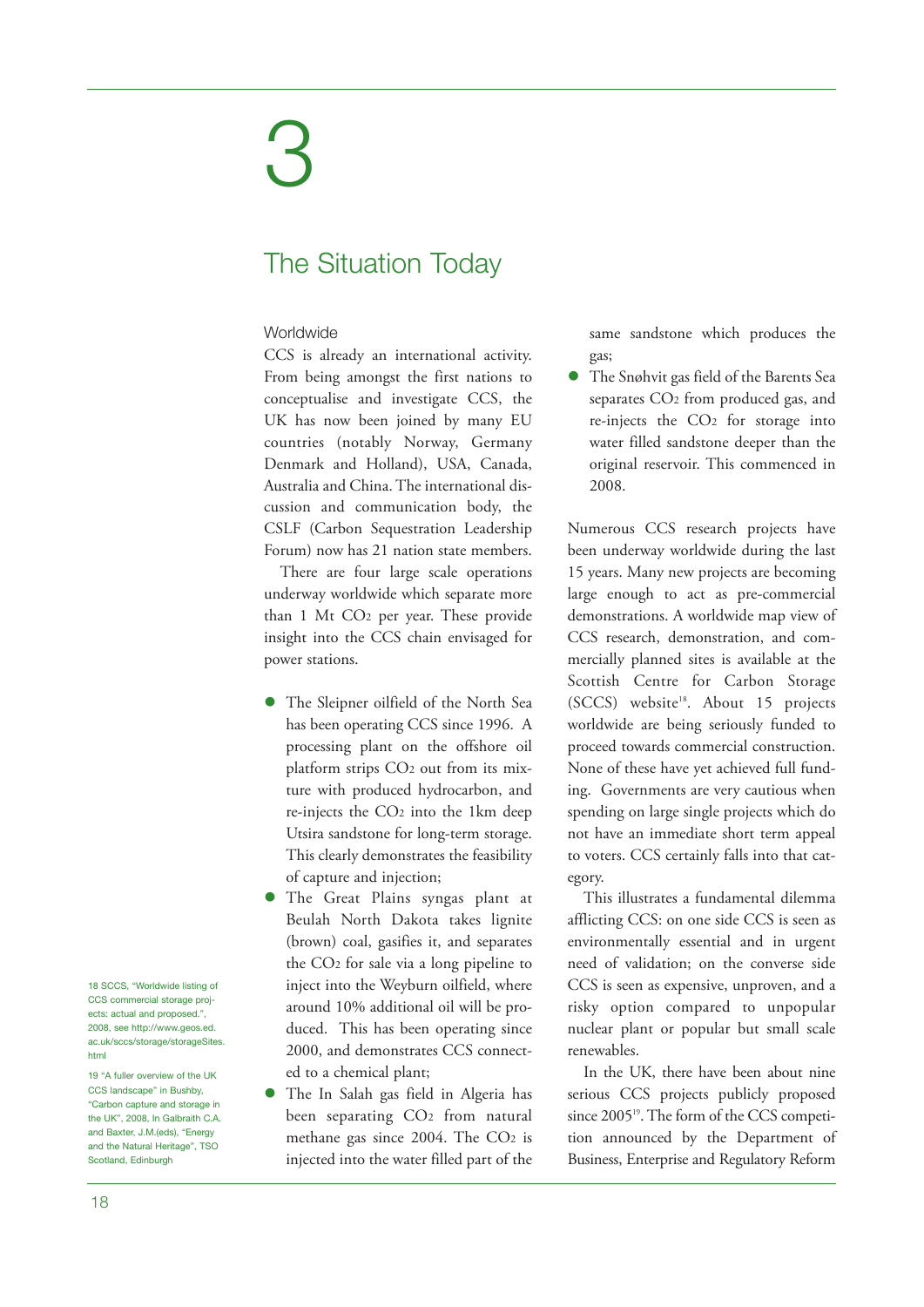(BERR) in 2007 has greatly affected progress on all these projects. This is discussed below in the Competition section.

The UK can correctly claim to be amongst the world leaders in CCS. This claim is especially valid in the work achieved in changing international marine treaties, and in designing domestic legislation. The UK claim is more equivocal when intended CCS projects are compared worldwide (Table 1). Currently the UK is certainly planning to host the largest project, but this will be storing CO2 *several years after* large scale demonstrations have been operated in the USA, Australia, and probably Norway, Denmark and even China.

#### The UK

The UK has an ambition to reduce emissions of CO2 and other Greenhouse Gases. In the recent 2007 Energy White Paper 20 there is a clear commitment to at least a 60% reduction in carbon dioxide emissions by 2050, and a 26-32% reduction by 2020, against 1990 levels. In order to do this a wide range of technologies will need to be developed.

To incentivise emerging technologies, such as offshore wind power the white paper sets out the introduction of banding to the Renewables Obligation. This would allow the scheme to support a wider range of technologies than it does at present where onshore wind is the primary beneficiary. Financially, taken together the Renewables Obligation and Climate Change Levy will provide £1 Billion annually by 2010 and £2 Billion annually by 2020. This price support for renewables of about £35 per MWh (currently £45 in 2008) typically adds at least 50% to the wholesale electricity price. The extra cost of electricity is passed on to the consumer in form of higher retail prices spread across all the electricity purchased by consumers. However the value of this has been questioned and in 2007 Ofgem stated that the Renewables Obligation should be replaced as it does not link with the EU-ETS and is expensive<sup>21</sup>. According to the regulator

20 DTI, "Meeting the energy challenge", A white paper on energy, CM7124, May 2007, see www.berr.gov.uk/energy/whitepa per/page39534.htm

21 Ofgem, Response to Consultation on Renewables Obligation, Jan 2007, see http://www.ofgem.gov.uk/Sustai nability/Environmnt/Policy /Documents1/16669- ROrespJan.pdf

#### **Table 1 CCS Propositions – whole chain only (\*=state funds)**

| Country (Project)        | Capture Technology | Store          | <b>Start Date</b> | Size              |
|--------------------------|--------------------|----------------|-------------------|-------------------|
|                          |                    |                |                   |                   |
| USA (Mountaineer, AEP)   | Post-combustion    | Aquifer        | 2008              | $0.1$ Mt/ $\vee$  |
| USA (Shadyside)          | Post-combustion    | Aquifer        | 2008              | 0.3Mt/yr          |
| France (Lacq)            | Oxyfuel            | <b>EOR</b>     | 2008              | $0.08$ Mt/yr      |
| Germany (Schwarze Pumpe) | Oxyfuel            | Aquifer        | 2008              | 0.25/2Mt          |
| China* (Green-Gen)       | Pre-combustion     | <b>EOR</b>     | 2009/15           | 1.5-2.7Mt/yr      |
| Australia (Callide)      | Oxyfuel            | Aquifer        | 2010              | $0.05$ Mt/yr      |
| USA (Oologah)            | Post-combustion    | <b>EOR</b>     | 2011              | $1.5$ Mt/yr       |
| Australia* (Zero-Gen)    | Pre-combustion     | Aquifer        | 2011/12           | 0.4Mt/yr          |
| Norway* (Mongstad)       | Post-combustion    | Aquifer        | 2011/14           | $0.1 - 1.5$ Mt/yr |
| Abu Dhabi* (Masdar)      | Pre-combustion     | <b>EOR</b>     | 2012              | 1.8Mt/yr          |
| USA (Sugar Land)         | Post-combustion    | <b>EOR</b>     | 2012              | $0.7 - 1$ Mt/yr   |
| USA (North East, AEP)    | Post-combustion    | Aquifer        | 2012              | 1.5Mt/yr          |
| Denmark (Vattenfall)     | Post-combustion    | Aquifer        | 2013              | 1.8Mt/yr          |
| UK*(???)                 | Post-combustion    | Aquifer or EOR | 2014/19           | 2.0Mt/yr          |
| Canada* (Boundary Dam)   | Post-combustion    | <b>EOR</b>     | 2015              | 0.4Mt/yr          |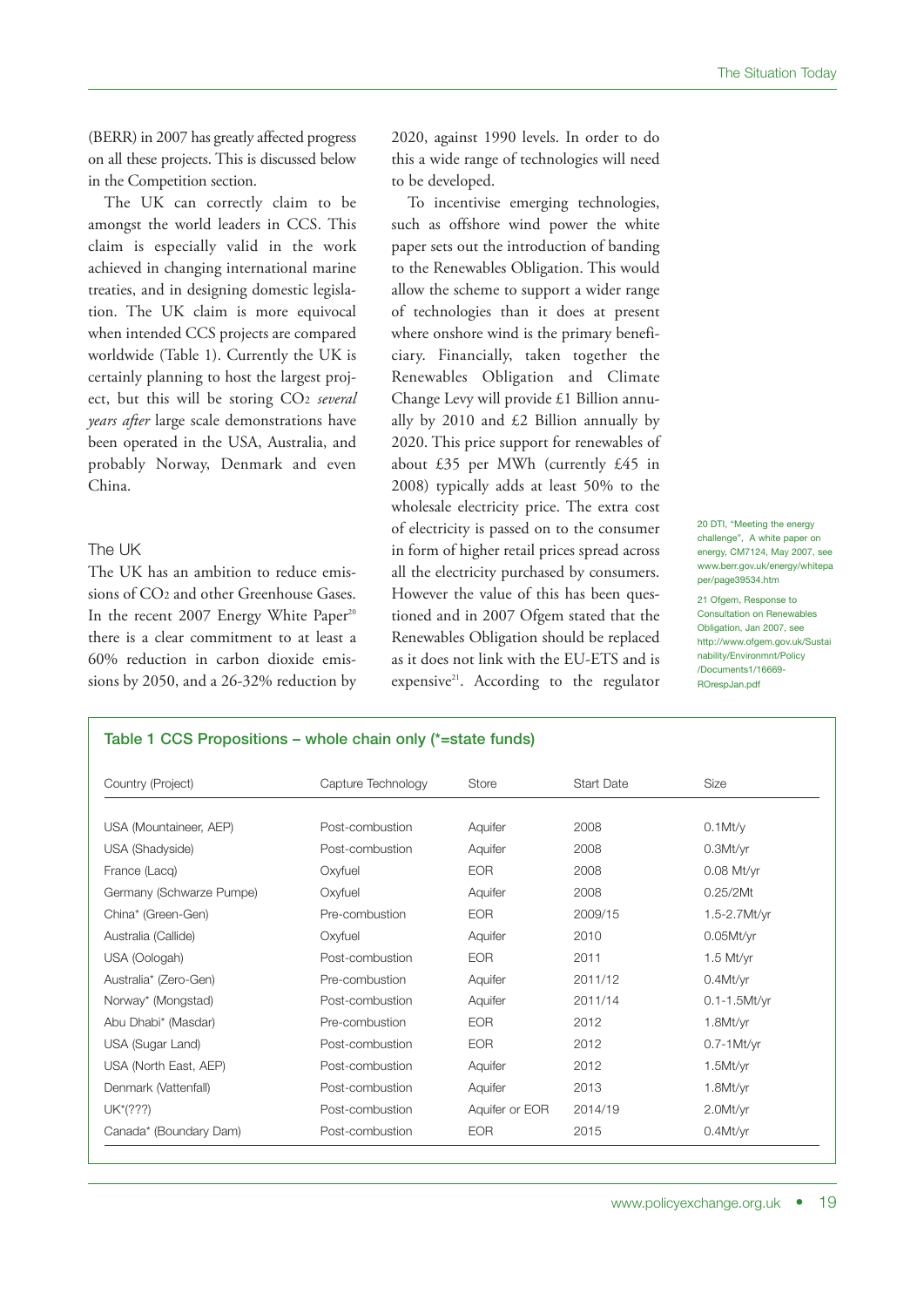"*there are cheaper and simpler ways of meeting these aims than the RO scheme which is forecast to cost business and domestic customers over £30 billion*". Ofgem proposed long term contracts with generators as a cheaper and simpler method.

The Government has also declared its desire to incentivise and expand nuclear power in its nuclear white paper and subsequent press statements. The price structure is, as yet, unclear although it is obvious that substantial help is needed to incentivise private developments where none have occurred in the UK for 20 years. This help may be in the form of either long-term electricity purchase contracts, low interest loans, or a reliable high carbon price to disadvantage electricity generation from unabated fossil fuel.

Both the Renewables Obligation and the potential support for nuclear power electricity are distortions of the UK electricity market, and make free competition impossible for new entrants such as CCS. The 2007 Energy White Paper did state that the EU-ETS will provide funding and incentives for companies to invest in cleaner large scale electricity generation but there was no attempt to specify how this will operate.

In fact, if the Government wishes to achieve its fossil fuel strategy it will need to act on all of the following:

- Efficiency and energy saving from houses to big businesses;
- Support for electricity and heat generation by renewable energies, and their connection to users – by electricity wires or by heat pipes;
- Storage of fuel and power to provide resilience against oil and gas supply variations, and to best utilise variable renewable;
- Higher efficiency fossil fuel conversion process to reduce the amount of fuel consumed and the associated CO2 emissions. This can contribute to emission reductions of 10-30%;
- Fuel switching to lower carbon alternatives – such as natural gas and co-firing with 5-10% CO2 neutral biomass;
- Carbon Capture and Storage with the potential to reduce emissions by 85- 90%.

#### *Achievements So Far*

Looking at CCS the UK has led many international and national innovations and can be justifiably proud of its achievements:

- International treaties regulate disposal of waste in the sea and beneath the seabed. The UK has played a major part in negotiating permission for CO2 storage beneath the seabed in the London Convention Protocol for worldwide effect, and in the OSPAR treaty for NW Europe;
- International technical leadership and communication has been enabled by an active role in the Carbon Sequestration Leadership Forum;
- European legislation on CCS has been shaped by UK influences and advice;
- The UK is the first nation to commit to legally binding values of greenhouse gas reduction in the Climate Bill of 2008;
- The UK has framed the world's first comprehensive offshore CCS legislation and regulation in the 2008 Energy White Paper;
- The UK has advised and assisted with the creation of carbon reduction targets and carbon markets worldwide – notably in California;
- The UK has successfully engaged with China to commence on the NZEC project which may build a CCS plant in China by 2014;
- The UK has been amongst the first nations to develop methods for evaluation of its CO2 storage resources.

Yet more needs to be done. Carbon capture and storage in the UK has not reached the stage of a real development of a real project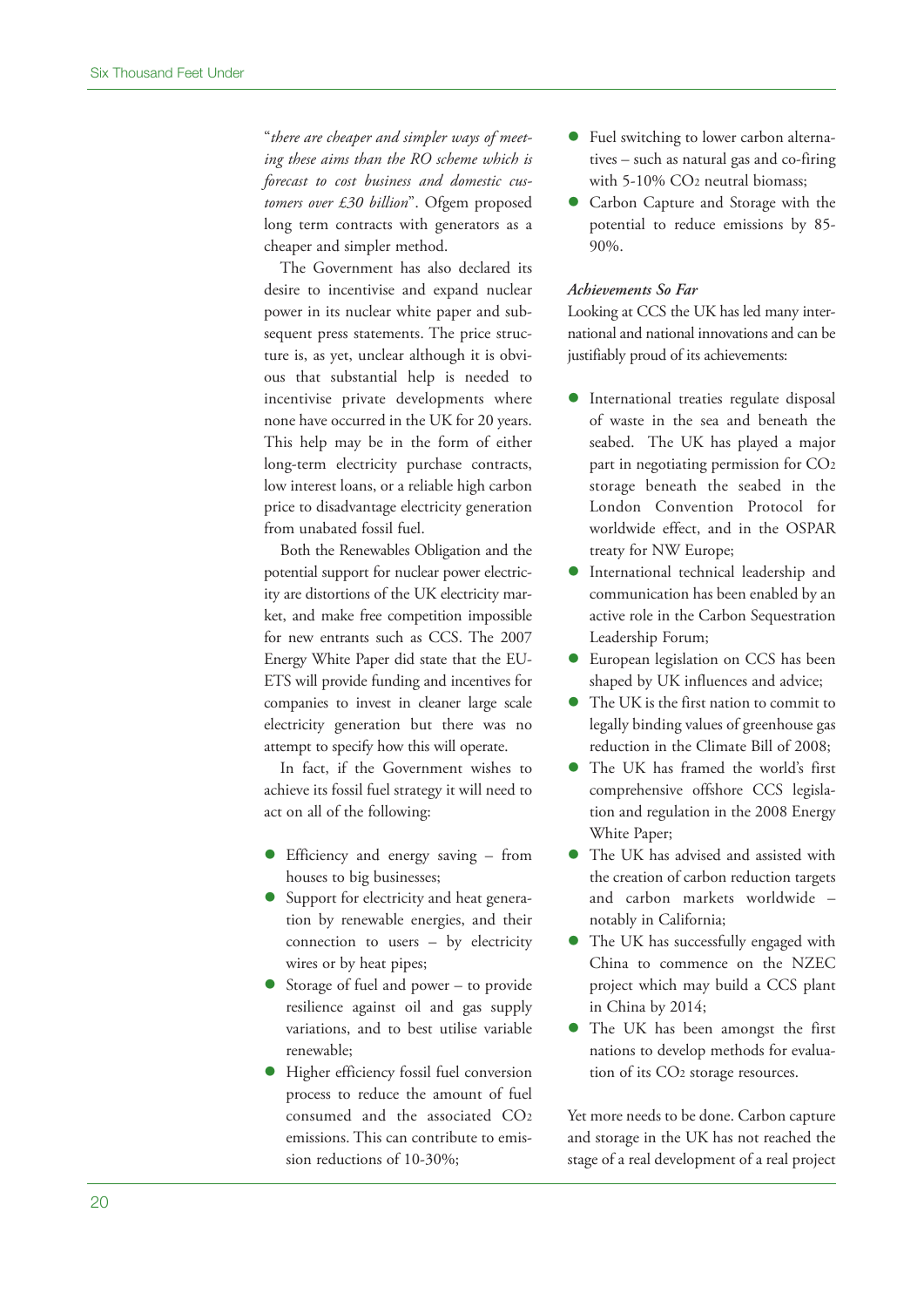and is quickly being eclipsed by efforts in other countries.

To move forward on CCS the Government announced a Competition in 2007 to build CCS fitted onto a coal-fired power plant in the UK. Examined in more detail in subsequent chapters, we estimate here that it will cost £1.5 billion to build and operate. <sup>22</sup> Even if this single plant does get built, it is hard to see how this will create a CCS industry in the UK, either by encouraging other coal and gas plants to be built, or encouraging the development of multiple industries supplying design, skills and components to the UK and internationally. Multiple CCS projects are needed to create a new supply industry, to provide

a flow of work and a diversity of experience.

What is needed has been clear for some time. Commercial developers of CCS projects have persistently stated that price support is needed to enable the introduction of CCS. The predicted price of allowances within the EU-ETS is only €35 from 2013, and this will not cover the initial additional costs of CCS. Developers have requested **price support** either less than, or similar to, the Renewable Obligation. Without such price support, the Development and Deployment of CCS in the UK is not commercially viable, and cannot exist in the UK electricity market system.

22 This is based on a calculation by the report authors, based on typical 2008 prices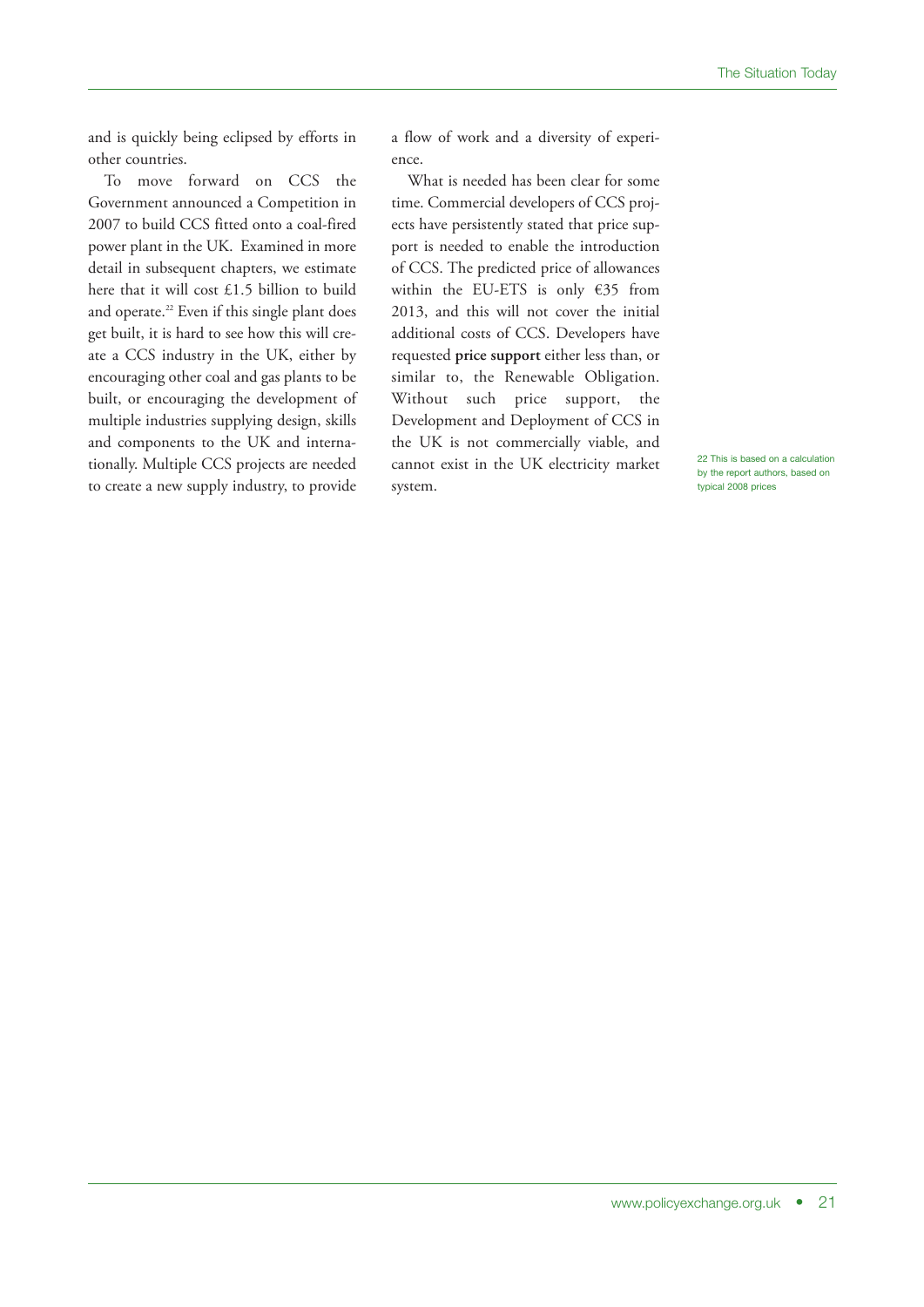## 4

## Moving Forward: Developing CCS in the UK

In light of current events the UK has two priorities for developing CCS. It must provide a framework to support the development of not just a single project, but a new industry in CCS. In addition, with power companies already proposing to build more fossil fuel power stations such as Kingsnorth, it must also ensure that, if built, these stations are ready for CCS when it is adequately developed.

#### Recent History

The prospect of CCS as a large scale opportunity to mitigate GHG emissions of CO2 first came to wide public prominence in the UK at the 2005 G8 international leaders' summit, chaired by the UK. The summit provided a large political impetus for CCS in the UK. However the concept was not new. CCS was first suggested in the UK in 1994 by the IEA Greenhouse Gas unit <sup>23</sup> based in Cheltenham. The British Geological Survey has been leading European work on CCS since 1996<sup>24</sup>. Since 2002 the Department of Trade and Industry (formerly DTI now BERR) has been undertaking a consistent small-scale programme of work within the cleaner fossil fuels programme<sup>25</sup>, including an assessment of the feasibility of CCS in the UK in 200326 . This stated that:

*"Large-scale deployment of CCS may be needed for electricity generation and hydro-* *gen production from about 2020, but earlier deployment could occur to tie in with the pattern of electricity plant replacement. In addition CCS in combination with Enhanced Oil Recovery (EOR) could be implemented from around 2010."*

However, it was not until June 2005 that CCS became formalized within the DTI Carbon Abatement Technologies (CAT) strategy<sup>27</sup>. Here the vision was to undertake gradual improvements in technologies which act as components in coal-fired power plants, leading to a commercialscale project with CCS by 2010-2012, and economically viable deployment sometime after 2020. From 2005-08, a sum of £20 million was allocated, which was subsequently increased to £30 million in total.

The March 2005 Budget announced that the UK Government was examining the potential for new economic incentives to support the development of carbon capture and storage technologies and applications. Following the Gleneagles G8 summit in July 2005 the UK presidency announced,

*"We will work to accelerate the development and commercialisation of Carbon Capture and Storage technology"*

#### The BERR Competition for UK CCS power plant

Subsequent to the G8 and CAT strategy, the Government moved at a slow pace to develop a CCS option. The Government Energy Review of 2006 stated that a logical next step for CCS in the UK would be the construction of a full-scale Demonstration plant. The Pre-Budget Report in December 2006 announced that an independent firm of consulting engineers (PB Power) would examine CCS costs. The details of this report have not been made public but the March 2007 Budget confirmed that a CCS competition would be held. The 2007

23 IEA GHG IEA/GHG/SR3, The disposal of carbon dioxide from fossil fuel fired power stations, June 1994

24 BGS JOULE II Project No. CT92-0031, The underground disposal of carbon dioxide, British Geological Survey, 1996 Holloway, Energy Conversion and Management 38, S193- S198, 1997

25 DTI Capture and geological storage of carbon dioxide: a status report on the technology. URN No: 02/1384, 2002

26 DTI, A review of the feasibility of carbon dioxide capture and storage in the UK URN 03/1261, 2003

27 DTI, CAT strategy : a strategy for developing carbon abatement technologies for fossil fuel use URN 05/844, 2005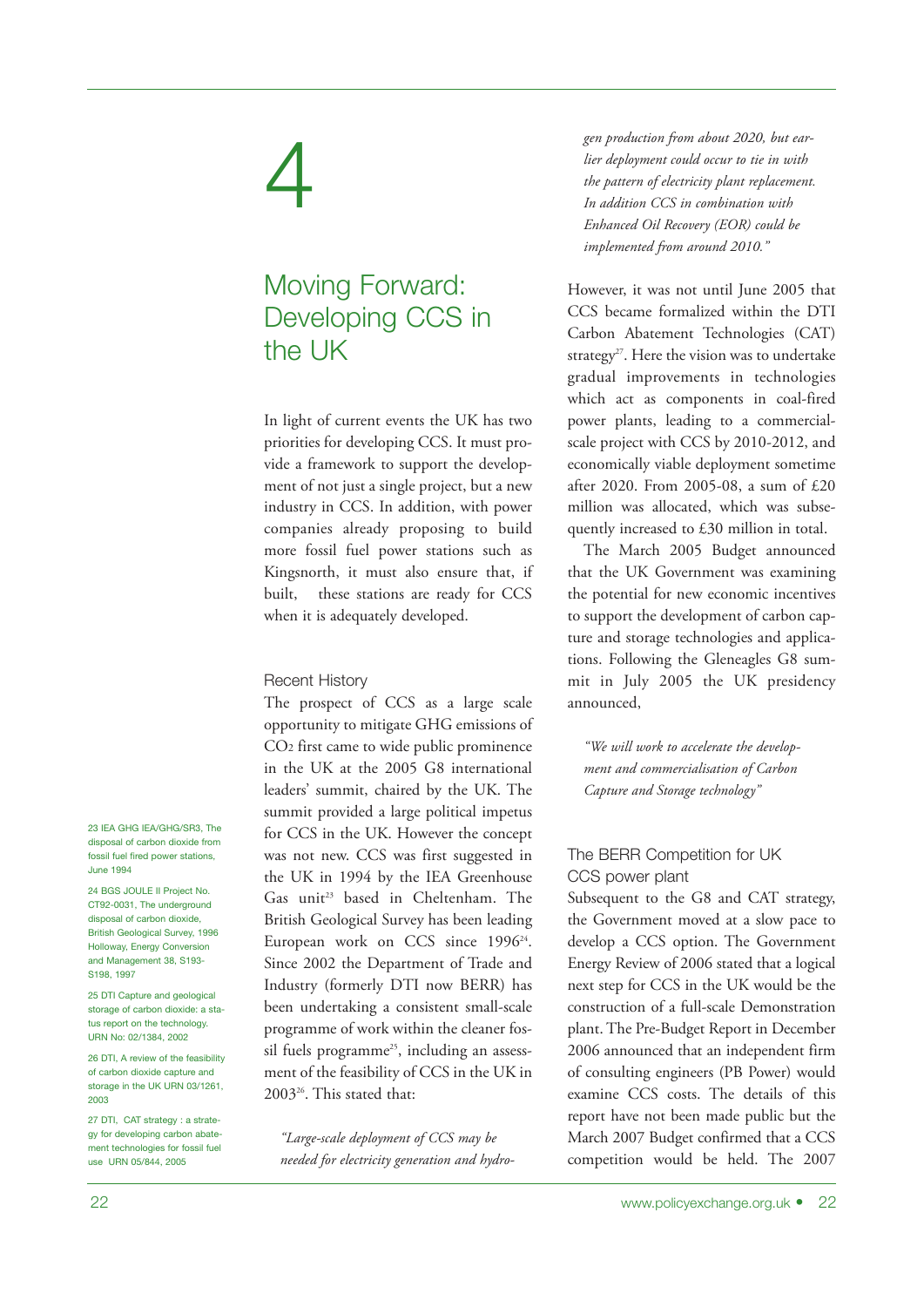#### **Estimated costs of one 400MW coal CCS capture**

- Capture equipment at the power plant £600M;
- New build pipeline £200M;
- New subsea injection facility offshore £50M (Or offshore platform modification £100M);
- Offshore Operation and Monitoring costs £10M/r for 10 yr = £100M;
- Operation of capture at power plant £40/ton x 2.0Mton CO2 x10 yr,
- Less EU-ETS price  $\omega$  £20/ton = £400M. **2014-2024 TOTAL: £1,450 M**

Energy White paper <sup>28</sup> then announced that a UK competition would be launched in November 2007.

On 9th October 2007 the Secretary of State for Energy announced that the Competition would be restricted to one power plant, and would consider only post-combustion options. The reason given was that post-combustion and retrofit, will be most applicable to the existing UK fleet, and especially for its application to the worldwide coal fleet – including China.

Finally on 19th November 2007, the UK Prime Minister <sup>29</sup> formally announced the CCS competition, to be operational by 2014.

Submission of the first stage Pre-Qualification Questionnaires for the CCS competition closed in March 2008, with nine statements of interest. BERR will select from these, and then invite final bids, with the intention of closing the financial contract with the wining consortium in early autumn 2009. That CCS system has to demonstrate the full chain of capture, transport, and storage at 50MW scale by 2014 and at 400MW scale "as soon as possible" thereafter.

But what exactly does this mean for CCS? Three aspects are important in understanding the implications of the Competition for UK CCS: funding, the novelty of the project for BERR and the choice of technology. These are examined in more detail below.

#### *Funding*

The BERR competition<sup>30</sup> aims to focus on just one subset of CCS technologies: postcombustion CO2 capture from coal fired power plant. The competition will provide funds for the additional costs (on top of normal generation) of capture and compression, transport, and storage. Although no figures have been published by BERR, these costs can be estimated as £1,450 million from 2014 to 2024 (see *Estimated costs of one 400MW coal CCS capture*) 31 .

At present it appears that this will be paid for from public funds, i.e. from taxpayer income to Treasury. Alternative funding mechanisms, based on market systems, are examined below. These can pass costs onto electricity users, a fairer system which minimises risk and cost to Treasury, and can fund multiple projects. There is still time to switch to an alternative funding mechanism, or to run two systems – one as procurement, the second as a commercial market.

#### *Timeline for delivery*

The timeline to demonstrate the full CCS chain, from capture to transport to storage, is 2014. However, cautious wording by BERR permits only 50MW to be operational by end 2014, with the full capacity demonstrated, "*As soon as possible thereafter.*"

Although the intention may be to have a CCS system operating on a full power 28 DTI, Meeting the energy challenge, A white paper on Energy. May 2007 CM7124, see www. berr.gov.uk/energy/whitepaper/p age39534.htm

29 No 10, CCS competition, 2007, see http://www.number10 .gov.uk/output/Page13791.asp

30 BERR, UK CCS competition, 2007, see http://www.berr.gov. uk/files/file42478.pdf

31 See footnote 20.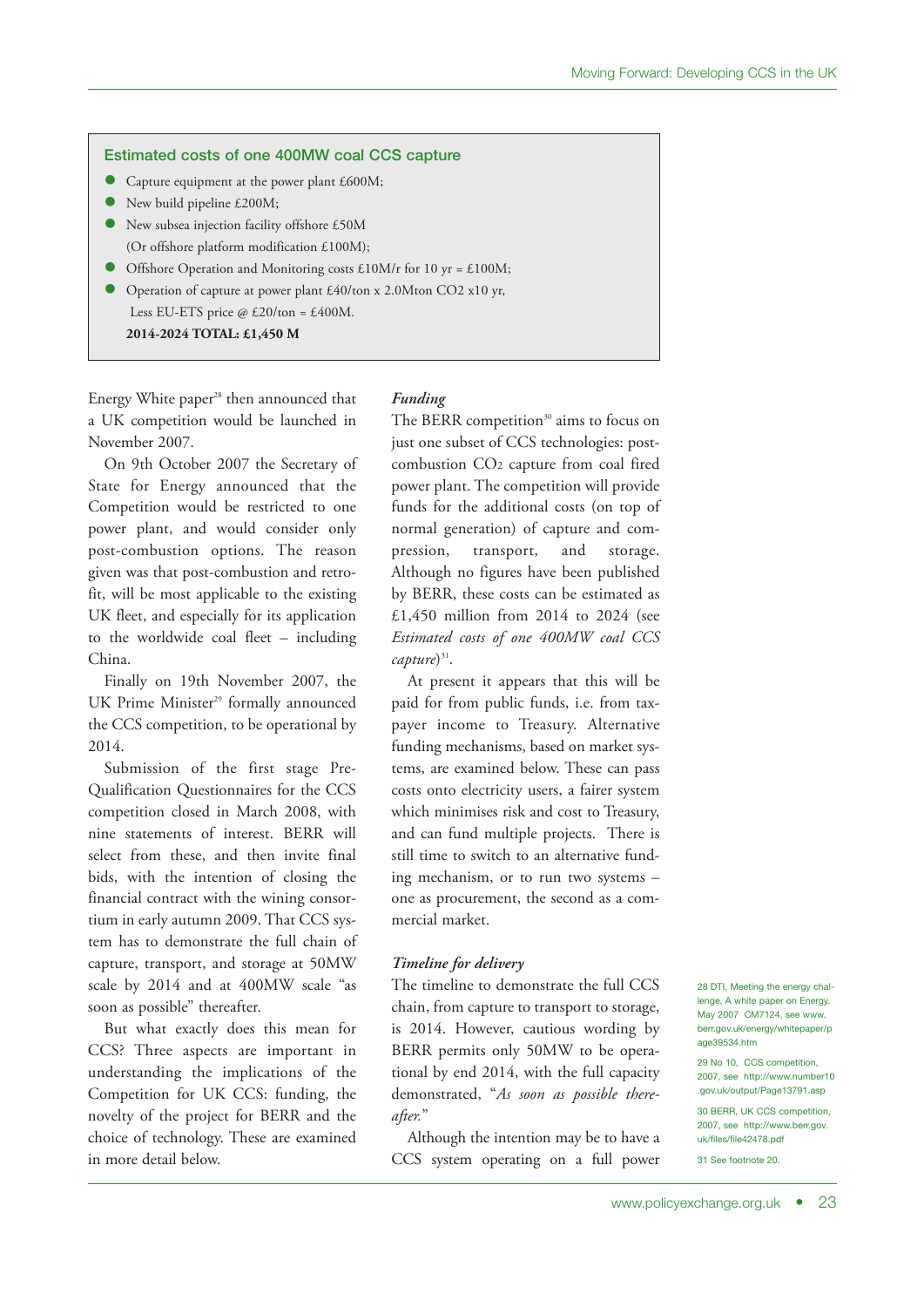#### **Advantages of the CCS Procurement Competition:**

- A good understanding is gained by government of the costs at each step;
- A functioning power plant will be obtained;
- The type of power plant is suitable for large numbers of sales worldwide;
- Accurate cost discovery enables setting of support levels in future.

#### **Disadvantages of the CCS Procurement Competition:**

- Reduced flexibility to react to events;
- The cost limits are not well defined at the outset;
- Funding comes from Treasury, not from users;
- One project does not create a diverse supply chain of UK businesses;
- Choosing one technology reduces UK expertise in IGCC or gas plant;
- Competition is delayed and does not drive down prices;
- Reduced ability to create a pipeline network, or subsequent plan.

plant, this wording leaves it open to the winning power company to add-on a large pilot plant to an existing power station, remove CO2 from a site by boat, avoid building a pipeline, and only seriously address the full-size aspect when the EU requires it, for example after 2020. Consequently, there is a risk that the procurement rules are not sufficiently rigorous.

The procurement project also states:

*"When the UK Project is operational, by 2014, it will be a world leader in this globally important technology. As well as being one of the first full-scale CCS demonstrations, it will be the first to demonstrate post-combustion capture of CO2 at scale on a coal-fired power station in the world."*

This may have been true at the time it was written in early 2007, but is a hard claim to substantiate into the future. As can be seen in the previous chapter it is very apparent that combinations of state and private funding are set to develop full scale coal-fired CCS plant in Australia, USA, China and Canada – with full scale gasfired plant also being planned and funded in Norway and Abu Dhabi 32 . It is clear that multiple demonstrations of CCS components will occur from 2008 onwards, especially using new solvent capture methods, and using injection into a diversity of geological deep storage sites. Several claims are being made that commercial sized plant will start operation in 2012 to 2015, including both new-build for gas and retrofits on gas and coal.

Does that matter? The UK project will provide a reliable and well-documented procurement, and is likely to be amongst the first in the world. In that sense, it will achieve its objectives. However the UK is recognizing that there are substantial new business opportunities being created in CCS, renewable energies, and carbon trading.

To take advantage of those opportunities requires development of practical expertise in real projects. In a competitive world market, being number three or number eight to arrive in the marketplace, even with an excellent single product is a high-risk gamble. This is what the outcome of the BERR Procurement will provide. It is better perhaps to arrive as number two in the marketplace, with a diversity of rapidly evolving and flexible products. This outcome could be the result of creating opportunity now for businesses to design, fund, build and operate multiple

32 SCCS, Worldwide listing of CCS commercial storage projects: actual and proposed. 2008, see http://www.geos.ed.ac.uk /sccs/storage/storageSites.html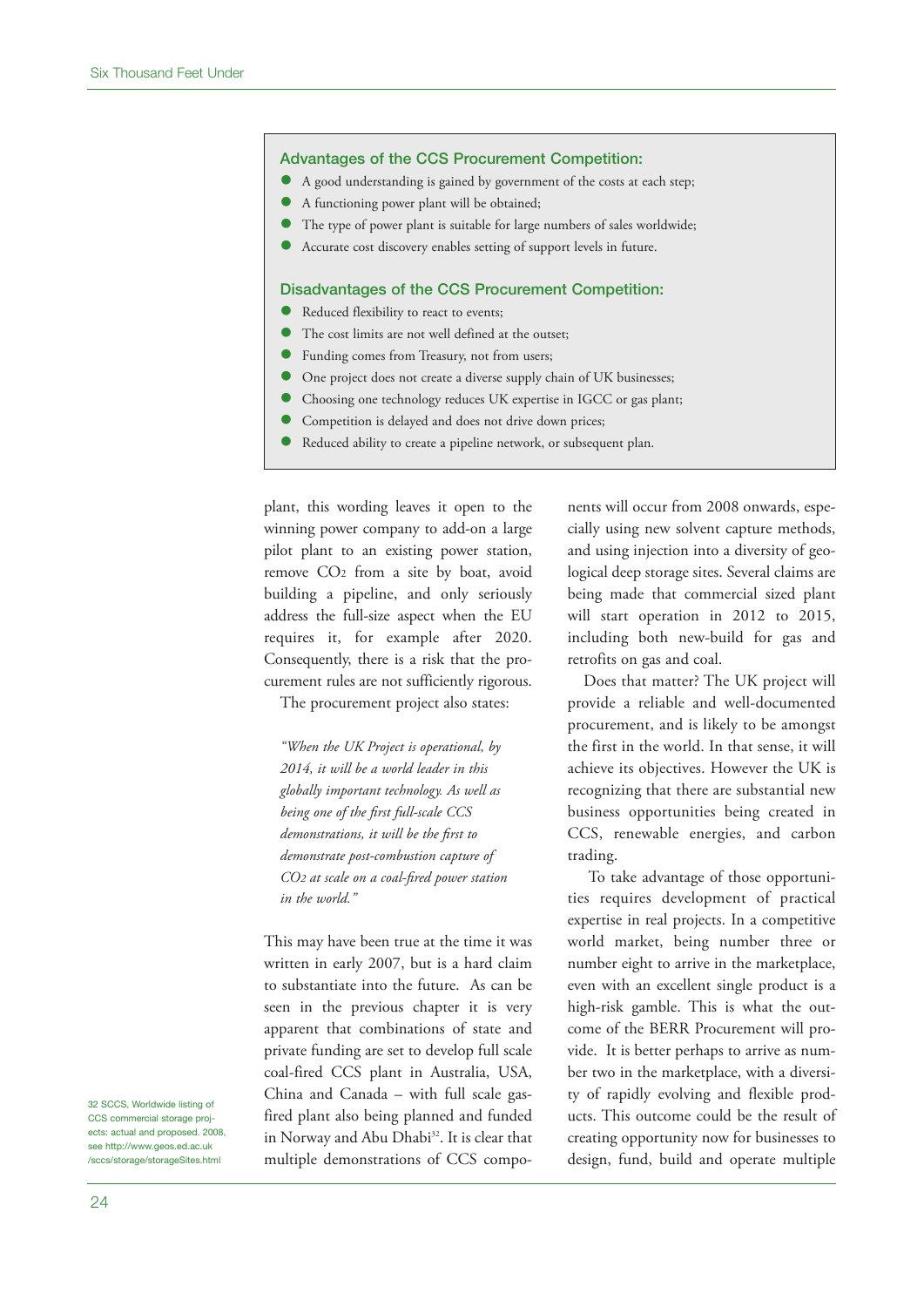#### **Benefits of Post-combustion**

- Can be fully or partially retrofitted to existing plants (with a suitable design) and is a very powerful means of substantially reducing their greenhouse gas intensity.
- Can also be integrated into new plants, or as "capture ready" plant.
- Can be very flexible during operation (zero to full capture operation) in response to varying demand from National Grid electricity.
- If necessary, CCS can be turned off to deliver full electric power to the Grid.
- Has the ability for staged implementation, which is not possible with competing technologies.
- Can be fitted to capture CO2 from gas fired power plant, or other large stationary sources of CO2, such as steel, paper, fertiliser or cement.
- Can easily be upgraded with improved components such as solvents or compressors as these become available.

CCS plants in the UK. What is needed is a funding mechanism which is 'blind' to the type of CCS, and can support several CCS projects in a competitive market setting.

#### *A unique Government project*

This CCS procurement project is unique in the history of BERR. Never before has a project this size been handled in this way. The technology is viewed by BERR as "undeveloped", giving less certainty about the results and prices. The companies involved, dominated by the power industry, are not experienced in dealing with Government on this scale.

#### *Choice of technology: Post-combustion*

As part of the CCS Competition, BERR has chosen to focus on post-combustion capture, or oxy-fuel retrofit, to existing or new-build coal fuelled power plant. BERR's reasons for this are that Post-combustion capture is considered to have greater UK-wide applicability, and a greater applicability for retrofit to coal fuelled power plants in China and India. However it does have the consequence that the UK is making an early choice of one CCS technology, which may prove to be only part of the technology spectrum. The UK usually professes to be against technology choices – but has made choices frequently in the past – for example by investing in onshore wind

power devices, or investment in particular nuclear power rectors.

Post–combustion capture on a coal plant does have particular advantages (*Benefits of Post-combustion*). One of these is the speed at which the equipment can be developed and improved. A major cost of CCS, and penalty of additional energy used for CO2 separation, is the capture and compression steps. Because post-combustion is not essentially integrated into the combustion process, the capture and compression equipment, and different solvents or membranes and materials use for capture, can be individually replaced and improved during the evolution of the power plant over years or decades. Consequently, the benefits of experimentation, and benefits of learning from other power plants in the world, can be used without the time delay and huge expense of rebuilding an entire power plant.

#### CCS Project Failures in the UK

BP (British Petroleum) investigated CCS as early as 2003 in the UK. That project was to supply 2Mt CO2/yr from the Grangemouth oil refinery, to enhance oil recovery from the Forties oilfield.

That project did not proceed, because of the low price of oil at that time, the expense of offshore engineering, and ironically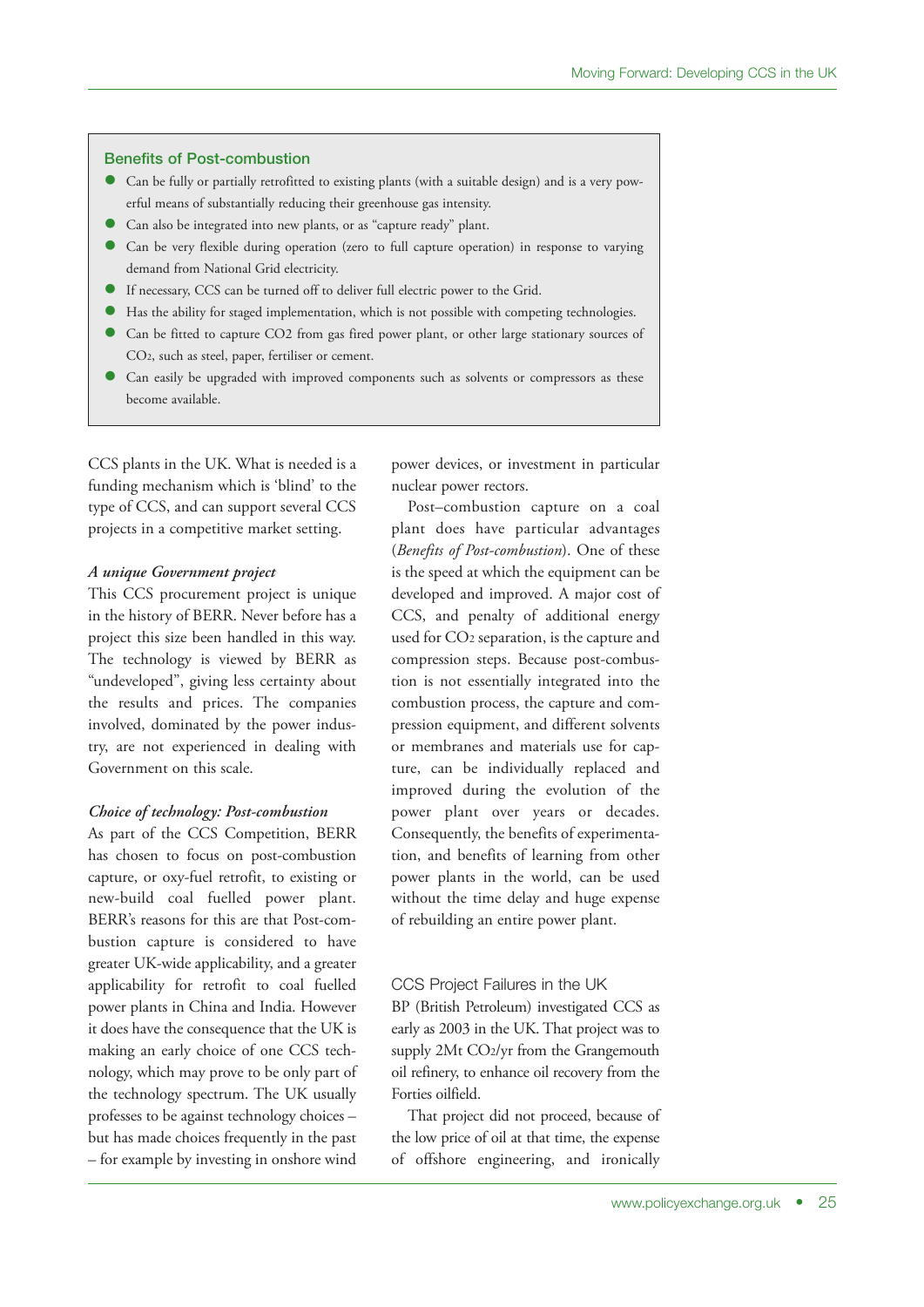because a long-term supply of CO2 could not be guaranteed. Forties oilfield was sold to Apache, and oil is now produced using sea water injection.

In 2005, BP announced a second CCS proposition for the UK. This was timed to coincide with the opening of the G8 at Gleneagles, chaired by the UK. This was a bold proposition for the world's first integrated CCS power plant, in partnership with Scottish and Southern Energy, which would have started operation in 2009. This would have taken an existing feed of natural gas into the Peterhead power station, derived from the northern North Sea. The gas would have been chemically split to form hydrogen – which would have then been burned to generate electricity, and the CO2 transported offshore, via an existing CO2-resistant pipeline, to produce additional oil from the Miller oilfield.

This project had several unique advantages to the UK:

- a A cheap entry point to North Sea storage would be gained with re-use of an existing pipeline saving £200 million of costs;
- b A secure storage site proven to have stored both oil, gas and CO2 for many million years;
- c A tax take to the Treasury of 40 million barrels of extra oil production (i.e. £1,000 million if oil is £50/barrel and taxed at 50%);
- d Timely establishment of a pipeline pathway to Enhanced Oil Recovery using CO2 in the North Sea, by a financially secure trans-national oil company, with a potential of 1,500 million barrels on the UK sector and a further 1,500 million barrels in the Norwegian sector;
- e A worldwide lead in CCS deployment of 3 to 6 years.

Following the G8 statement on "accelerating and commercializing CCS" augmented by positive statements in the March 2005 Budget and 2006 Energy Review, a flurry of commercial interest was created in the UK to develop CCS projects.

In early May 2007 there were nine commercial propositions for CCS in the UK.

This was by far the greatest number, and greatest diversity, of commercially proposed CCS plant in the world.

Were all these to have been built, 20% of UK baseload electricity could have been decarbonised by 2015. However this number was reduced as BERR refined the specification for the procurement Competition. In March 2008, a different nine proposals have been submitted to BERR for the CCS Competition, of which just one may be developed on part of a power station, sometime after 2014. Is this the rejection of another gift-wrapped opportunity for CCS?

#### Why did Peterhead fail?

From their initial announcement in mid-2005. BP made it clear that that:

- 1 This offer was limited in time, because the Miller field would start to be decommissioned in 2007;
- 2 This offer would require price support by the Government, because of its 'first of a kind' nature, and the lack of explicit support from the EU-ETS.

The request from BP was for a "decarbonised Renewable Obligation Certificate (ROC)" of £30 per MWh, to take the wholesale electricity price to £60 per MWh. This compared favourably with the ROCs given for onshore wind power, resulting in an income to the plant operator of £70 per MWh. If the decarbonised electricity was 400MW, at 8,000 hr/yr plant operation, then that would require  $£96$  million per year of subsidy – and half of that when CCS becomes included within EU-ETS from 2013. BP provided the UK Government with a ready-made CCS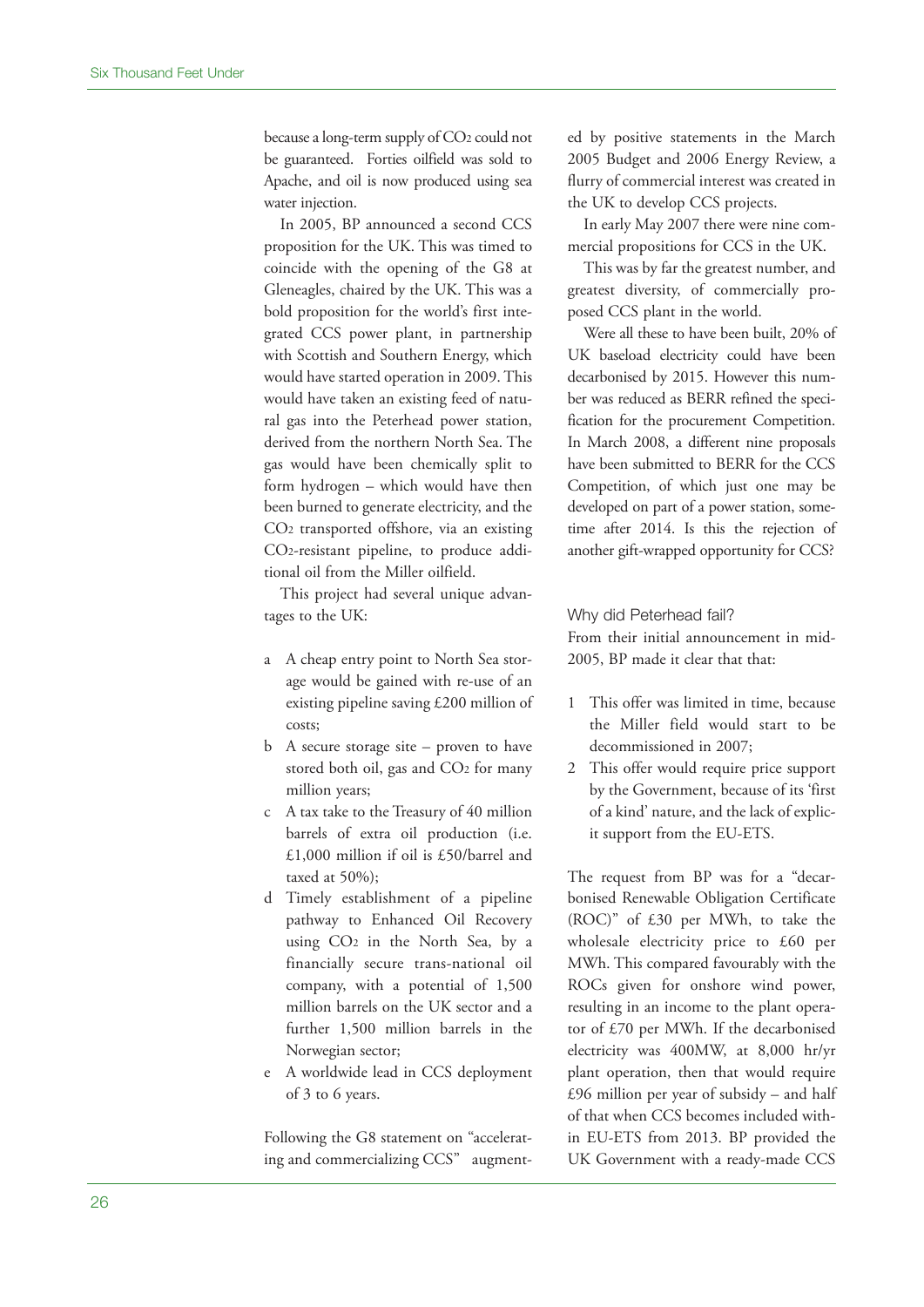package. However nothing happened. The Government let the opportunity slide away, and with that, gave up leadership in CCS projects, and the chance for a lowcost link to storage of CO2 in oilfields.

On 23 May 2007, timed to coincide with the publication of the Energy White paper, BP very publicly withdrew its offer of Peterhead-Miller from the UK. An identical plant developed by BP is now scheduled to be commercially operating in Abu Dhabi by 2012.

The electricity subsidy would have cost consumers (not the Treasury) £1,150 million over the project life. Set against this would be the tax income of about £1,000 million, and creation of many hundreds of jobs. This compares very favourably with the projected  $£1,450$  million of tax income that the Treasury will provide to BERR for the current CCS Competition. A simple conclusion is that the UK is now about to embark on a difficult CCS venture, when a less expensive pre-packaged solution was not taken up.

The inertia by Government during the Peterhead-Miller debacle is explained away with reasons such as a lack of certainty on costs, a need to discover operating costs, and lack of sufficient enabling legislation. An alternative explanation is that this was in reality an immense failure of foresight, which led to the Government being caught unawares by a large commercial proposition. Faced with insufficient established information and uncertainty on precise costs, the Government experienced a lack of will to take rapid and bold decisions to control the situation on a commercial timescale. Instead of learning that the commercial world can move rapidly and flexibly, the Government still seems intent on controlling the details of CCS development by means of the CCS procurement competition. An alternative method is to loosen direct control, and set up a market system to enable commercial creativity.

#### An Additional UK Route to CCS Deployment

It is proposed here, that a second route be developed to encourage building of CCS power plant in the UK. This could be more rapid and simpler than the current competition, be commercially based, create multiple projects, and leave most of the risk with the developer. The concept is simple: five projects were disallowed by the BERR stipulation of the power plant technology; nine projects have been proposed in March 2008, only one can win the Competition. Will any of the 13 disallowed or losing projects wish to take a different route? If just 3 or 4 do, the UK will be extremely well-positioned for rapid CO2 reduction, and future CCS business.

The crucial barriers are funding, licensing, and regulation. UK efforts have ensured that the second and third are on the way to being solved. Can the UK create a method of solving the financing?

As CCS would provide generators with a means of reducing their CO2 emissions, payments from the European Union Greenhouse Gas Emission Trading Scheme (EU-ETS) could be used to pay for electricity produced by CCS-fitted plant. Restating the additional costs of CCS in terms of £/CO2 saved gives an estimate of **around £27/tCO2**.

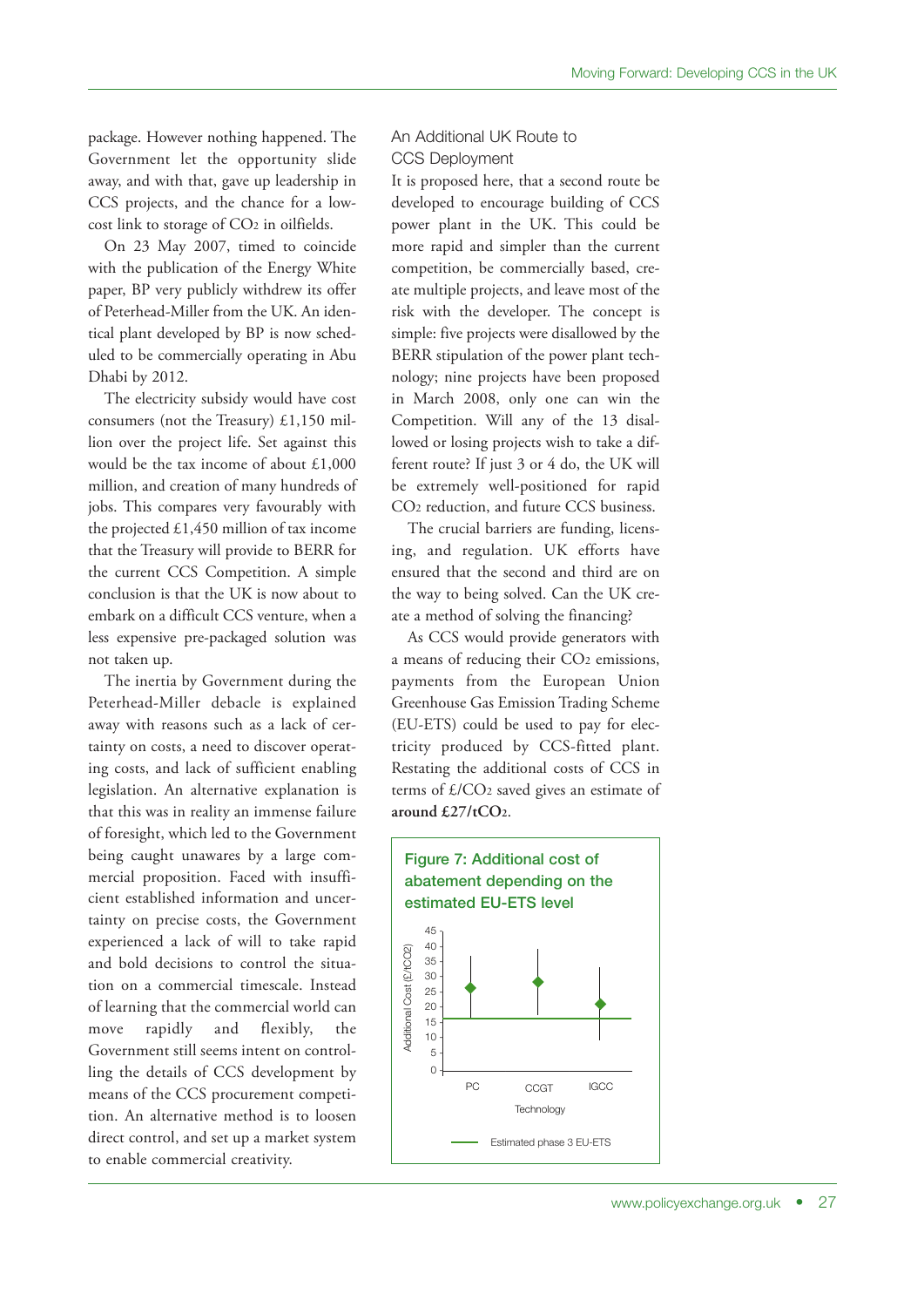However as seen in Figure 7 the level of subsidy provided by the EU-ETS from 2013 onwards (Phase 3) is only estimated to be around €35/tCO2.

In addition the significant variability in the prices in earlier Phases means that there is quite a lot of uncertainty over this estimate. This uncertainty would probably be sufficient to deter investment in CCS even if the estimated value covered the estimated additional cost of CCS.

In fact this is an inevitable result of the way the EU-ETS works – it sends a price signal from the market based on the mix of technologies currently available to provide emissions reductions.

In the power sector the most important of these opportunities to reduce emissions is the switch from coal to gas (both without CCS). There are also energy saving technologies for industry that help keep the ETS price relatively low. So left on its own the ETS is a way of paying for deployment of existing technologies not development of new technologies.

Given this reality, CCS will need a subsidy in much the same way as on-shore wind power has required a guaranteed subsidy to move from the demonstration to what the Government terms a reference Phase.

#### *How much?*

The current government-funded CCS competition will reduce the uncertainty over costs (mainly for PC plants) once one is built in 2014. That is to say that the error bar around the central point for PC in Figure 7 will get smaller but there is still likely to be a gap between this central point and the EU-ETS level. Hence if the UK wants to develop CCS there will be a funding gap that has to be filled until the costs of CCS fall to enable it to survive on the EU-ETS (or whatever sets the carbon price for generation in future).

Our best estimate for the required initial level of subsidy (based on the central points in Figure 2) is £22-£29/tCO2. To

cover the full range of potential costs the subsidy would be £11-£40/tCO2.

The way this subsidy is delivered (as well as its level) matters for getting CCS built. There are a number of reasons for this:

- The very large private sector capital investment will require a commitment on the time the subsidy will be available and the conditions for revising it as CCS costs fall. Lowering uncertainty reduces the cost of financing and makes it more likely that CCS will be built;
- The private sector is best placed to bear risks related to construction costs (where it has more information, experience and control than government). The subsidy should therefore be paid on delivery of CO2 stored;
- Information generated on the costs of CCS as early plants are built should be shared to reduce the uncertainty for new investment. Information sharing could be made a condition for receiving funding.

However the single key requirement for these projects to move from the desktop to the concrete foundations is a suitably high, and especially a reliable, income stream.

There are already a wide range of subsidy mechanisms for renewable energy within the EU. <sup>33</sup> It makes sense to adapt one of these for CCS as using an existing instrument reduces uncertainty.

Policy mechanisms to enable wider CCS Deployment and Diffusion A suite of established policy options are available which could be applied to CCS. These need to address the following funding questions:

 Is the base price secure enough for commercial CCS development in the UK?

33 See for example, Oxera, Renewables support in selected countries: report prepared for the National Audit Office, 2005,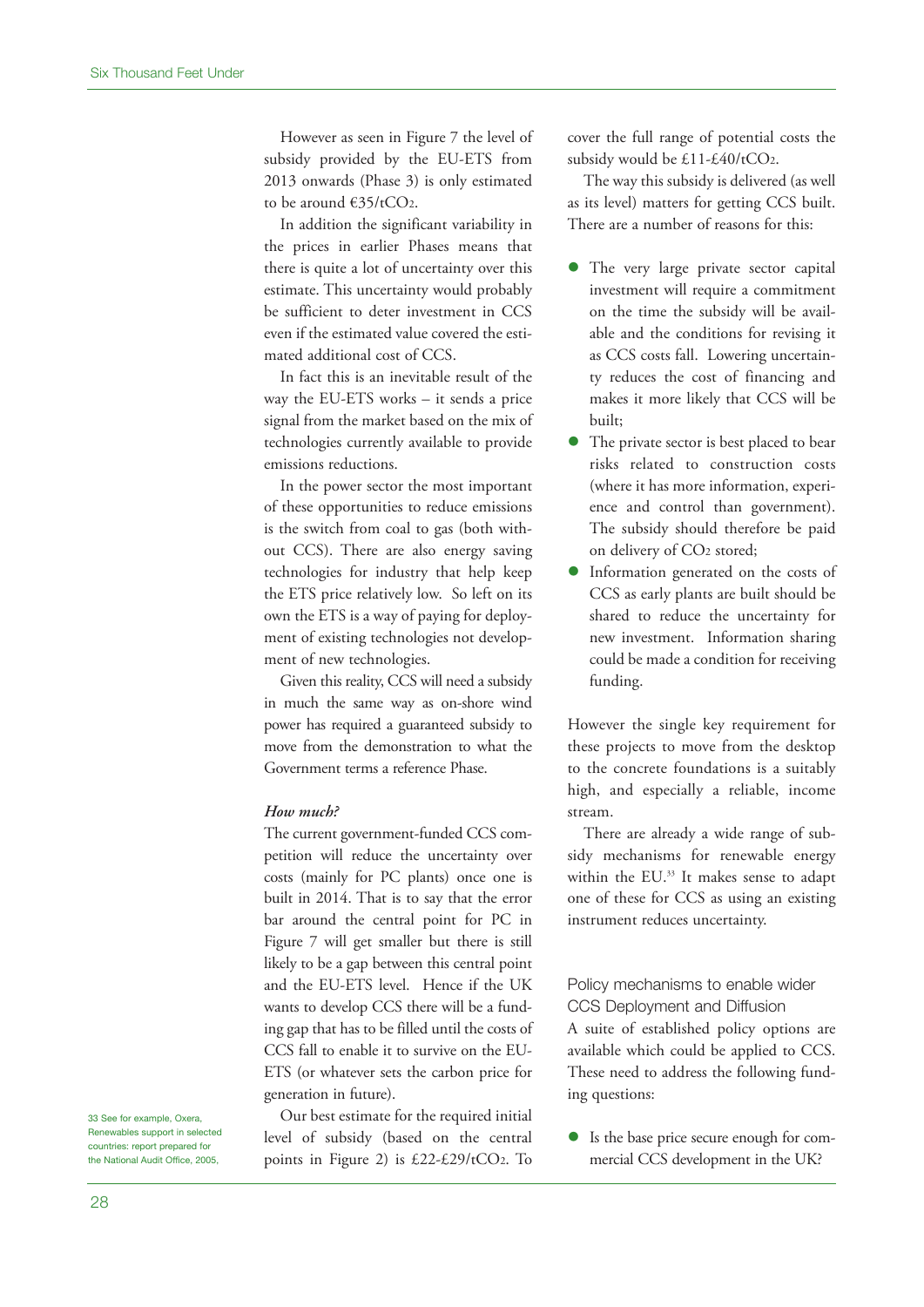- How can funds be raised and distributed simply?
- Can this fit well with existing UK and/or EU mechanisms?
- Will this method for CCS damage investment in renewables?
- Can a competitive UK market develop from this start-up system, to reduce cost, and add to UK export potential?
- Is the risk low enough to Government and to consumers?
- Does this help achieve the Government environmental objectives?

Although the present UK electricity supply system is supposed to be a 'free market', it is currently distorted by the existing ROC funds and by the Government's preference for nuclear <sup>34</sup> as base-load plant in the medium term. These distortions tend to favour the choice of those technologies over clean fossil with CCS. The challenge to provide electricity sustainably is on three timescales:

- Near term (to 2020) providing enough electricity during plant closures, whilst demonstrating a variety of renewables and CCS;
- $\bullet$  Medium term (2020 to 2050) making renewables and CCS routinely profitable and reliable;
- Long term (2050 onwards) decreasing reliance on fossil fuels and providing abundant reliable and cheap renewable energy.

Mechanisms for the UK of providing secure financial support during the transition to routinely commercial CCS can be considered in related themes:

#### *Working within EU-ETS*

*1. Free award of EU-ETS permits based on historic emissions within EU-ETS, which could be sold profitably by CCS plant operators in the high carbon price market.* This is flawed, as the price of EU Allowances (EU-A) from 2013 is predicted to be only around €35, rather than the €60-80 required. There is no guarantee that the plant will run, and operators could maintain dirty plant to gain EU-A's. The EU-A becomes an opportunity to make profit, rather than an imperative to reduce cost.

#### *2. Advance sale of future EU-ETS permits at low present prices, to enable future sale by company at higher price.*

This can create a market in EU-ETS futures. The advantage is that emitters can buy in advance at a cheap cost, install CCS so that the emission allowance is not needed and then, at a later date, sell the EU-Allowance into the carbon market of the day at a higher price.

Advantages of this method are its market basis, uniformity across the EU, and ability to extend to larger markets as they emerge worldwide.

Disadvantages are the lack of certainty over future EU-A prices, which would still need to double, to achieve the required income. Prices in the power sector EU-A would need to be separate from, and substantially higher than, the industry sector.

#### *3 Auctioning of EU-ETS permits to the power sector.*

Free allocation of permits is not working. Phase 2 of the EU-ETS is producing perverse profits of €6-15 billion in the UK over 5 years, which stay as windfalls with the power companies<sup>35</sup>.

Auctioning has been proposed (January 2008) by the European Commission, and requires uniform EU action, because the market spreads across the entire EU. This has dual benefits, as the carbon will become a cost to power producers (rather than the profit opportunity in EU-ETS Phase 1), and a large new income will be received by the Member State.

For the UK, at a carbon price of €30/ton and power sector emissions of 160Mt/yr CO2, the new income will be 34 Secretary of State John Hutton, "New Nuclear Build: How do we make progress?", 26 March 2008, see http://www. berr.gov.uk/pressroom/Speeches /page45417.html

35 WWF, EU ETS Phase 2- the potential and scale of windfall profits in the power sector, Point Carbon Report for WWF, 2008 (March), see http://assets .panda.org/downloads/point\_car bon\_wwf\_windfall\_profits\_mar08 final\_report\_1.pdf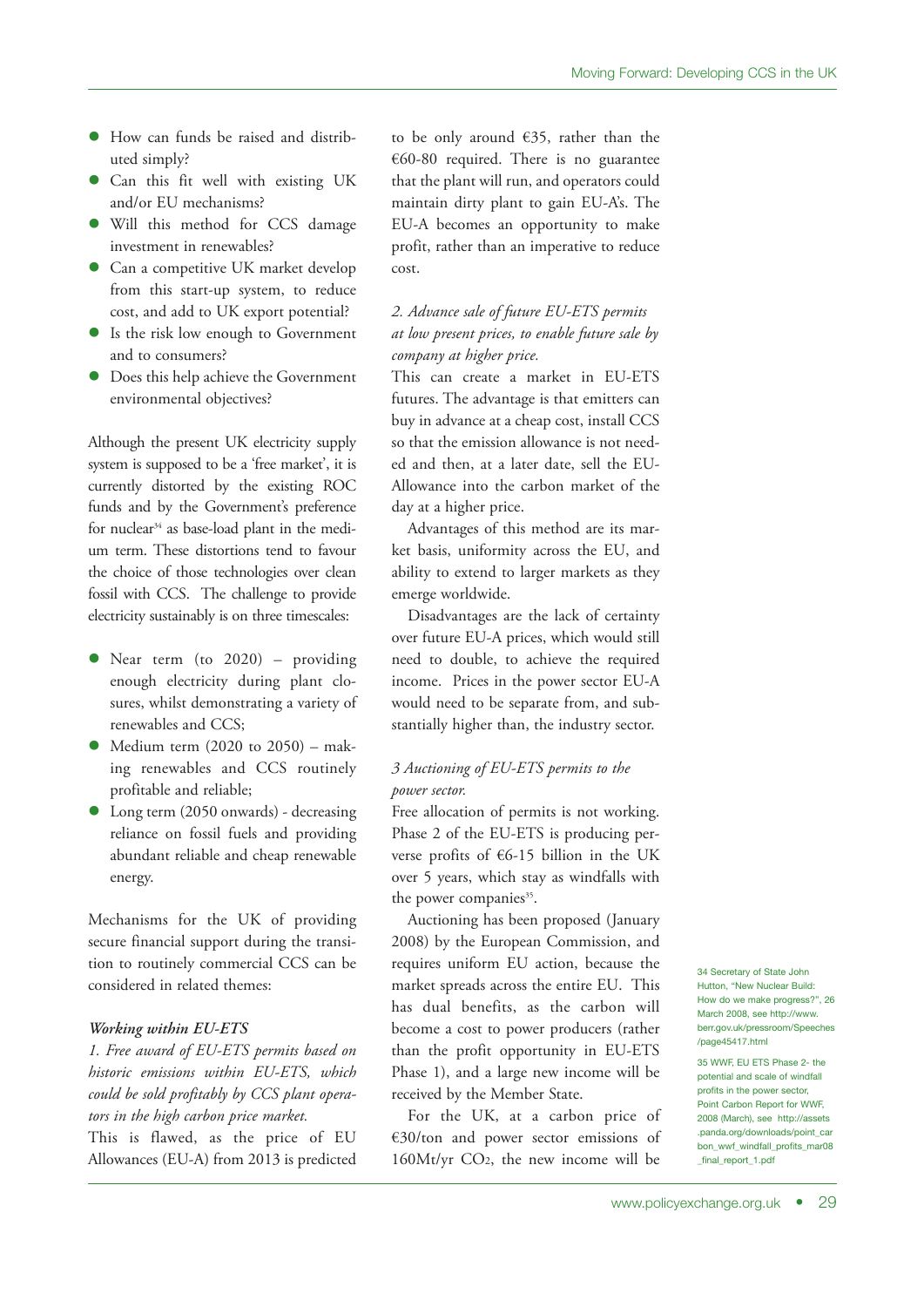€4,800 million per year. However, according to the EU, this system may increase electricity prices to consumers by €100 per year. This crucially relies on the Member State to capture the benefits by voluntary spending to support CCS or renewable energy projects. The UK has indicated that it will not be bound by a stipulation to allocate funds to any topic<sup>36</sup>.

In principle, this new income could easily provide the entire funding for one 400MW CCS project each year in the UK. In summary, this is an excellent "stick" to encourage power industry take up of CCS, but the "carrot" is unreliably controlled by Member States, who have priorities which are not CCS.

#### *4. Multiple allocation of free EU Allowances to CCS plant (MEUA).*

This appears paradoxical, as the polluter is rewarded not charged. But if the multiple allocations are paid after CO<sub>2</sub> is stored, this becomes a reward for cleanup.

This is a simple and powerful method. Free permits would be allocated to coal and gas plant fitted with CCS, but would only match the amount of CO2 captured and stored. These permits would not be needed, and could then be sold at the EU market rate into the power sector.

About 9% of the total power sector permits would enable 12.8GW of power plant, storing 60Mt/yr CO2 <sup>37</sup> by 2020. To cover the initial costs of CCS it is probable that double, or even treble, allocations would be needed. Power plant with no CCS would still need to buy EU-A on the capped market. Free permits incentivise CCS plants to be both built and to operate. Benefits are that this is conceptually simple, with low monitoring and transaction costs, and that permits are directly controlled by Brussels not the Member State.

The costs of the current EU-ETS are already priced into UK electricity<sup>38</sup> so to fund demonstration projects consumers will experience minimal price change. Full CCS deployment will increase electricity prices but by less than the costs of buying expensive EU-ETS allowances in future. If the Clean Development mechanism is extended to include CCS, it could pay for CCS projects in China to be operated from the UK and paid for by Multiple EU-Allowances.

Disadvantages are that this could be perceived as giving permits to polluters rather than charging them; and the price of EU-ETS is not guaranteed. Therefore companies would need to share some risk if the short term price dropped, and a ceiling price may be necessary to prevent unintended profits if the EU-ETS price increases. This system is just for start-up of CCS, and has to be transitional into a medium-term timescale post-2020, because all power plant will eventually be included if the system is successful. A taper to zero free allowances is required, in synchronisation with a rising EU-ETS base price. Consequently, to terminate this method of funding requires a link to high EU-ETS prices outwith the power sector, which may not be desirable.

#### *Working within UK systems*

#### *5. Government underwrites the EU-ETS minimum base price.*

This involves a risk for Government, to provide baseline funds of €30 to 60/ton CO2 if the EU-ETS market remains low. It is not clear how the Government recoups its money, except by waiting to sell EU-A at a high price some years later, or by cross-subsidy from the new Phase 3 Auction revenue.

#### *6. Regulation to enforce CCS on all new-built plant from 2008, operational by 2020.*

Such a policy would reduce the 'lock-in' of CO2 production from newly-constructed plant during its 30 + year lifetime. There is however no current requirement to fit CCS, as demonstrated by the application from E.ON to build a new coal-fired plant at Kingsnorth. The developer has offered

36 DEFRA, Consultation on EU-ETS Phase 3, 2008, see http://www.defra.gov.uk/corporat e/consult/euets-2013amendments/consultdoc.pdf

37 Climate Change Capital, ZEP: Analysis of funding options for CCS demonstration plants, 2007, see www.climatechange capital.com

38 Ofgem, Response to Consultation on Renewables Obligation, Jan 2007, see http://www.ofgem.gov.uk/Sustai nability/Environmnt/Policy/ Documents1/16669- ROrespJan.pdf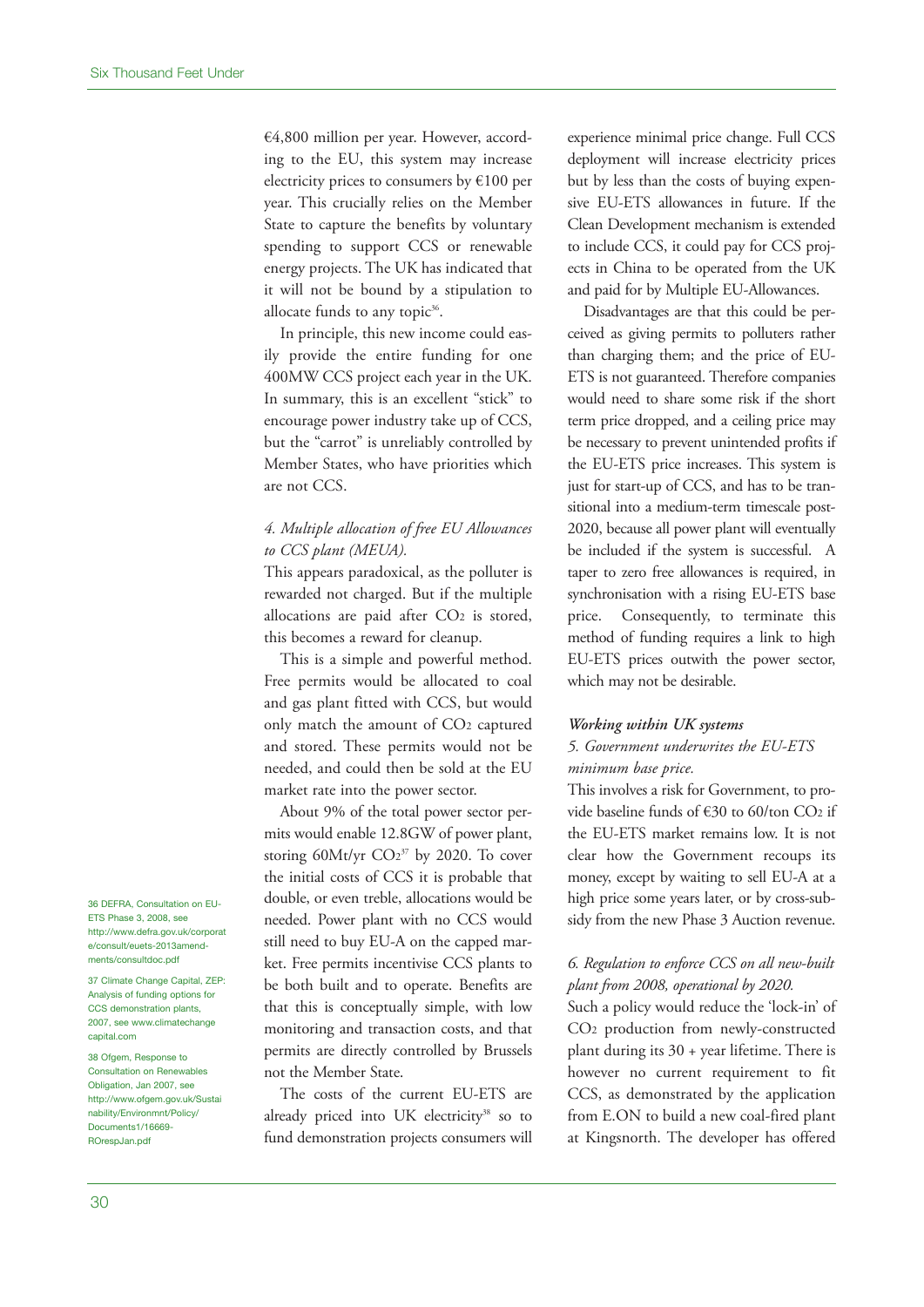"capture ready" for this plant, but it remains unclear how a transition would be enabled from capture ready to the costs of building a full capture plant, and then the increased running costs of operating that plant. This could create a moratorium on new coal plant in the UK, but provide no remedy elsewhere in the world. In isolation, without extra funding, this will not promote CCS projects.

#### *7. Create a new band of Decarbonised*

*Renewable Obligation Certificate (DROC).* Such a method, focused on decarbonised fossil fuel – either coal or gas, could run in parallel with the present Banded ROC, at a level to be decided.

The recent innovation of Banding is a response to the great success of onshore wind (supported by 1.0 ROC), but a paucity of development for offshore wind (ROC 1.5), or wave and tide (ROC 2.0). There is a similar need to financially incentivise CCS. Industry predicts that CCS at maturity would need less than 1.0 ROC.

The advantage of DROC is that it works within the existing UK system. However, extra costs to the consumer may arise in addition to the EU-ETS costs already priced in to fossil-fuelled electricity and it is not clear if primary national or regional legislation is needed, or whether this can be adapted from the present Energy Bill.

Disadvantages are that: it is unclear exactly what level is appropriate for Demonstration plant; perverse profits can be made from sale of DROC derived from non-operating plant; the system is complex and according to Ofgem<sup>39</sup> not the route to cheapest electricity.

Once decided, the DROC agreed into the future for Demonstration projects has to be maintained, not reduced. In the medium term (post 2020), the correct DROC price will be known, and will also be less if the EU-ETS price continues to rise. This requires continued government intervention.

#### *8) Creating a Decarbonised Obligation to Supply Electricity (DOSE).*

A national DOSE could be set, for example as a percentage of fossil-fuel electricity from each generator. Those without CCS plant would need to purchase off rivals, resulting in an incentive to build and operate plant. Decarbonised fossil electricity could be imported from Germany, Norway or Holland if their plant was operating first. The increased DOSE price would be combined into the tariff to consumers from each generator, so that all would move forward at a similar rate.

Advantages are periodic opportunities for government control: the DOSE within the UK could grow at a defined rate, with forward visibility for 10 to 15 years. This creates some incentive to develop CCS capability within each generators portfolio.

Disadvantages are that a too-ambitious defined growth curve may reduce the opportunity to transfer power generation from fossil to renewables and to nuclear (if that is what is desired), and would amount to a technology choice for clean fossil. This requires continued government intervention.

*9. Tax exemption to provide enhanced capital allowances on construction of facilities.* This doesn't really help the long term running and operation costs and is an insufficient single incentive.

#### *10. Tax allowances at 100% for losses on a new project.*

This doesn't really help the long term running and operation costs and is an insufficient single incentive.

#### *Working within other systems*

*11. Create a decarbonised electricity feed-in tariff (DEFIT).*

This type of approach originated in the USA, where it is sometimes known as a Power Purchase Agreement. This is a long39 Ofgem, Response to Consultation on Renewables Obligation, Jan 2007, see http://www.ofgem.gov.uk/Sustai nability/Environmnt/Policy/ Documents1/16669- ROrespJan.pdf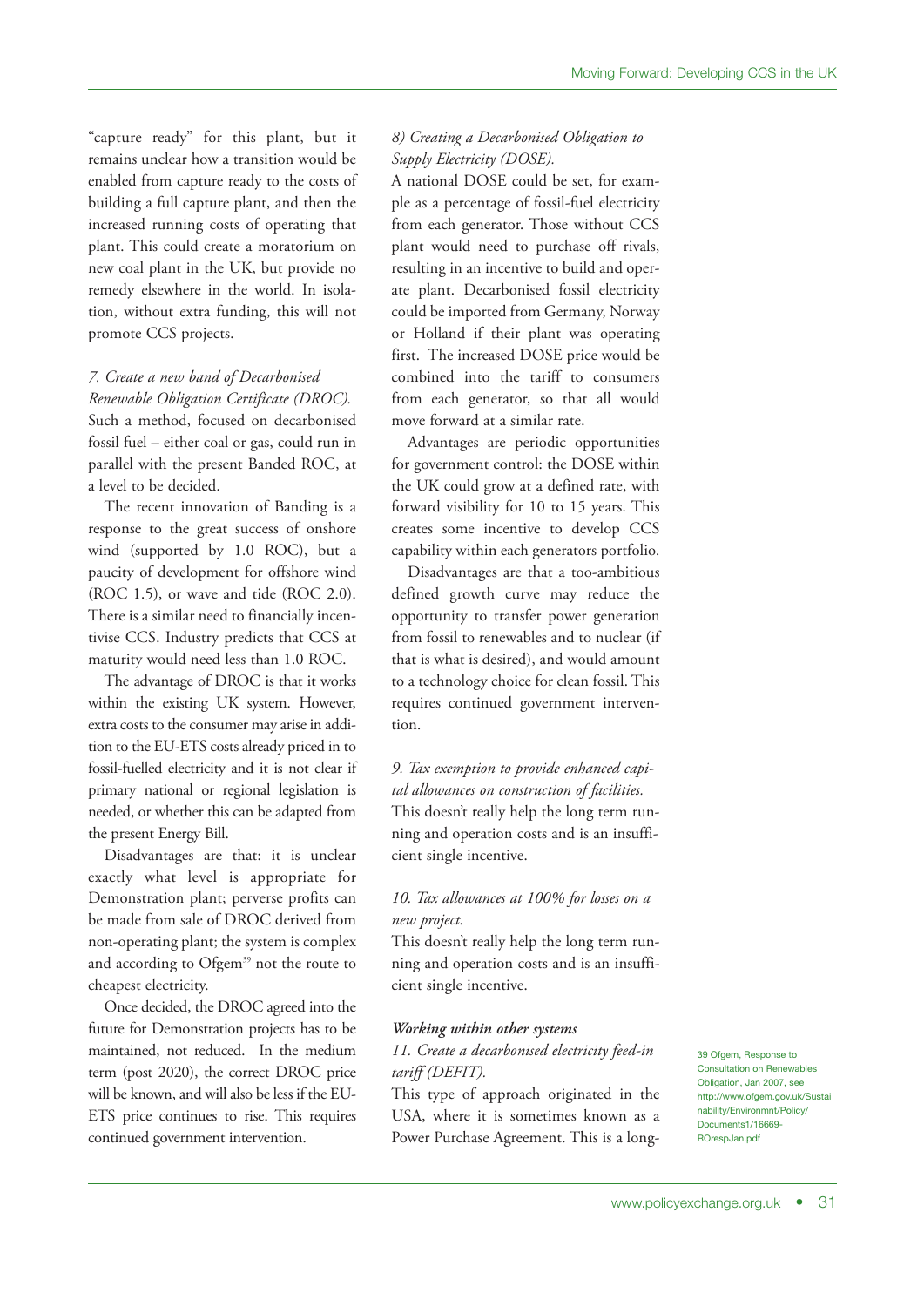term contract to buy power from a company that produces electricity. The providing company assumes the risks and responsibilities of ownership when it purchases, operates, and maintains the generation facility.

A key benefit is that the known price enables the electricity company to borrow money to construct the facility. This approach has recently been very successful in producing large availability of renewable electricity from small-scale sources, notably in Germany and also in Denmark and Spain. However it has not been favoured in the UK, because it is not based on a market price.

Such a method would oblige Ofgem to purchase this electricity from producers for a price higher than the minimum, and then sell to suppliers on the UK grid where the extra cost is spread over all consumers. Contracts can be signed for 5, 10, or 20 years into the future. The setting of the price is by negotiation with the Government (or other controlling organisation).

Other advantages of this method, are the enabling of a diversity of CCS supply types, and the ability to price independently of, and outlast, the EU-ETS.

A disadvantage is that it does not explicitly drive down prices, and the true price of CCS to set for the opening years is not yet known from operational experience. However this can be mitigated if the DEFIT decreases into the future.

A method to set the percentage of decarbonised supply may be needed, to enable competition with conventional 'dirty' coal and gas, to avoid crowding-out renewable generation, and to reach an appropriate balance with nuclear generation. As a further finesse, it could be considered that the setting of price is least well done by Government, who are typically interested in short-term trends, and long term pricing may best be achieved by an independent body, analogous to the way interest rates are set by the Bank of England and not the Government.

#### *Which one?*

As seen above many options exist but *4) Multiple allocation of free EU Allowances to CCS plant (MEUA)*, *7) Create a new band of Decarbonised Renewable Obligation Certificate (DROC)*, or *11) Create a decarbonised electricity feed-in tariff (DEFIT)*, would be the most effective.

Of these, the only one to work within the EU-ETS market is the allocation of multiple allowances. This can also enable building of CCS plant in China, if the Clean Development Mechanism is adapted to include CCS.

The advantages of these three systems are firstly that costs lie with the consumer, not with the taxpayer via government. Secondly, several projects can be developed, with several different carbon capture technologies, and several different storage sites. Thirdly, this programme will enable a CCS supply industry to develop in the UK, which can reduce costs by learning on several domestic projects, and can then design and develop projects worldwide.

On their own the implementation of any of these would be sufficient to support the development of a CCS industry in UK. Which one to choose is thus up for politicians to decide.

Having supported the creation of an industry we now turn to making sure we are ready for it when it comes.

#### Making Ready

Capture Ready (CR) is a concept which tries to address the probability that new coal and gas plant will be built in the UK, in the EU, and worldwide before a fully functioning CCS market exists.

The fundamental concept of CR is that new plant will be built in a way which permits (and certainly does not preclude) the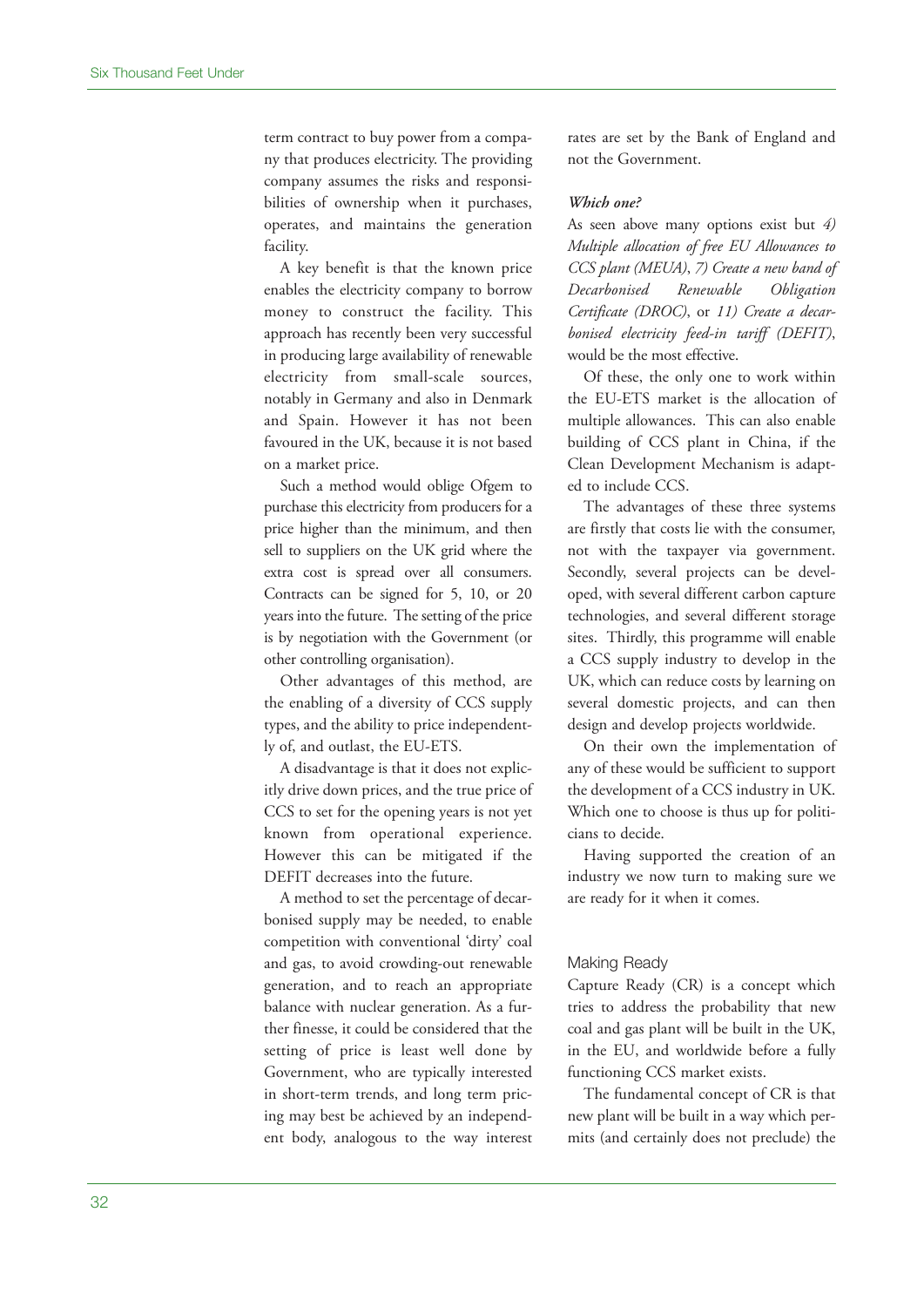fitting of CO2 capture equipment at some time in the future. What this actually formally entails in the UK remains obscure.

In the intervening time, many UK and EU power plants will close because they reach the end of their working lifespan, or because of NOx and SOx emissions regulations affecting coal plant. It is estimated by RWE npower (and many other power industry organizations) that the UK will need 20-40 GW of new power plant by 2020. This renewal of power plant provides an opportunity to construct renewables, nuclear, or new efficient coal and gas fuelled electricity generation. Simultaneously this also raises a problem of what to do before CCS is ready and fully-proven. Does the plant get built, to add to CO<sub>2</sub> emissions? Or does the plant get banned, until CCS is ready – risking the security of electricity supply?

A detailed analysis of  $CR<sup>40</sup>$  suggests that the CR concept is simple on a site, but much more complex if it is to be a means to operating CCS. In this larger view, then CR is really better considered as CCSready, as that is the ultimate purpose. If this is adopted, then CCS-ready includes an assessment not just of fitting carbon capture equipment to a power plant, but also evaluation of the method and route of CO2 transport, and evaluation of the storage site, development of skills and capability to operate CCS in the power company, the chain of business connections to achieve the capture transport and storage, and the imposed regulatory and financial

systems to enable the enterprise to be profitable. Lastly, there needs to be a set of conditions, based on technical progress with CCS worldwide, to trigger mandatory conversion to CCS operation.

The UK has already consented to four new gas-fired plants being constructed as being Capture Ready, without any definition of what this means. In 2008, the application by E.ON for a new coalfuelled power plant at Kingsnorth was temporarily withdrawn after Greenpeace and media interest in its Capture Ready proposals exposed the lack of definition within the BERR rules on capture ready.

Capture Ready can become an opportunity to mandate and enforce CCS at an early date in the UK, or it can become a battleground for confrontation between green activists, Government, and power companies. CR can be an excuse for companies to build new fossil fuel power plant, without a clear means for conversion to CCS, or it can be a strong signal from Government that CCS is required and inevitable.

#### *Putting into practice*

Capture Ready may be simple in concept, but it is hard to specify, and requires detailed regulation and intervention by Government. A simpler route may be to control Greenhouse Gas emissions from a power plant.

This method, of performance standards, is used elsewhere in UK Government. In principle, it is similar to the standards pro-

| Table 2 Emissions data for new plant (Rubin 2007) |            |             |             |  |  |  |  |  |
|---------------------------------------------------|------------|-------------|-------------|--|--|--|--|--|
| Kg CO <sub>2</sub> /MWh                           | Coal       | Gas         |             |  |  |  |  |  |
|                                                   | PC.        | <b>IGCC</b> | <b>NGCC</b> |  |  |  |  |  |
|                                                   |            |             |             |  |  |  |  |  |
| w/o capture                                       | 736-811    | 682-846     | 344-379     |  |  |  |  |  |
| with capture                                      | $92 - 145$ | 65-152      | 40-66       |  |  |  |  |  |
| Reduction, %                                      | 81-88 %    | 81-91 %     | 83-88 %     |  |  |  |  |  |

40 WWF, How ready is capture ready? Scottish Carbon Capture Centre report for WWF. 2008 (May), see http://www.geos. ed.ac.uk/sccs/publications.html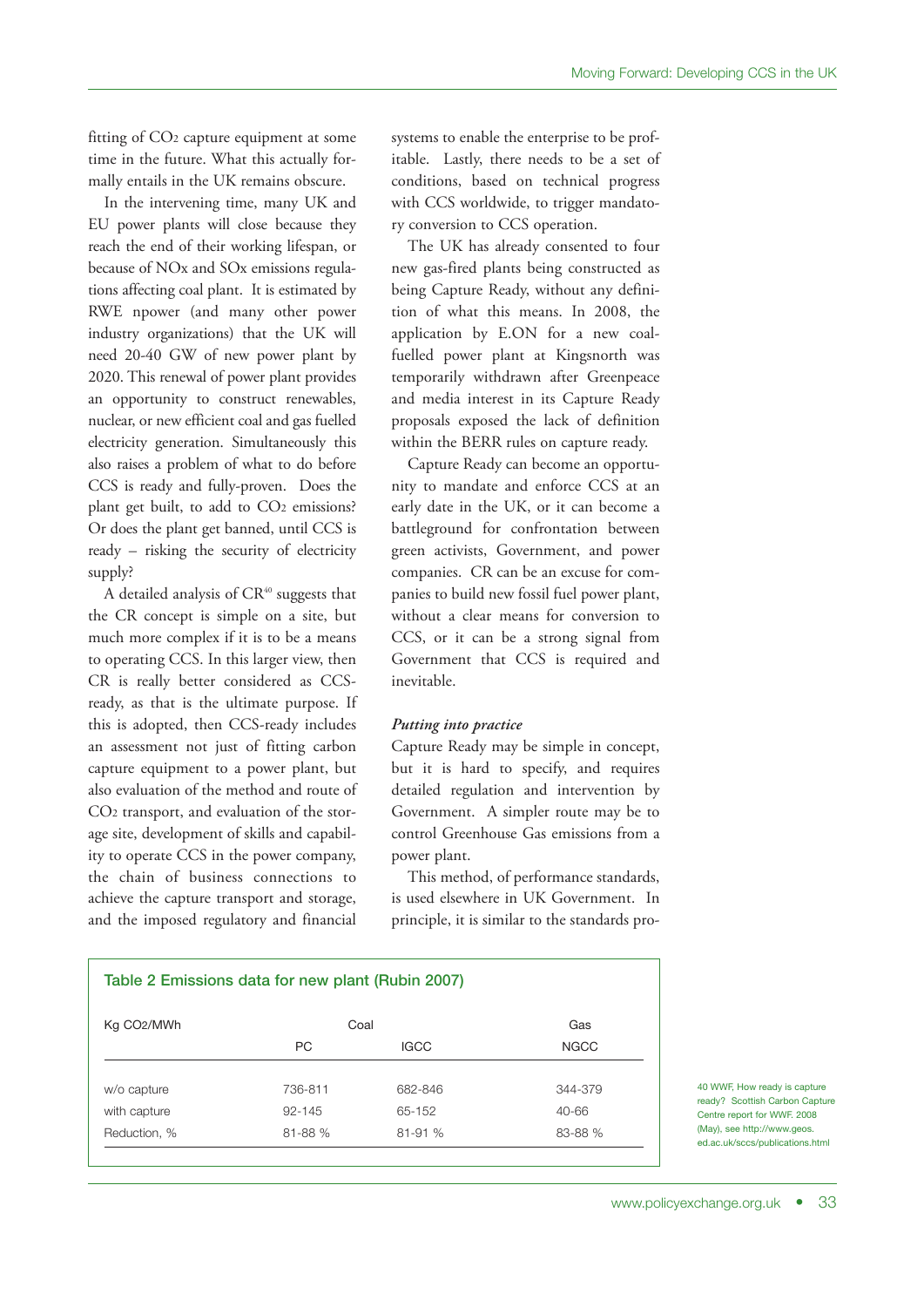posed for the emission of a mass of CO2 per km of car driving. Transferred to a power plant, that would be emissions (kg CO2) for each unit of electricity produced (MW hr). The emissions for different types of power plant are well known now, and can be predicted with CCS (Table 2).

Using emissions standards to covert the UK fleet of fossil fuel power plant to CCS requires at least three steps. One possible method is simplistically outlined here. Numerous complexities are possible, not least the choice of different emissions standards for different types of plant, with different fuels, with and without Combined Heat and Power.

First, Government rules that all new fossil fuel power plants built after 1 January 2009, must have average annual emissions from the whole plant of 350 kg CO2/MWh.

**11** If Government takes heed and acts now we can ensure that CCS does not become just another missed UK opportunity **19** 

> This would eliminate new-build coal with no CCS, and still enables gas, to avoid power shortages. Developing new coal plant with CCS is still feasible within this emissions limit. Existing plants continue unaffected. Power companies can experiment with post-combustion capture, if desired, by fitting experimental capture equipment to cleanup part of the flue gas stream. RWE has stated that their experiment from 2008 of 1MW (8,000 t/yr) capture facility on Aberthaw will cost £8.5M, and RWE plan a further 25MW (200,000 t/yr) pilot unit at one of their own plants. These costs may be reduced, if power companies create shared facilities – as in the EU-funded project at Esbjerg Power Station operated by Elsam in Denmark (CASTOR 2008), where 30 organisations share the results, for a total

price of £12.5M for 8,000t CO2/yr over four years.

Second, the emissions standard then must step down to become even more stringent for new plant.

This is for two reasons, firstly to bring gas into the CCS requirement; secondly to bring coal fully fitted with CCS into the requirement. This standard could be introduced from 2015, and be 170 kg CO2/MWh for the whole plant, which permits IGCC with CCS, and Pulverised Coal with CCS operating most of the time, but allowing venting of CO2 during ramp-up and ramp-down of electricity generation to follow electricity sales to the grid. A separate standard of 70 kg CO2/MWh could be considered for gas plant, to gain maximum decarbonisation benefit.

These plants will not be commercially viable unless financial support is provided to exceed the expected EU-ETS price of €30 per ton, and give a guaranteed floor price of at least €40-80 per ton for the interim period until the EU-ETS price reaches a similar level. Any CCS plants commissioned before 2015 will also need this floor price guarantee. A hgher price for CO2 is not expected until after 2020 or 2025, but could be sooner if tighter emissions caps are enforced across the EU from 2020. That is not in the UK's control.

Third, the older existing plant is brought into the system, by CCS retrofitting.

This can share the same standard of 170kg CO2/MWh for coal, and potentially 70 kg CO2/MWh on gas, for the same reasons as discussed above. The date for enforcement is logically from 2020, if the EU-ETS base price can be guaranteed from 2020 by the capped market. This gives the opportunity for 5 years operational experience after the first demonstration plants start in 2015. Substantially longer experience may be gained if companies invest in their own, or shared, pilot facilities. Commercial capture by retrofitting is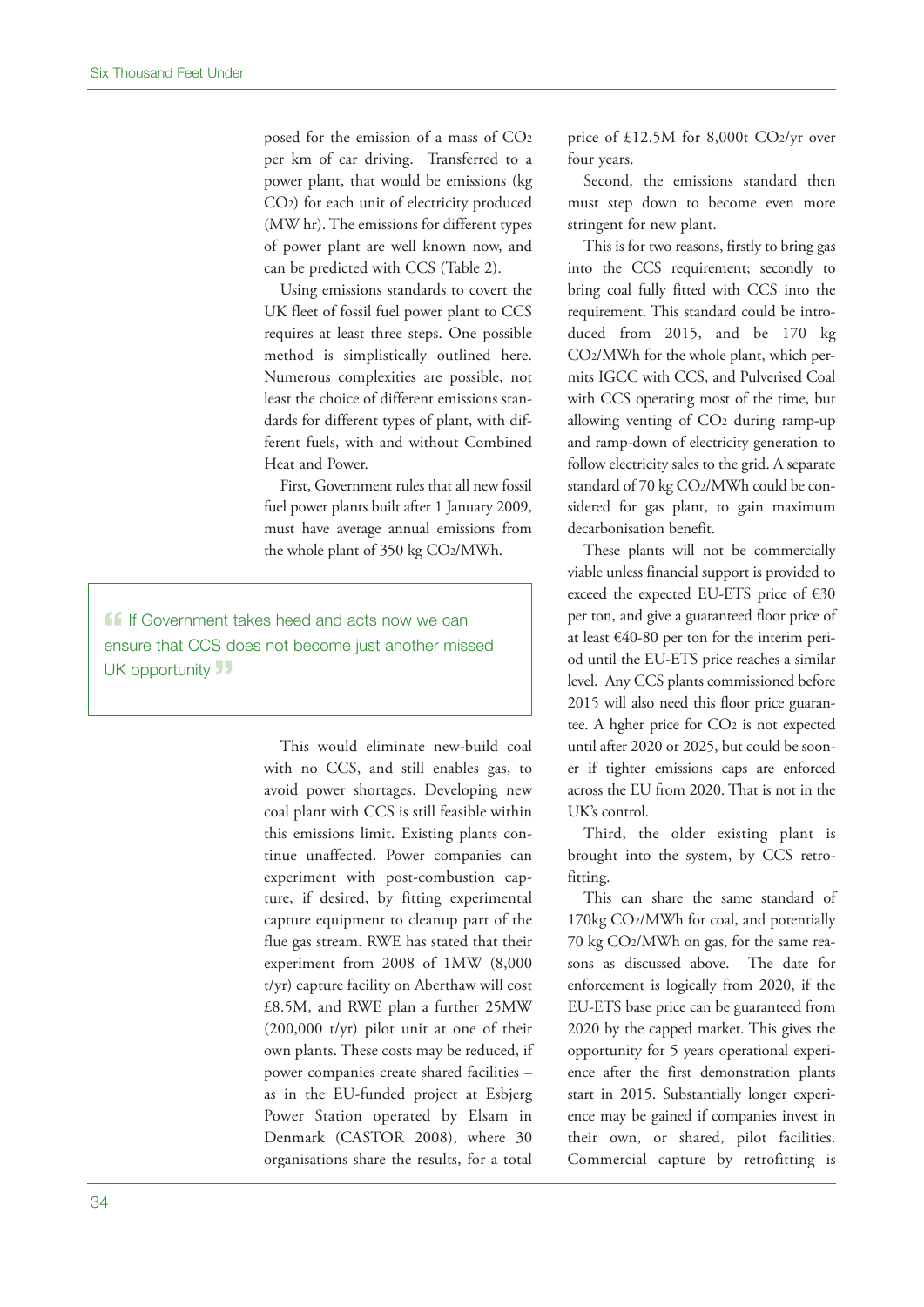expected to be demonstrated from 2012 in the USA, Norway and Australia. The pace of transition to CCS is important. A fast pace is required if climate change imperatives are dominant. This can benefit the early deployment of CCS in the UK, and hence assist creation of a diverse UK supply chain for CCS. A slow pace is allowed if conservative industry interests and 'security of supply' arguments are dominant.

#### Into The Future

If Government takes heed and acts now we can ensure that CCS does not become just another missed UK opportunity. A wide range of options exist to make sure we develop our industry and if done properly we can ensure we are ready to take advantage of it when it comes.

The UK was first to industrialise. The UK can be first to decarbonise.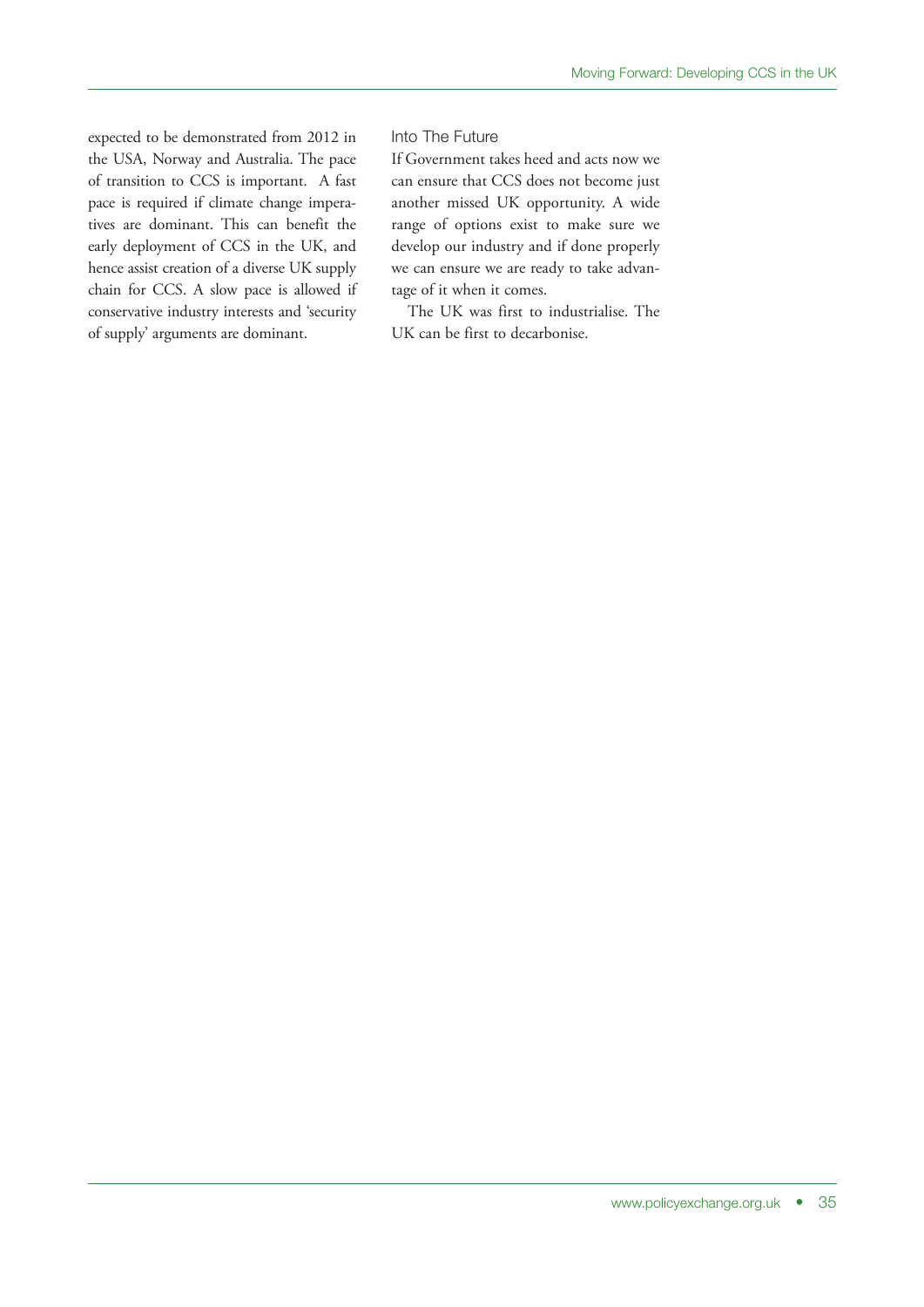## Appendix: Study Estimates and Key Assumptions







| Key assumptions in the studies used: |                                               |                                  |                                |                                     |  |  |  |  |
|--------------------------------------|-----------------------------------------------|----------------------------------|--------------------------------|-------------------------------------|--|--|--|--|
|                                      | BERR_Poyry                                    | <b>IPCC</b>                      | Anderson for Stern review      | <b>IEA</b>                          |  |  |  |  |
| When in operation                    | 2015                                          | <b>Now</b>                       | Within 10 years<br>2006 prices | 2010                                |  |  |  |  |
| Counterfactual                       | Existing coal station                         | Existing station<br>of same type | Unknown                        | Existing station of<br>of same type |  |  |  |  |
| CCS technology                       | Upgrade to super critical<br>and retrofit MEA | New build                        | Unknown                        | New build                           |  |  |  |  |
| Coal price                           | £3.78/MWh                                     | £2.73/MWh                        | unknown                        | £2.75/MWh                           |  |  |  |  |
| Gas price                            | £11.95/MWh                                    | £7.85/MWh                        | £14.4/MWh                      | £5.50/MWh                           |  |  |  |  |

Notes: The average cost range for IPCC and Anderson is applied to BERR and IEA estimates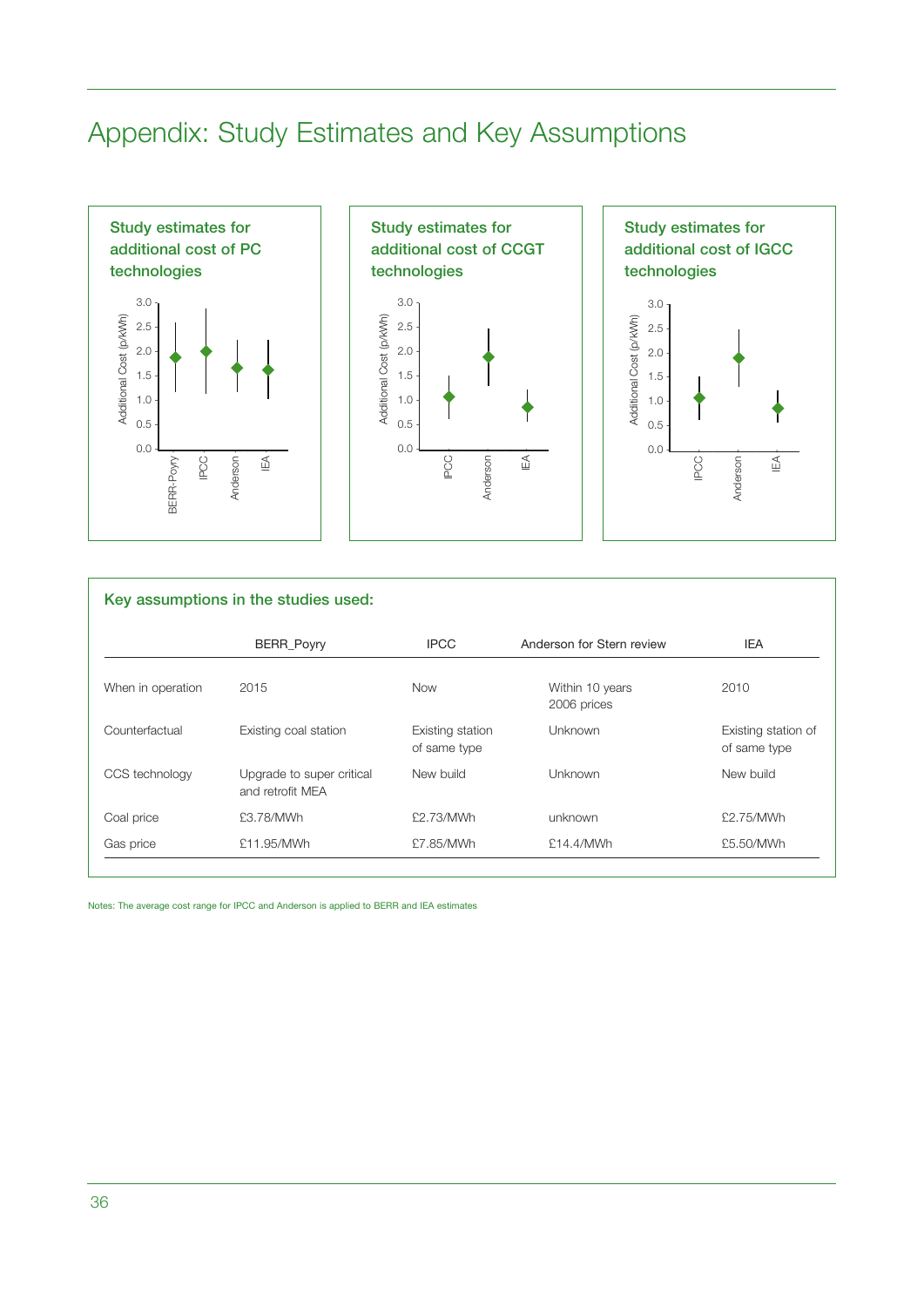### **References**

- Anderson, D., Costs and Finance of Abating Carbon Emissions in the Energy Sector, paper prepared for the Stern Report, 2006, see http://www.hm-treasury.gov.uk/media/2/D/stern\_review\_supporting\_technical\_material\_dennis\_anderson\_231006.pdf
- Batelle, Global Energy Technology Strategy: addressing climate change. Phase 2, 2007, see http://www.pnl.gov/gtsp/docs/gtsp\_ 2007\_final.pdf
- BERR, Wind Background, 2008, see http://www.offshore-sea.org.uk/site/scripts/documents\_info.php?documentID=6&pageNumber=2
- BERR, RENEWABLES OBLIGATION CONSULTATION: Government Response, JANUARY 2008, see http://www.berr.gov.uk/files/file 43545.pdf

BERR, UK CCS competition, 2007, see http://www.berr.gov.uk/files/file42478.pdf

- BERR, Meeting the energy challenge, a white paper on nuclear power, CM7296, Jan 2008
- BERR, CAT strategy, 2008, see www.berr.gov.uk/energy/sources/sustainable/carbon-abatement- tech/page19502.html
- BGS, JOULE II Project No. CT92-0031, The underground disposal of carbon dioxide, British Geological Survey, 1996
- Bushby, Carbon capture and storage in the UK, in Baxter, J.M. and Galbraith, C.A.(eds), "Energy and the Natural Heritage", TSO Scotland, Edinburgh, 2008
- CASTOR, CO2 from Capture to Storage, 2008, see http://www.co2castor.com
- Climate Change Capital, ZEP: Analysis of funding options for CCS demonstration plants, 2007, see www.climatechangecapital.com
- Davies, 2008, see http://www.euractiv.com/en/climate-change/mep-davies-coal-big-gains-co2-storage-2020/article-172102
- DEFRA, Consultation on EU-ETS Phase 3, 2008, see http://www.defra.gov.uk/corporate/consult/euets-2013amendments/consultdoc.pdf
- DTI, Capture and geological storage of carbon dioxide: a status report on the technology. URN No: 02/1384, 2002
- DTI, A review of the feasibility of carbon dioxide capture and storage in the UK URN 03/126, 2003
- DTI, CAT strategy: a strategy for developing carbon abatement technologies for fossil fuel use URN 05/844, 2005
- DTI, The energy challenge: a report, 2006, see www.dti.gov.uk/energy/review/CM 6887
- DTI, Meeting the energy challenge, a white paper on energy. CM7124, May 2007, see www.berr.gov.uk/energy/whitepaper/ page39534.htm
- Hansen, Letter to the UK Prime Minister, 2007, see http://www.columbia.edu/~jeh1/mailings/20071219\_DearPrimeMinister.pdf
- Hansen, Target Atmospheric CO2: Where Should Humanity Aim?, 2008, see http://arxiv.org/abs/0804.1126v1
- Helm, Too good to be true? The UK's climate change record, 2007, see http://www.dieterhelm.co.uk/publications/Carbon\_ record\_2007.pdf
- Holloway, Energy Conversion and Management 38, S193-S198, 1997
- IEA, IEA Energy Technology Essentials CO2 Capture & Storage, 2006, see http://www.iea.org/Textbase/techno/essentials1.pdf
- IEA, World Energy Outlook, 2007, see www.iea.org
- IEA GHG, IEA/GHG/SR3, The disposal of carbon dioxide from fossil fuel fired power stations , June 1994
- IPCC, Special report on carbon capture and storage, 2005, see www.ipcc.ch
- IPCC, Fourth Assessment Report, 2007, see www.ipcc.ch
- McKinsey, Cutting carbon, not economic growth: Germany's path, 9 April 2008, see http://www.mckinseyquarterly.com/ Energy\_Resources\_Materials/Strategy\_Analysis/Cutting\_carbon\_not\_economic\_growth\_Germanys\_path\_2104
- Miliband D, Green Peace: Energy Europe and the Global Order, 2008, see http://www.lse.ac.uk/collections/LSEPublicLectures AndEvents/pdf/20080507\_Miliband.pdf
- No 10, CCS competition, 2007, see http://www.number10.gov.uk/output/Page13791.asp
- NZEC, UK-China Near Zero Emissions Coal project, 2008, see http://www.nzec.info/en/
- Ofgem, Response to Consultation on Renewables Obligation, Jan 2007, see http://www.ofgem.gov.uk/Sustainability/Environmnt/ Policy/Documents1/16669-ROrespJan.pdf
- Oxera, Renewables support in selected countries: report prepared for the National Audit Office, 2005
- RAE, quoted in European Process Engineer, 2008, see http://www.engineerlive.com/european-process-engineer/environmental-solutions/2113/debating-the-true-cost-of-wind-power-electricity.thtml
- Rubin E.S., et al, "Cost and performance of fossil fuel power plants with CO2 capture and storage", Energy Policy 35: 4444-4454, 2007
- SCCS, Worldwide listing of CCS commercial storage projects: actual and proposed. 2008, see http://www.geos.ed.ac.uk/sccs/storage/ storageSites.html
- Science and Technology Committee, Westminster, Meeting UK Energy and Climate Needs: The Role of Carbon Capture and Storage. HC 578-I, 2006
- Secretary of State John Hutton, New Nuclear Build: How do we make progress?, 26 March 2008, see http://www.berr.gov.uk/ pressroom/Speeches/page45417.html
- Stern, The economics of climate change. Cambridge Press, 2006